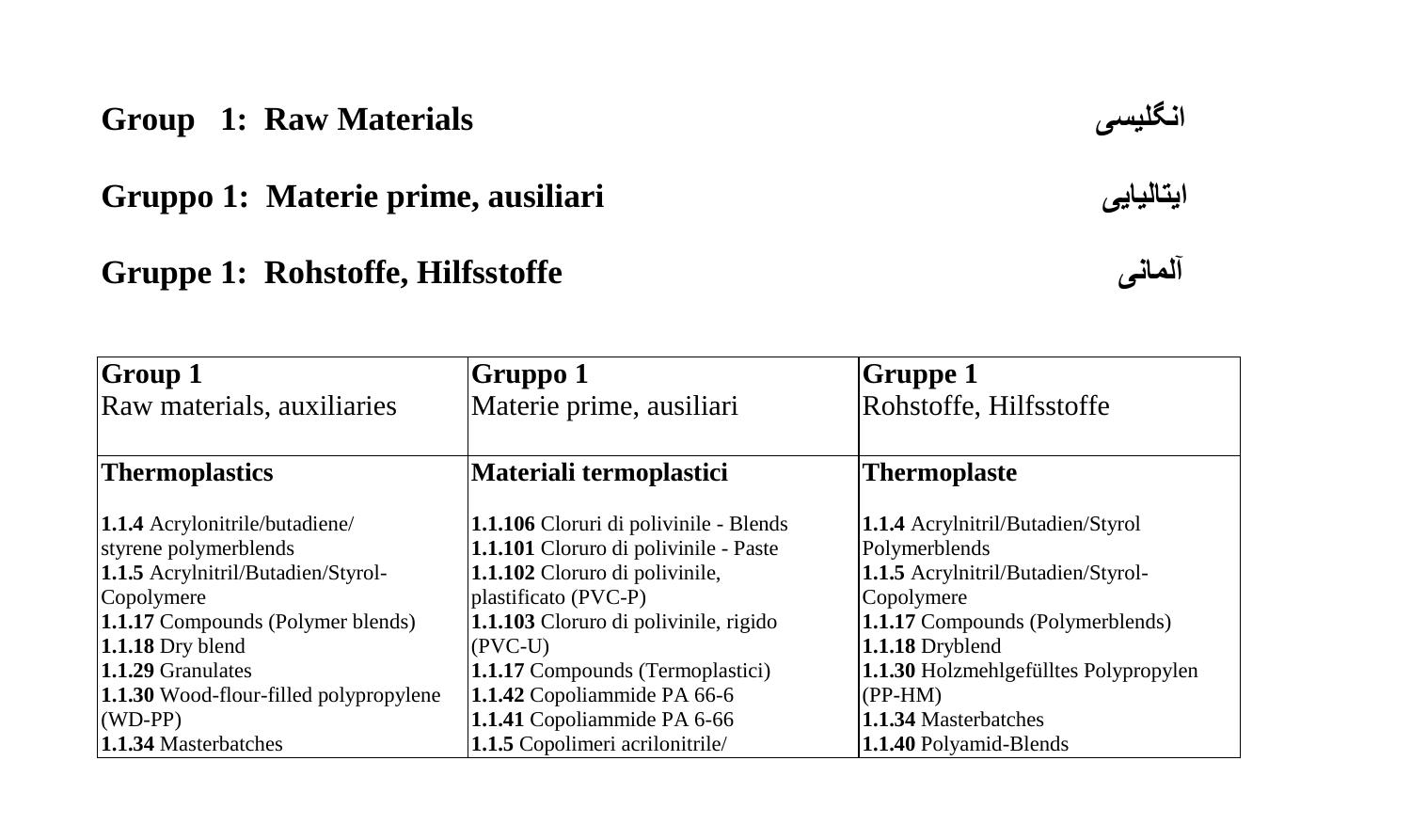| 1.1.40 Polyamides blends                  | butadiene/stirolo                             | 1.1.41 Polyamid-Copolymere PA 6-66    |
|-------------------------------------------|-----------------------------------------------|---------------------------------------|
| 1.1.41 Polyamid-Copolymer PA 6-66         | 1.1.23 Copolimeri etilene/                    | 1.1.42 Polyamid-Copolymere PA 66-6    |
| 1.1.42 Polyamid-Copolymer PA 66-6         | 1.1.118 Copolimeri stirolo                    | 1.1.44 Polyamide PA 12                |
| 1.1.44 Polyamide PA 12                    | acrilonitrile (SAN)                           | 1.1.46 Polyamide PA 6                 |
| 1.1.46 Polyamide PA 6                     | 1.1.114 Correttori di resilienza              | 1.1.50 Polyamide PA 66                |
| 1.1.50 Polyamide PA 66                    | 1.1.18 Essicanti - Blends                     | 1.1.60 Polybutylenterephthalat (PBT)  |
| 1.1.59 Polybutylen                        | 1.1.29 Granuli                                | 1.1.61 Polybutylenterephthalat-Blends |
| 1.1.60 Polybutylene terephthalate         | 1.1.34 Masterbatches                          | 1.1.62 Polycarbonat (PC)              |
| (PBT)                                     | 1.1.40 Poliammidi - Blends                    | 1.1.63 Polycarbonat-Blends            |
| 1.1.61 Polybutylene terephthalate         | 1.1.44 Poliammidi PA 12                       | 1.1.66 Polyetheretherketon (PEEK)     |
| <b>blends</b>                             | 1.1.46 Poliammidi PA 6                        | 1.1.69 Polyethersulfon (PES, PESU)    |
| 1.1.62 Polycarbonate (PC)                 | 1.1.50 Poliammidi PA 66                       | 1.1.71 Polyethylen, vernetzbar        |
| 1.1.63 Polycarbonate blends               | <b>1.1.61</b> Polibutilentereftalati - Blends | 1.1.73 Polyethylene PE-HD             |
| 1.1.66 Polyetheretherketone (PEEK)        | 1.1.60 Polibutilentereftalato (PBT)           | 1.1.74 Polyethylene PE-LD             |
| 1.1.69 Polyethersulfone (PES, PESU)       | 1.1.63 Policarbonati - Blends                 | 1.1.75 Polyethylene PE-LLD            |
| 1.1.71 Polyethylene crosslinkable         | 1.1.62 Policarbonato (PC)                     | 1.1.76 Polyethylene PE-MD             |
| 1.1.73 Polyethylene PE-HD                 | <b>1.1.69</b> Polietersulfone (PES, PESU)     | 1.1.81 Polyethylenterephthalat (PET)  |
| 1.1.74 Polyethylene PE-LD                 | 1.1.66 Polieterterchetone (PEEK)              | 1.1.84 Polymethylmethacarylat         |
| 1.1.75 Polyethylene PE-LLD                | 1.1.73 Polietilene PE-HD                      | (PMMA) und Copolymere                 |
| 1.1.76 Polyethylene PE-MD                 | 1.1.74 Polietilene PE-LD                      | (s. Acrylglas)                        |
| 1.1.81 Polyethylene terephthalate         | 1.1.75 Polietilene PE-LLD                     | 1.1.85 Polyoxymethylen (POM)          |
| (PET)                                     | 1.1.76 Polietilene PE-MD                      | (s. Acetalpolymere)                   |
| 1.1.84 Polymethylmethacrylate             | 1.1.71 Polietilene, reticolabile              | 1.1.88 Polyphenylensulfid (PPS)       |
| (PMMA) and copolymers                     | 1.1.81 Polietilentereftalato (PET)            | 1.1.89 Polypropylen                   |
| 1.1.85 Polyoxymethylne (POM) (s.          | 1.1.86 Polifeniletere (PPE) modificato        | 1.1.90 Polystyrol (PS)                |
| acetal copolymers)                        | 1.1.4 Polimeri acrilonitrile/butadiene/       | 1.1.91 Polystyrol, schäumbar (EPS)    |
| <b>1.1.88</b> Polyphenylene sulfide (PPS) | stirolo                                       | 1.1.92 Polysulfon (PSU)               |
| 1.1.89 Polypropylene                      | 1.1.84 Polimetilmetacrilato (PMMA) e          | 1.1.96 Polyurethan, thermoplastisches |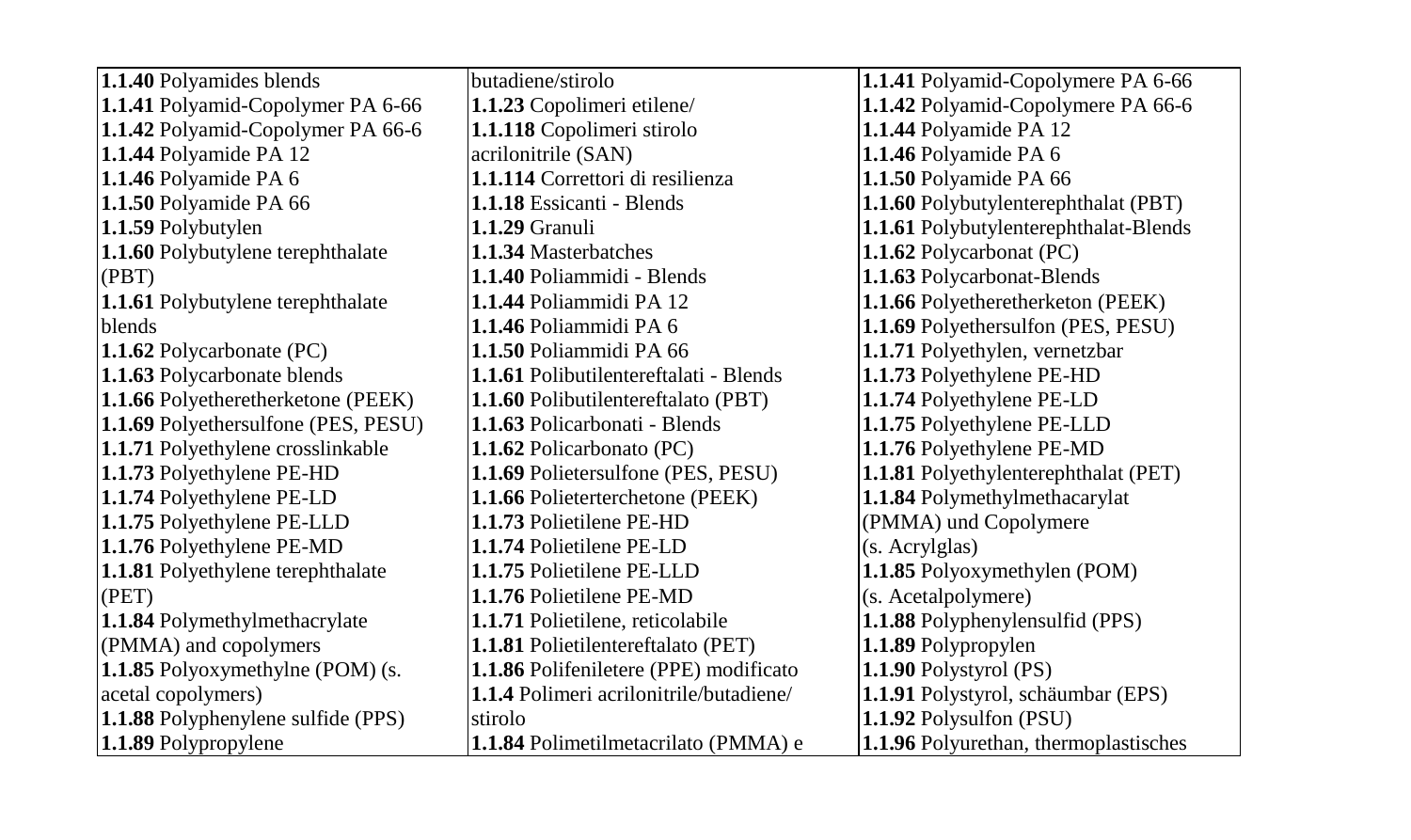| 1.1.90 Polystyrene (PS)                  | copolimeri (v. vetro acrilico)                                         | (PUR)                                  |
|------------------------------------------|------------------------------------------------------------------------|----------------------------------------|
| 1.1.91 Polystyrene expandable (EPS)      | 1.1.85 Poliossimetilene (POM)                                          | 1.1.101 Polyvinylchlorid - Pasten      |
| 1.1.92 Polysulfone (PSU)                 | (v. polimeri acetalici)                                                | 1.1.102 Polyvinylchlorid - weich       |
| 1.1.96 Polyurethane thermoplastic        | 1.1.89 Polipropilene                                                   | $(PVC-P)$                              |
| (PUR)                                    | 1.1.30 Polipropilene caricato con                                      | 1.1.103 Polyvinylchlorid, hart (PVC-U) |
| 1.1.101 Polyvinyl chloride pastes        | farina di legno (PPHM)                                                 | 1.1.106 Polyvinylchlorid-Blends        |
| 1.1.102 Polyvinyl chloride plasticised   | 1.1.92 Polisolfone (PSU)                                               | 1.1.114 Schlagzähigkeitsverbesserer    |
| $(PVC-P)$                                | 1.1.91 Polistirolo, espandibile (EPS)                                  | 1.1.115 Styrol/ó-Methylstyrol-         |
| 1.1.103 Polyvinyl chloride rigid         | 1.1.90 Polistirolo (PS)                                                | Copolymere (S/ó-MS)                    |
| $(PVC-U)$                                | 1.1.96 Poliuretano, termoplastico                                      | 1.1.116 Styrol/Butadien-               |
| 1.1.106 Polyvinyl chloride blends        | (PUR)                                                                  | Blockcopolymer                         |
| 1.1.114 Impact modifier                  | 1.1.88 Solfuro di polifenilene (PPS)                                   | 1.1.118 Styrol-Acrylnitril-Copolymere  |
| 1.1.118 Styrene/acrylonitrile copolymers |                                                                        | (SAN)                                  |
| (SAN)                                    |                                                                        | 1.1.119 Styrol-Multipolymere           |
|                                          |                                                                        | Copolymere (FEP)                       |
| <b>Thermoplastic elastomers</b>          |                                                                        |                                        |
| 1.2.1 Olefin copolymers (EP(D)M)         | Elastomeri termoplastici                                               | <b>Thermoplastische Elastomere</b>     |
| 1.2.6 PUR-Elastomers                     | 1.2.1 Copolimeri olefinici (EP(D)M)                                    | 1.2.1 Olefin-Copolymere (EP(D)M)       |
| 1.2.7 SBS-Teleblockpolymer               | 1.2.6 Elastomeri poliuretanici                                         | 1.2.6 PUR-Elastomere                   |
| 1.2.8 Thermoplastic PUR-elastomer        | 1.2.7 SBS - Teleblockpolimero                                          | 1.2.7 SBS-Teleblockpolymer             |
| 1.2.9 SEBS-Blockcopolymer                | 1.2.8 Elastomero termoplastico poliuretanico 1.2.8 SEBS-Blockcopolymer |                                        |
| 1.2.10 TPV-thermoplastic vulcanized      | 1.2.9 SEBS-Blockpolimero                                               | 1.2.9 Thermoplastische PURElastomere   |
| material                                 | 1.2.10 TPV-volcanizzato termoplastico                                  | (PPU)                                  |
|                                          |                                                                        | 1.2.10 TPV-thermoplastisches           |
|                                          |                                                                        | Vulkanisat                             |
| <b>Coating compounds</b>                 | Masse per rivestimenti                                                 |                                        |
| 1.3.11 Casting resins                    |                                                                        | <b>Beschichtungsmassen</b>             |
| 1.3.22 Melamine/formaldehyde resins      | $(v.$ Altro $)$                                                        | 1.3.11 Gießharze                       |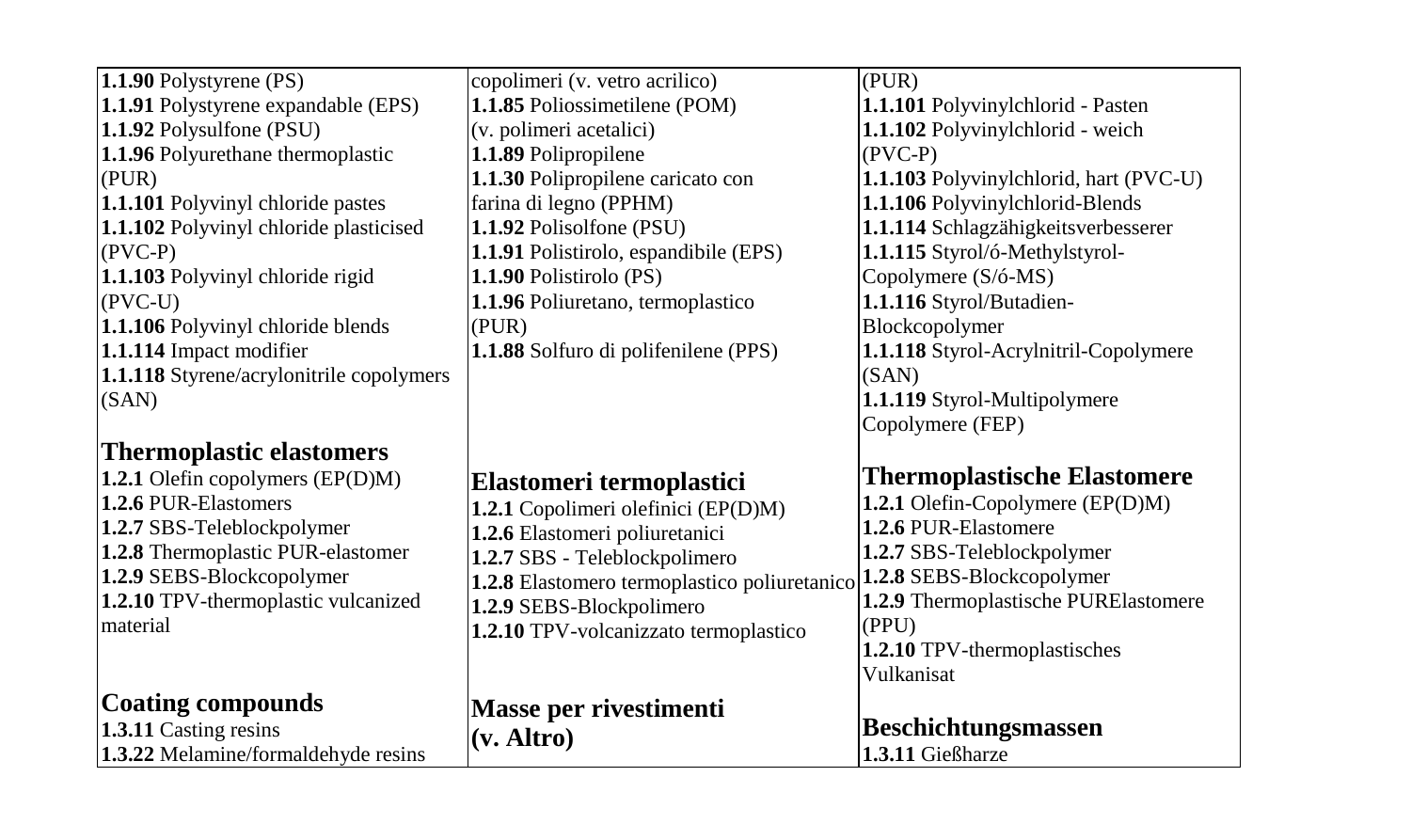| (MF)<br>1.3.25 Melamine/polyester moulding<br>compounds<br>concrete<br><b>1.3.30</b> Phenol/formaldehyde resin<br>moulding compounds (PF)<br>1.3.32 Unsaturated Polyesters<br>1.3.33 Polyester resin moulding<br>compounds<br>1.3.39 PU elastomers<br>1.3.46 Vinyl Ester Resins<br><b>Foams and intermediates</b> | 1.3.39 Elastomeri poliuretanici<br>1.3.33 Masse da stampaggio<br>1.3.30 Masse da stampaggio - resine<br>fenolformaldeide (PF)<br>1.3.25 Masse da stampaggio - resine<br>melamminiche/poliestere<br>1.3.29 Resine fenol/formaldeide (PF)<br>1.3.22 Resine melamminiche/<br>1.3.32 poliesteri insaturi<br>formaldeide (MF)<br>1.3.11 Resine per colata<br>1.3.46 resine vinilestere | 1.3.22 Melamin/Formaldehydharze<br>(MF)<br>1.3.25 Melamin/Polyester-Formmassen<br>1.3.29 Phenol/Formaldehydharze (PF)<br>1.3.30 Phenol/Formaldehydharz-<br>Formmassen (PF)<br>1.3.32 ungesättigten Polyestern<br>1.3.33 Polyesterharz-Formmassen (UP)<br>1.3.39 PUR-Elastomere<br>1.3.46 Vinylesterharzen |
|-------------------------------------------------------------------------------------------------------------------------------------------------------------------------------------------------------------------------------------------------------------------------------------------------------------------|-----------------------------------------------------------------------------------------------------------------------------------------------------------------------------------------------------------------------------------------------------------------------------------------------------------------------------------------------------------------------------------|-----------------------------------------------------------------------------------------------------------------------------------------------------------------------------------------------------------------------------------------------------------------------------------------------------------|
| 1.4.7 Polyethylene foams (PE)<br>1.4.8 Polyesterpolyols<br>1.4.23 Polyurethane casting prepolymer<br>binder resins<br>1.4.22 Polyurethane casting resins<br>flexible foams-systems<br><b>1.4.17</b> Polyurethane casting resins<br>(PUR)                                                                          | Materiali espansi e loro<br>materie prime<br>1.4.7 Espansi a base di polietilene<br>(PE)<br>1.4.8 Polioli a base poliestere<br>1.4.9 Polioli a base polietere<br>1.4.23 Resine leganti a base di prepolimeri<br>1.4.17 Resine per colata<br>poliuretaniche (PUR)<br>1.4.22 Sistemi a base di materiali<br>espansi flessibili                                                      | <b>Schaumstoffe und Vorprodukte</b><br>1.4.7 Polyethylen-Schaumstoffe (PE)<br>1.4.8 Polyesterpolyole<br>1.4.17 Polyurethan Gießharze (PUR)<br>1.4.22 Polyurethan Weich-<br>Schaumstoff-Systeme<br>1.4.23 Polyurethan Prepolymer-<br><b>Bindeharze</b>                                                     |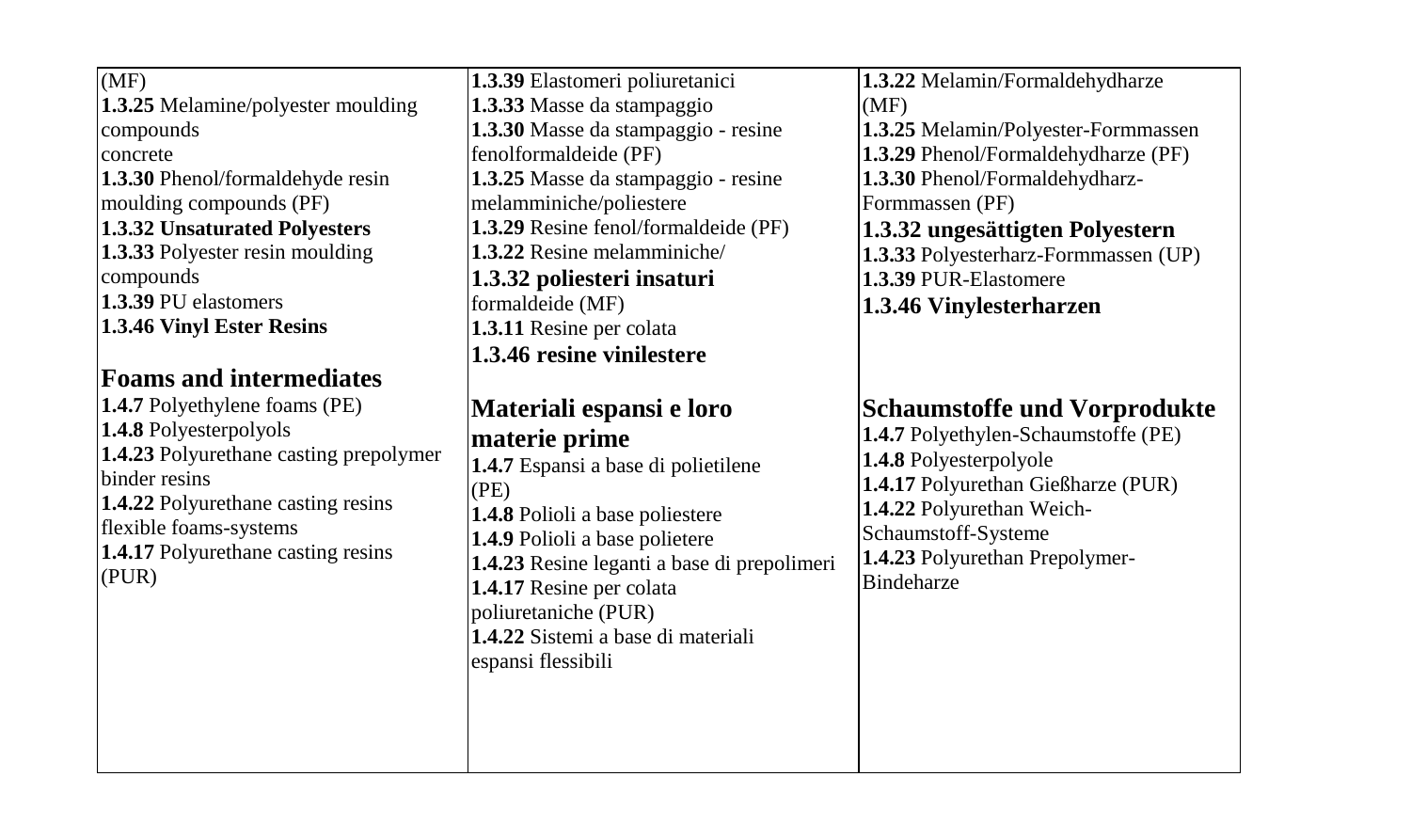| <b>Rubbers</b>                           | Gomme                                     | <b>Kautschuke</b>                |
|------------------------------------------|-------------------------------------------|----------------------------------|
| <b>1.5.10</b> Cis-1,4-polybutadiene (BR) | <b>1.5.10</b> Cis-1,4-Polibutadiene (BR)  | 1.5.10 Cis-1,4-Polybutadien (BR) |
| 1.5.26 Styrene/butadiene rubber          | 1.5.26 Gomma stirolo/butadiene            | 1.5.26 Styrol/Butadien-Kautschuk |
| (SBR)                                    |                                           | (SBR)                            |
|                                          |                                           |                                  |
|                                          |                                           |                                  |
| <b>Additives</b>                         | Additivi                                  | Zusatzstoffe                     |
| 1.06.3 Additive concentrates             | 1.06.110 Addensanti                       | 1.06.2 Additive, andere          |
| 1.06.2 Additives, other                  | 1.06.2 Additivi, altri                    | 1.06.3 Additivkonzentrate        |
| 1.06.6 Ageing stabilizers                | 1.06.71 Additivi antimicrobi              | 1.06.6 Alterungsschutzmittel     |
| 1.06.7 Aluminium powders/-pastes         | 1.06.3 Additivi concentrati               | 1.06.7 Aluminiumpulver/-pasten   |
| 1.06.13 Antiblocking agents              | 1.06.106 Antiadesivi                      | 1.06.13 Antiblockmittel          |
| 1.06.16 Antifoam agents                  | 1.06.13 Antibloccanti                     | 1.06.15 Antioxidantien           |
| 1.06.15 Antioxidants                     | 1.06.6 Antinvecchianti                    | 1.06.16 Antischaummittel         |
| 1.06.18 Antistatic agents                | 1.06.15 Antiossidanti                     | 1.06.18 Antistatika              |
| 1.06.20 Azo pigments                     | 1.06.16 Antischiuma                       | 1.06.20 Azopigmente              |
| 1.06.92 Carbon black                     | 1.06.18 Antistatici                       | 1.06.26 Brandschutzmittel        |
| 1.06.29 Ca/Zn-Stabilisers                | 1.06.49 Coadiuvanti fluidificatori        | 1.06.28 Buntpigmente             |
| 1.06.28 Colour pigments                  | 1.06.44 Concentrato di colore             | 1.06.29 Ca/Zn-Stabilisatoren     |
| <b>1.06.42 Extender</b>                  | 1.06.95 Correttori di resilienza          | 1.06.38 Eisenoxidpigmente        |
| 1.06.26 Fire protection agents           | <b>1.06.61 Kicker</b>                     | $1.06.42$ Extender               |
| 1.06.49 Flow auxiliaries                 | 1.06.109 Macchina di lavorazione          | 1.06.44 Farbkonzentrate          |
| 1.06.93 Foaming agents                   | 1.06.26 Materiali per la protezione       | 1.06.45 Farbmittel               |
| 1.06.95 Impact modifiers                 | antincendio                               | Farbruße (s. 1.06.92 Ruße)       |
| 1.06.38 Iron oxide pigments              | 1.06.64 Materiali per la protezione dalla | 1.06.49 Fließhilfsmittel         |
| 1.06.61 Kicker                           | luce (v. stabilizzatori UV)               | Formtrennmittel                  |
| 1.06.64 Light stabilisers                | $1.06.92$ Nerofumo                        | $(s. 1.06.106$ Trennmittel)      |
| (s. UV stabilizers)                      | 1.06.74 Nucleizzatori                     | 1.06.51 Gleitmittel              |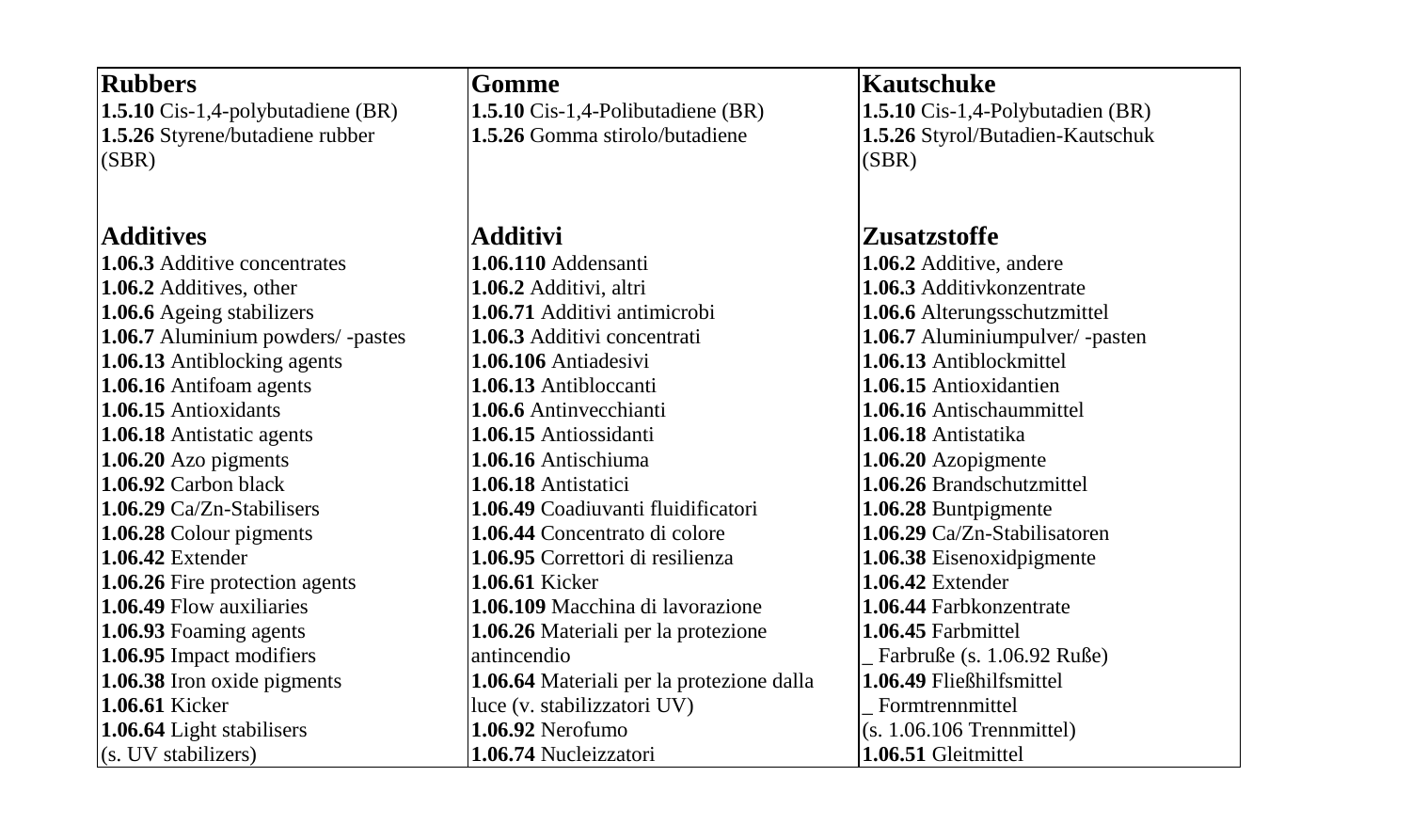| 1.06.51 Lubricants                   | 1.06.20 Pigmenti azoici                   | 1.06.61 Kicker                      |
|--------------------------------------|-------------------------------------------|-------------------------------------|
| 1.06.44 Masterbatches                | 1.06.28 Pigmenti colorati                 | 1.06.64 Lichtschutzmittel           |
| 1.06.74 Nucleating agents            | 1.06.38 Pigmenti di ossido di ferro       | 1.06.74 Nukleierungsmittel          |
| 1.06.79 Pearlescence pigments        | 1.06.79 Pigmenti perlati                  | 1.06.79 Perlglanzpigmente           |
| 1.06.85 Pigment Black, Pigment Black | 1.06.85 Pigmento di carbone, preparazione | 1.06.85 Pigmentruß,                 |
| Preparations                         | del pigmento di                           | Pigmentrußpräparationen             |
| 1.06.119 Plasticiser                 | carbone                                   | 1.06.92 Ruße                        |
| 1.06.87 Policyclic pigments          | 1.06.119 Plastificanti                    | 1.06.93 Schäummittel (Treibmittel)  |
| 1.06.109 Processing machines         | 1.06.7 Polveri d'Alluminio/Paste          | 1.06.94 Schaumstabilisatoren        |
| 1.06.106 Release agents              | d'Alluminio                               | 1.06.95 Schlagzähigkeitsverbesserer |
| 1.06.98 Stabilizers                  | 1.06.93 Schiumogeni (propellenti)         | 1.06.98 Stabilisatoren              |
| 1.06.99 Stearates                    | 1.06.51 Scivolanti                        | <b>1.06.99 Stearate</b>             |
| 1.06.100 Stearic acid                | 1.06.108 Stabilizzati UV                  | 1.06.100 Stearinsäure               |
| 1.06.108 UV stabilizer               | 1.06.98 Stabilizzatori                    | 1.06.106 Trennmittel                |
|                                      | 1.06.29 Stabilizzatori Ca/Zn              | <b>1.06.108</b> UV-Stabilisatoren   |
|                                      | 1.06.94 Stabilizzatori di schiuma         | 1.06.109 Verarbeitungshilfsmittel   |
|                                      | 1.06.99 Stearati                          | 1.06.119 Weichmacher                |
|                                      | Cariche                                   |                                     |
|                                      | 1.07.6 Carbonato di calcio                |                                     |
| Fillers                              | 1.07.30 Materiale riempiente mineralizato | Füllstoffe                          |
| 1.07.5 Barium sulfate (barytes,      | 1.07.5 Solfato di bario                   | 1.07.5 Bariumsulfat (Schwerspat,    |
| blanc fixe)                          | (baritina, blancfix)                      | Blancfixe)                          |
| 1.07.6 Calcium carbonate             | 1.07.35 Talco                             | 1.07.6 Calciumcarbonat              |
| 1.07.30 Mineral filters              |                                           | 1.07.7 Cellulosepulver              |
| 1.07.35 Talc                         |                                           | 1.07.30 Silanisierte Füllstoffe     |
| 1.07.36 Wollastonite                 | <b>Masse per Rivestimenti</b>             | 1.07.35 Talkum                      |
|                                      |                                           |                                     |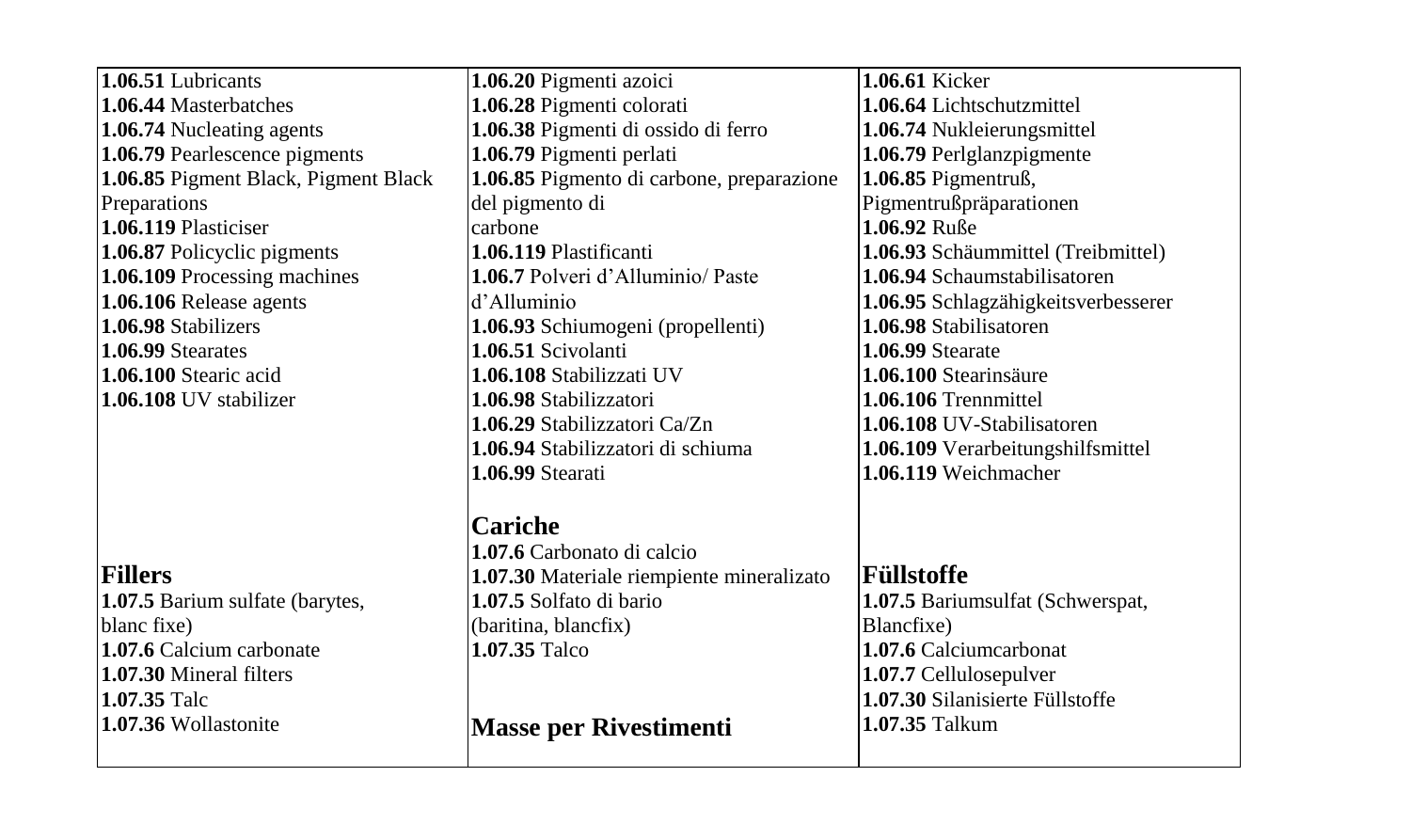| <b>Compounds</b>                                                                                                               | 1.08.9<br>Resine fenoliche modificate<br>1.08.13.1<br>Masser per rivestimento cavi                              | <b>Beschichtungsmassen</b>                                                                                                                |
|--------------------------------------------------------------------------------------------------------------------------------|-----------------------------------------------------------------------------------------------------------------|-------------------------------------------------------------------------------------------------------------------------------------------|
| 1.08.9<br>Modified phenolic resins<br>Cable compounds<br>1.08.13.1<br>1.08. 13.1.4 Silicone resin moulding<br>compounds        | 1.08.13.1.9 Polvere proteggante PA                                                                              | 1.08.9<br>Modifizierte Phenolharze<br>1.08.13.1<br>Kabelmassen<br>1.08.13.1.9 Polyamid-Beschichtungspulver                                |
| 1.08.13.1.9<br>Polyamide-coating powder<br><b>Adhesives and glues</b>                                                          | Adesivi e colle<br>1.09.13 Adesivi a plastisoli                                                                 | <b>Klebstoffe und Leime</b>                                                                                                               |
| 1.09.7 Pressure sensitive adhesives<br>1.09.13 Plastisol adhesives<br>1.09.14 One-pack adhesives<br>1.09.16 Hot melt adhesives | 1.09.14 Adesivi a resine reattive<br>(1 componente)<br>1.09.7 Autoadesivi<br>1.09.16 Materiale adesivo fondente | 1.09.7 Haftklebstoffe<br>1.09.13 Plastisolklebstoffe<br>1.09.14 Reaktionsharz-Klebstoffe<br>(Einkomponenten)<br>1.09.16 Schmelzklebstoffe |
| Synthetic fibres, bristels, tapes<br>1.10.7 Polyester fibres                                                                   | Fibre sintetiche, setole,<br>bandelle<br>1.10.7 Fibre di poliestere                                             | <b>Synthetische Fasern, Borsten,</b><br><b>Bänder</b><br>1.10.7 Polyesterfasern                                                           |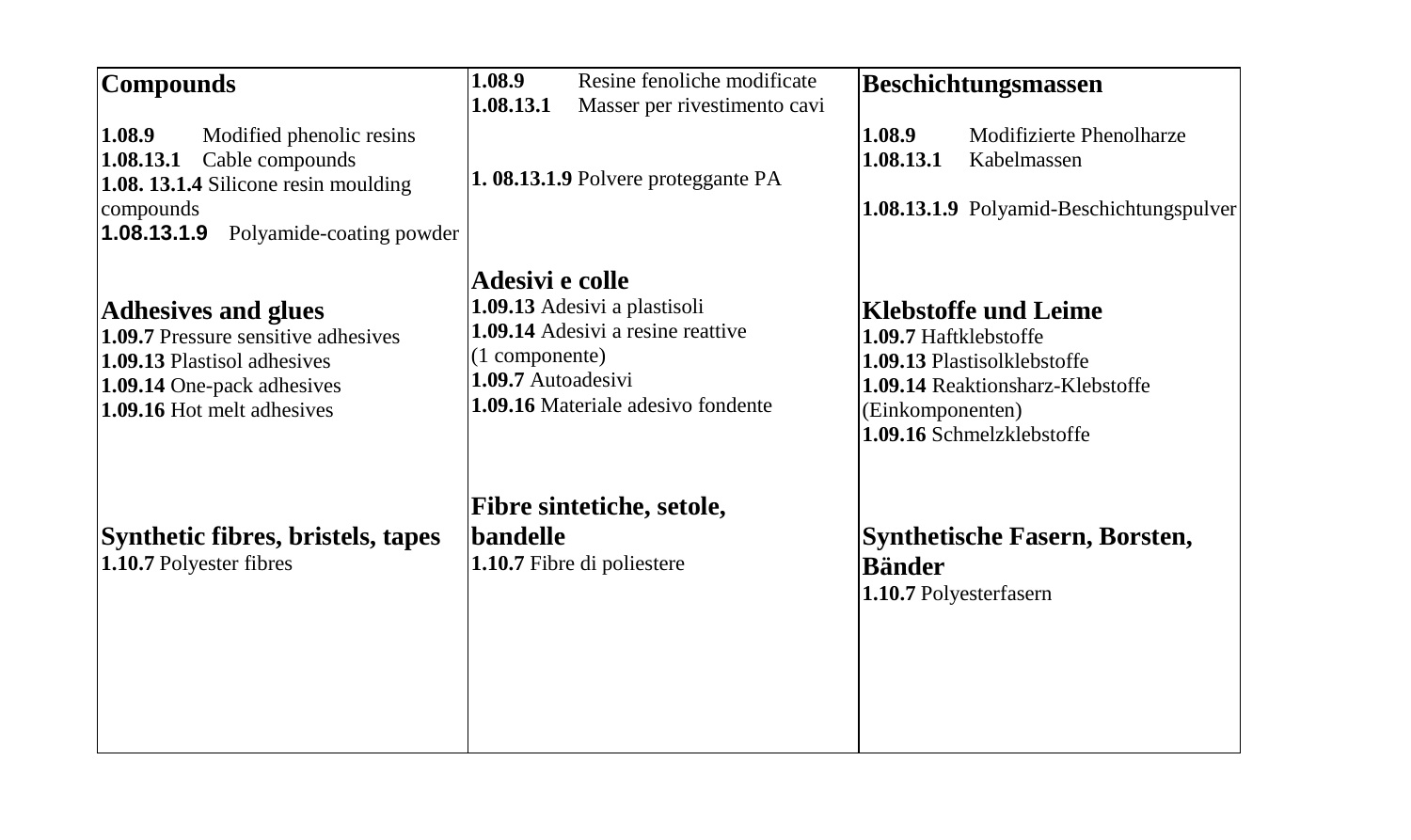| <b>Paint resins</b>                                                                                                                                                                | Resine per vernici                                                                                                                     | Lackharze                                                                                                                                        |
|------------------------------------------------------------------------------------------------------------------------------------------------------------------------------------|----------------------------------------------------------------------------------------------------------------------------------------|--------------------------------------------------------------------------------------------------------------------------------------------------|
| 1.11.2 Alkyd resins                                                                                                                                                                | 1.11.2 Resine alchidiche                                                                                                               | 1.11.2 Alkydharze                                                                                                                                |
| <b>Reinforcing fibres, -materials</b><br>1.12.8 Mica<br>1.12.14 Microbeads (glass, silicate,<br>hollow and rigid)                                                                  | Fibre e materiali di rinforzo<br>1.12.8 Mica<br>1.12.14 Microsfere (vetro, silicato,<br>vuote e massicce)                              | Verstärkungsfasern,<br>Verstärkungsstoffe<br>$1.12.8$ Glimmer<br>1.12.14 Mikrokugeln (Glas, Silikat,<br>hohl und massiv)                         |
| Starting materials, intermediate, polimerizzazione<br>polymerisation auxiliaries<br>1.13.10 Butene-1<br>1.13.22 Ethylene glycol<br><b>1.13.37 Polyols</b><br>1.13.46 Vinyl acetate | Prodotti di base e ausiliari di<br>1.13.46 Acetato di vinile<br><b>1.13.10 Buten-1</b><br>1.13.22 Glicole etilenico<br>1.13.37 Polioli | Ausgangsstoffe, Vorprodukte,<br>Polymerisationshilfsstoffe<br>1.13.10 Buten-1<br>1.13.22 Ethylenglykol<br>1.13.37 Polyole<br>1.13.46 Vinylacetat |
| <b>Others</b><br>1.14.11 Anticorrosive effect<br>1.14.14 Cleaners<br>1.14.13 Purging compound<br><b>1.14.21</b> Oxygen                                                             | Altro<br>1.14.11 Anticorrosivi<br>1.14.13 Granuli di pulitura<br>1.14.14 Prodotti per la pulizia<br>1.14.21 Acqua ossigenata           | <b>Sonstiges</b><br>1.14.11 Korrosionsschutz<br>1.14.13 Reinigungsgranulat<br>1.14.14 Reinigungsmittel<br>1.14.21 Wasserstof                     |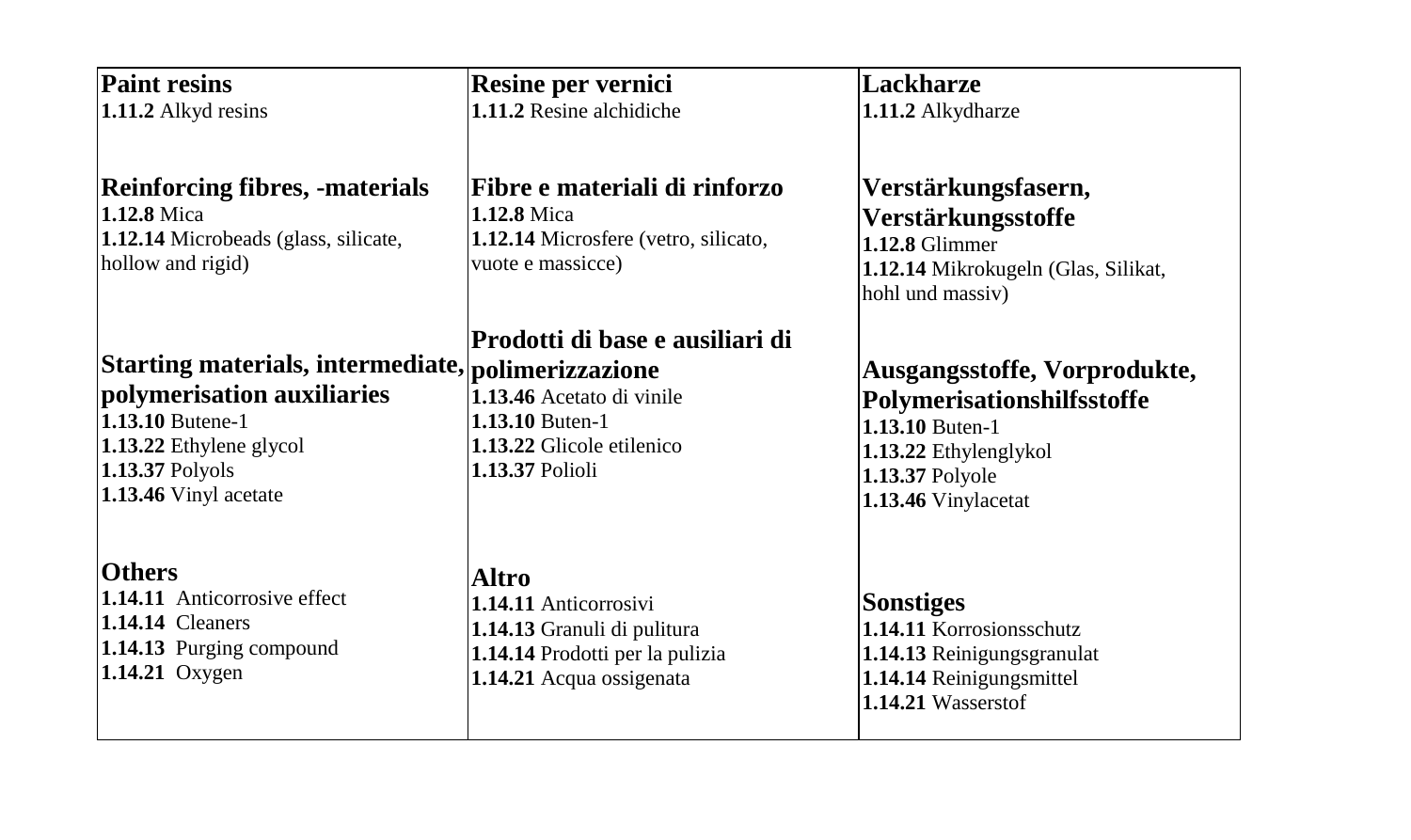#### **Group 2: Finished & Semi Finished Products**

## **Gruppo 2: Prodotti finite e semilavorati**

## **Gruppe 2: Fertig vorgearbeitete produkte**

| $\overline{2}$ | <b>Finished &amp; Semi-Finished</b><br><b>Products</b> | Prodotti finite e semilavorati                                   | <b>Fertig vorgearbeitete produkte</b> |
|----------------|--------------------------------------------------------|------------------------------------------------------------------|---------------------------------------|
| 2.1            | <b>Pipes &amp; Fittings</b>                            | Tubi e raccordi                                                  | Rohre u.armaturen                     |
| 2.1.1          | <b>PE Pipes &amp; Fittings</b>                         | Tubi e raccordi in PE                                            | <b>PE rohre u.armaturen</b>           |
| 2.1.2          | One & Two Layers Corrugated<br><b>Pipes</b>            | Tubi corrugati mono e doppio strato   1.u.2. Schichtige wellrohr |                                       |
| 2.1.3          | <b>Pressure Pipes</b>                                  | Tubi a pressione                                                 | Druckrohre                            |
| 2.1.4          | <b>Sewage Pipes</b>                                    | Tubi per condotte di scarico                                     | Das kanalrohr                         |
| 2.1.5          | <b>Irrigation &amp; Drip Pipes</b>                     | Tubi per irrigazione a goccia                                    | Abtropf wässerungsrohre               |
| 2.1.6          | <b>Drippers</b>                                        | Gocciolatori                                                     | Abtropfep der wässerungsrohre         |
| 2.1.7          | <b>PVC Pipes &amp; Fittings</b>                        | Tubi e raccordi in PVC                                           | <b>PVC rohre u.armaturen</b>          |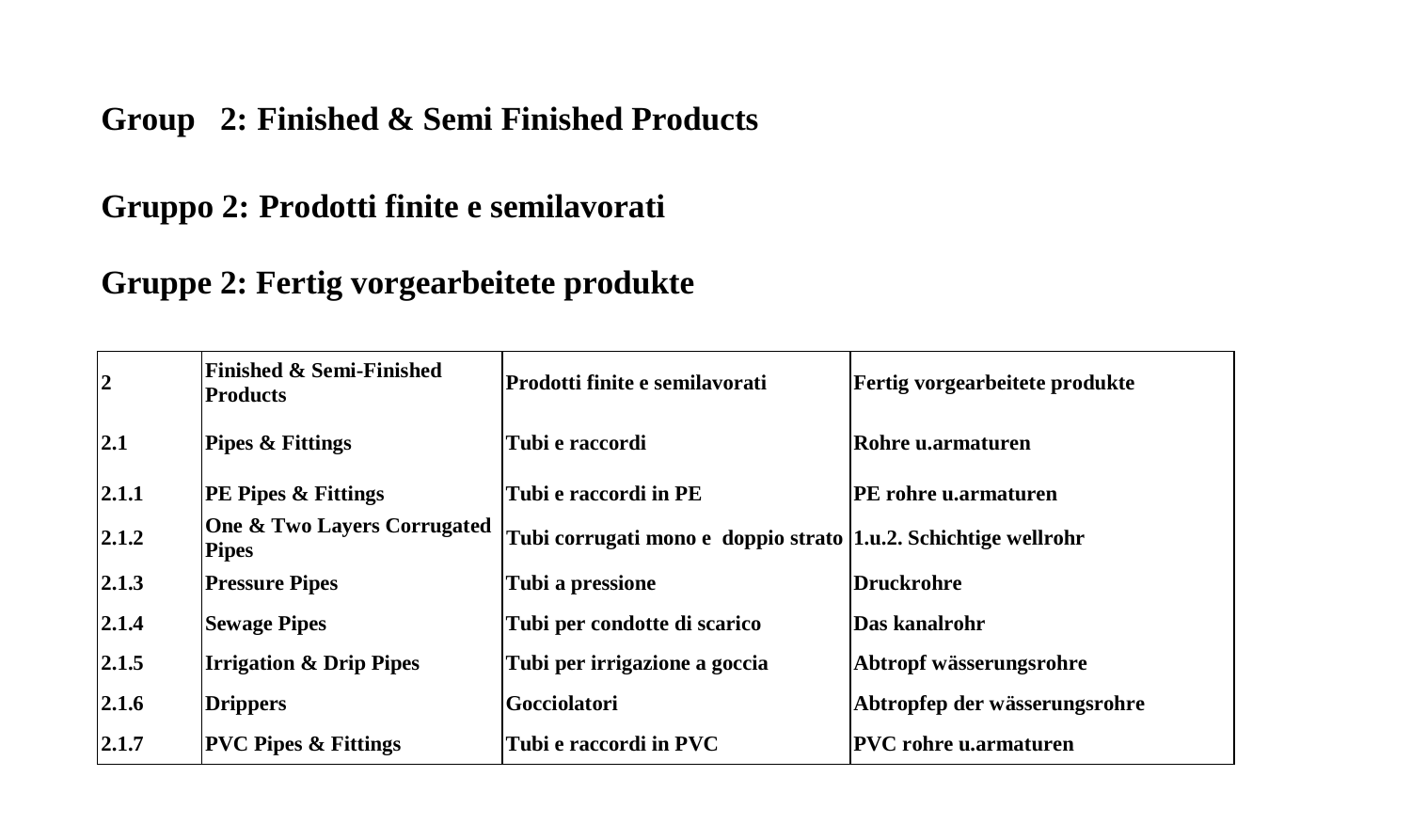| 2.1.8  | <b>Subduct Pipes</b>                                             | Tubi per condotte sottorranee                                   | <b>Rohre des Innenkanalisations</b>        |
|--------|------------------------------------------------------------------|-----------------------------------------------------------------|--------------------------------------------|
| 2.1.9  | <b>PP Pipes &amp; Fittings</b>                                   | Tubi e raccordi in PP                                           | PP rohre u.armaturen                       |
| 2.1.10 | 1-5 Layer Pipes & Fittings                                       | Tubi e raccordi da 1 a 5 strati                                 | 1-5 lagige rohre u.armature                |
| 2.1.11 | <b>Pipes &amp; Fittings for Water</b><br><b>Transfer Systems</b> | Tubi e raccordi per sistemi trasporto<br>acqua                  | Rohre u.armaturen für<br>wässerungssysteme |
| 2.1.12 | Pipes & Fittings for Gas<br><b>Transfer System</b>               | Tubi e raccordi per sistemi trasporto<br>gas                    | Rohre u.armaturen für<br>entgasungssysteme |
| 2.1,13 | <b>GRP &amp; Other Composite Pipes</b>                           | Tubi rinforzati con vetro e in altri<br>materiali compositi     | Verstarkte u.anpepe kompositrohre          |
| 2.1.14 | <b>All kinds of Plastics Pipes</b>                               | Ogni tipo di tubature in materiale<br>plastico                  | Alle kunststoffrohre                       |
| 2.1.15 | <b>GRP &amp; Other Composite</b><br><b>Fittings</b>              | Raccordi rinforzati con vetro e in<br>altri materiali compositi | Verstarkte armaturen                       |
| 2.1.16 | <b>Valves &amp; Fittings</b>                                     | Valvole e raccordi                                              | Ventile u.armaturen                        |
| 2.1.17 | <b>Poly Amide Pipes</b>                                          | <b>Tubi in PA</b>                                               | <b>Polyamid ROHRE</b>                      |
|        |                                                                  |                                                                 |                                            |
| 2.2    | <b>Packaging Products</b>                                        | Prodotti per imballaggio                                        | Packungsprodukte                           |
| 2.2.1  | <b>Films &amp; Sheets Production</b>                             | Produzione di film e foglie                                     | Folie u. kunststoffschfetproduktion        |
| 2.2.2  | Packaging Container &<br><b>Dishware</b>                         | Contenitori per imballaggio e<br>stoviglie                      | Packung skunststoffgeschire u. behälter    |
| 2.2.3  | 3 Layers Films & Bags                                            | Sacchetti e film a 3 strati                                     | Drei lagige folien u.sacks                 |
| 2.2.4  | 5 Layers Films & Bags                                            | Sacchetti e film a 5 strati                                     | 5 lagige folien u.sacks                    |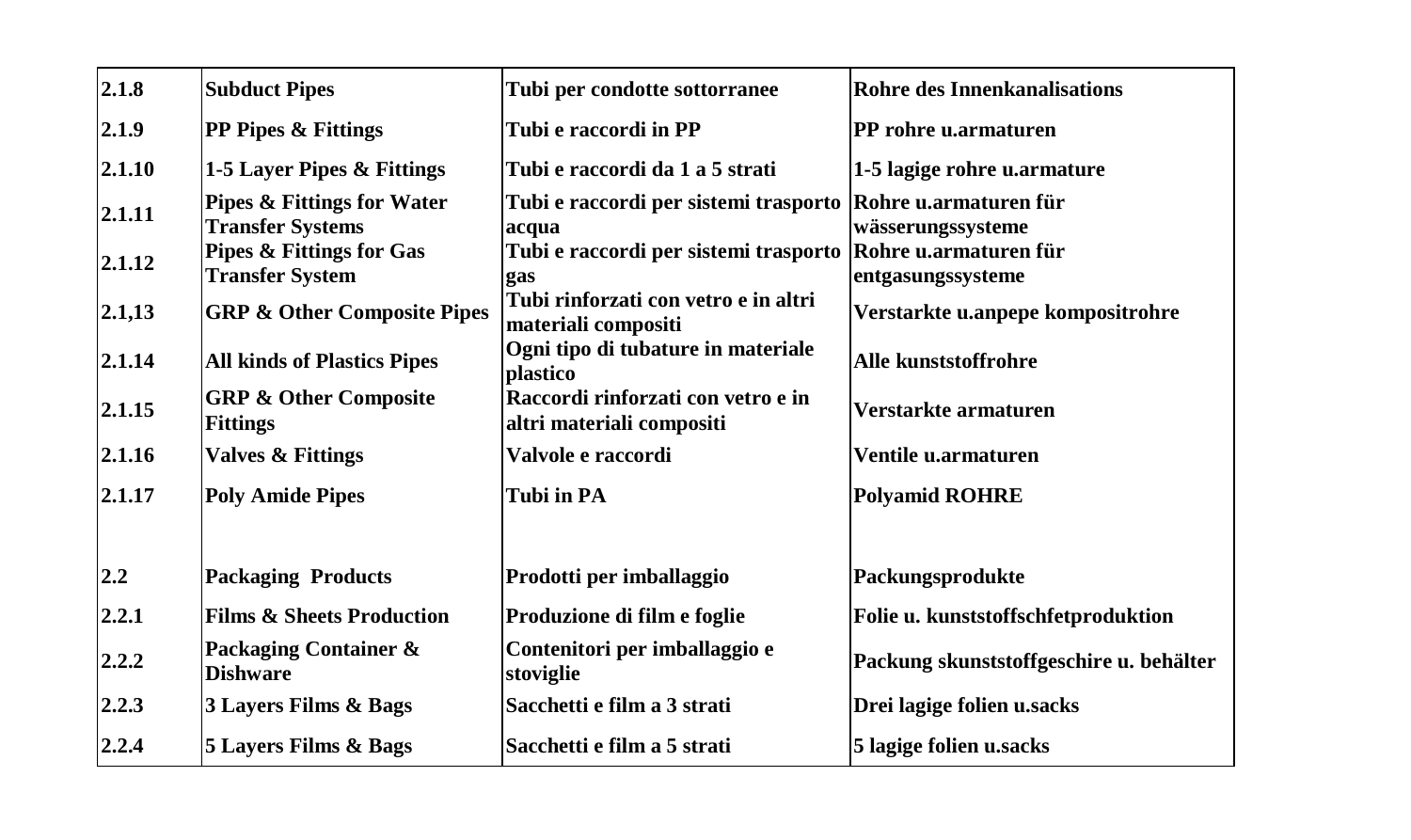| 2.2.5  | <b>Light Bags &amp; Sacks</b>                     | Sacchetti e sacchi piccoli                                 | Leichte kunststofftüten u. sacks  |
|--------|---------------------------------------------------|------------------------------------------------------------|-----------------------------------|
| 2.2.6  | Jumbo & Heavy Duty Bags &<br><b>Sacks</b>         | Sacchetti e sacchi grandi                                  | Schwere kunststofftüten u. sacks  |
| 2.2.7  | <b>Specialty Films</b>                            | <b>Film speciali</b>                                       | <b>Spezial folien</b>             |
| 2.2.8  | <b>Films for Food Packaging</b>                   | Film per imballaggio alimentare                            | Folien für nahrungspackung        |
| 2.2.9  | <b>Films for Pharmaceutical</b><br>Packaging      | Film per imballaggio farmaceutico                          | Folien für phamazeutige packung   |
| 2.2.10 | <b>Twist Films</b>                                | <b>Film ritorcibili</b>                                    | <b>Spirale folien</b>             |
| 2.2.11 | <b>Packaging Foam</b>                             | Espansi per imballaggio                                    | Packungsschaumstoff               |
| 2.2.12 | <b>Food Packaging Dishware</b>                    | Stoviglie e contenitori per alimenti                       | Nahrungspackungsgeschier          |
| 2.2.13 | <b>Plastics Rope &amp; Yarn</b>                   | Filati e corde in materiale plastico                       | Kunststoff seil u.garnen          |
| 2.2.14 | <b>Baylar Yarn</b>                                | <b>Filati in Baylar</b>                                    | <b>Baylar</b> garn                |
| 2.2.15 | <b>BOPP Laminated Films</b>                       | <b>Film accoppiati in BOPP</b>                             | Bopp folie für beschichtung       |
| 2.2.16 | <b>Laminated Products</b>                         | Prodotti accoppiati                                        | <b>Beschich tung sproduckte</b>   |
| 2.2.17 | Labels                                            | <b>Etichette</b>                                           | <b>Etilete</b>                    |
| 2.2.18 | Caps & Closures for PET &<br><b>Other Bottles</b> | Tappi e chiusure per bottiglie in PET<br>e altri materiali | Deckel für PET U. anderf flaschen |
| 2.2.19 | <b>PET Preforms &amp; Bottles</b>                 | Preforme e bottiglie in PET                                | PET vorformling u. flaschen       |
| 2.2.20 | Packaging Nets & Grids                            | Reti e reticolati per imballaggio                          | Beutel u.netz für packung         |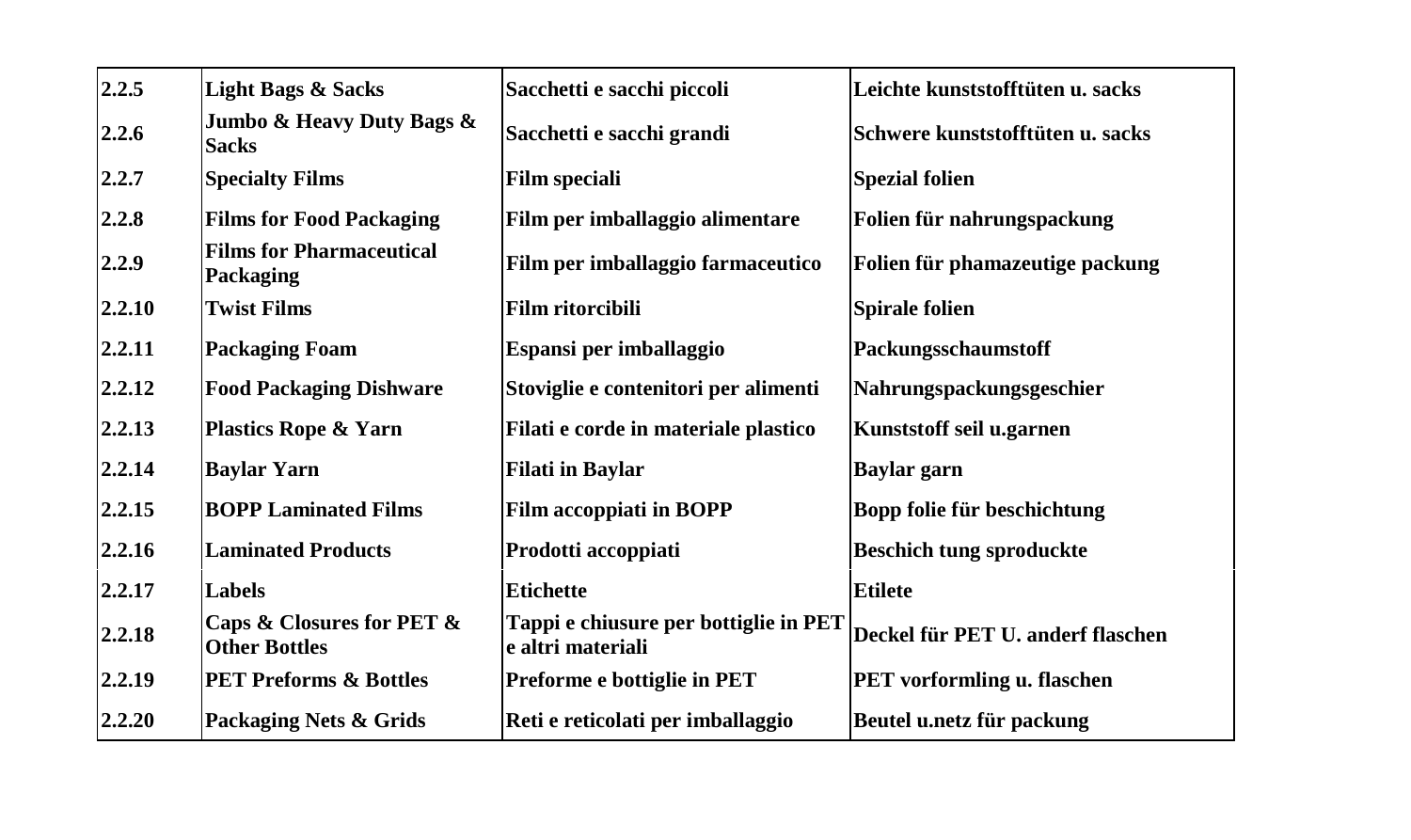| 2.2.21 | <b>PE Bottles &amp; Containers</b>                                           | Bottiglie e contenitori in PE                                 | PE flaschen u.geschirr                        |
|--------|------------------------------------------------------------------------------|---------------------------------------------------------------|-----------------------------------------------|
| 2.2.22 | 5-7 Layer Barrier Films                                                      | Film barriera a 5-7 strati                                    | 5-7 lagige abdeckungsfolie                    |
| 2.2.23 | <b>Multi Layer Cast Films</b>                                                | Film cast multistrato                                         | Mehrlagige gissereifolie                      |
| 2.2.24 | <b>Cartonplast Sheets</b>                                                    | Accoppiati plastica-cartone                                   | <b>Carton Plast blatt</b>                     |
| 2.2.25 | <b>Sealing Closures for</b><br>Carbonated & non-Carbonated<br><b>Bottles</b> | Chiusure ermetiche per bottiglie per<br>bevande gasate e non  | Dichtung sdeckel für flaschen mit/ohne<br>gas |
| 2.2.26 | <b>PVC/PE Laminates / Films</b>                                              | <b>Film accoppiati PVC/PE</b>                                 | <b>PVC/PE</b> schichtung/folien               |
| 2.2.27 | <b>Products for Safe Food</b><br>Packaging                                   | Prodotti per il confezionamento<br>asettico di alimenti       | Nashrungssichere packungs producktion         |
| 2.2.28 | <b>Medical &amp; Lay Flat Tubes</b>                                          | Tubolari piatti per medicinali                                | <b>Medizinische rohre</b>                     |
| 2.2.29 | <b>F.F.S Bags</b>                                                            | Sacchi per tecnologia form-fill-seal                          | <b>F.F.S beutel</b>                           |
| 2.3    | <b>Rubber &amp; Silicon Products</b>                                         | Prodotti in gomma e silicone                                  | Gumi u.selicon produckte                      |
| 2.3.1  | <b>Rubber Sheets</b>                                                         | Lastre in gomma                                               | Gumi blätter                                  |
| 2.3.2  | <b>Conveyor Belt</b>                                                         | Nastri trasportatori                                          | Der förderband                                |
| 2.3.3  | <b>Rubber Lining</b>                                                         | Rivestimenti in gomma                                         | <b>Gummifutter</b>                            |
| 2.3.4  |                                                                              | Membranes, O Rings & Gaskets Membrane, "o-ring" e guarnizioni | Membranes, oring u. dichtung                  |
| 2.3.5  | Mono & Multi Layer Tubes                                                     | Tubi flessibili mono e multistrato                            | 1 u. mehrlagige rohre                         |
| 2.3.6  | <b>Rubber Linings &amp; Coatings</b><br>for Containers & Other Uses          | Rivestimenti in gomma per<br>contenitori e altre applicazioni | Gummibeschichtung für behälter                |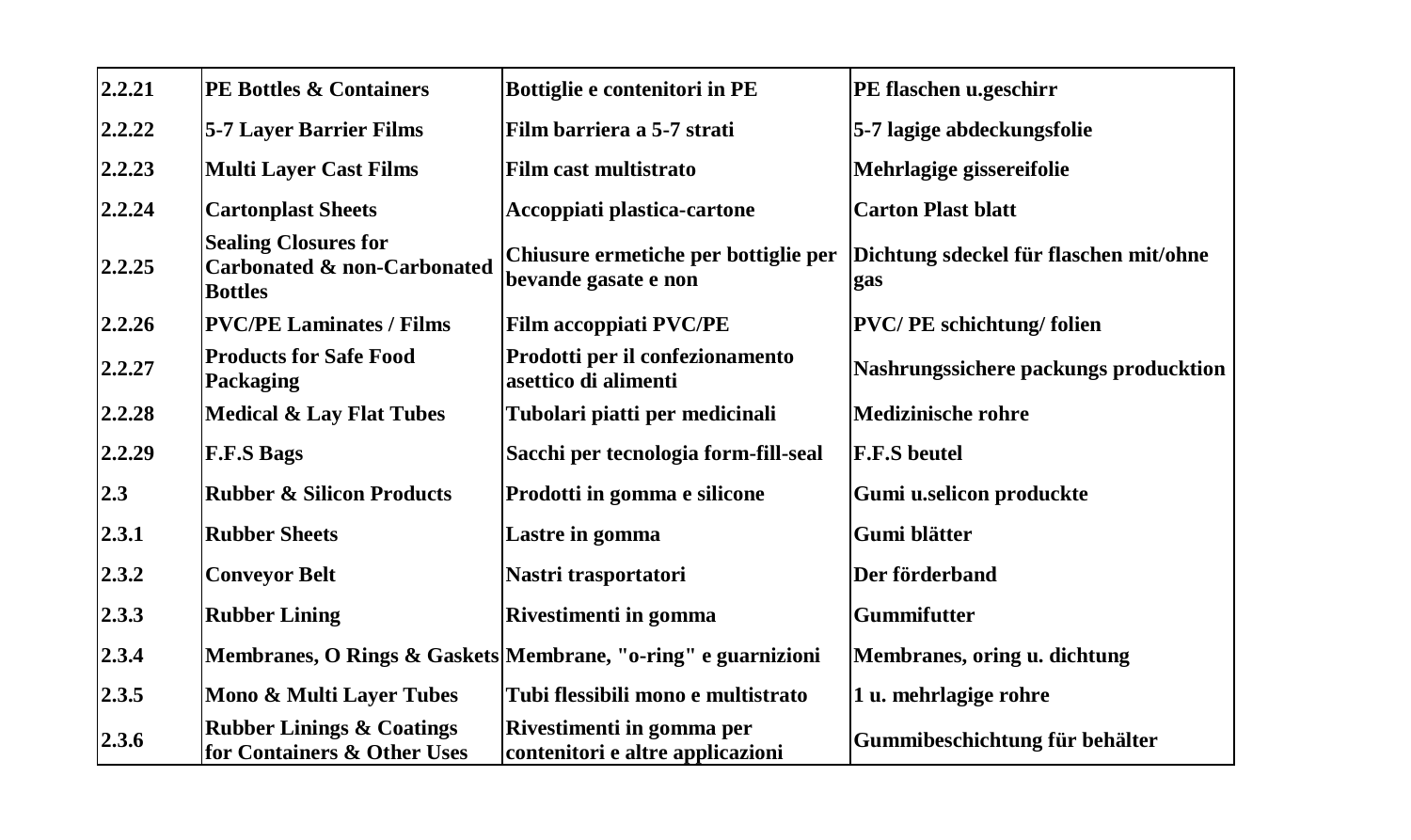| 2.3.7  | <b>Rubber Parts for</b>                                 | Componenti in gomma per veicoli                                                   | Gummi werkstuke für laster u.pkw                                                |
|--------|---------------------------------------------------------|-----------------------------------------------------------------------------------|---------------------------------------------------------------------------------|
|        | <b>Heavy Duty &amp; Light Vehicles</b>                  | pesanti e non                                                                     |                                                                                 |
| 2.3.8  | <b>High Pressure Pipes &amp; Tubes</b>                  | Tubi rigidi e flessibili ad alta<br>pressione                                     | <b>Hochdruck rohre</b>                                                          |
| 2.3.9  | <b>Rubber Rollers &amp; Coverings</b>                   | Rulli e rivestimenti in gomma                                                     | Gummi walzen                                                                    |
| 2.3.10 | <b>Silicone Ribbons</b>                                 | <b>Nastri in silicone</b>                                                         | Silicon bänder                                                                  |
| 2.3.11 | <b>Silicon Hoses, Profiles &amp; Parts</b>              | Tubi flessibili, profili e componenti in Silcon werkstucke u.schlauch<br>silicone |                                                                                 |
| 2.3.12 | <b>Silicone Cover for Wire &amp;</b><br>Cable           |                                                                                   | Rivestimenti in silicone per fili e cavi Silcon beschichtung für draht u.kabel  |
| 2.3.13 | <b>Silicone Compounds</b><br>for Industrial Uses        |                                                                                   | Composti siliconici per usi industriali Silcon componente für industriegebrauch |
| 2.3.14 | Rubber O-rings, Pats, Seals,<br>Buffets, Packings, Etc. | "O-ring", guarnizioni, sigilli,<br>imballaggi in gomma                            | Gummi o-ring, dichtung u.andere<br>werkstuke                                    |
| 2.3.15 | <b>Rubber Moulded Parts &amp;</b><br><b>Profiles</b>    | Articoli e profili stampati in gomma                                              | Geformte gummiwerkstucke<br>u.querschnitte                                      |
| 2.3.16 | <b>Rubber to Steel Moulded Parts</b>                    | Parti in gomma stampate con inserti<br>in metallo                                 | Mettal geformte gummiwerkstücke                                                 |
| 2.4    | Leisure & Sport Goods                                   | Oggetti per lo sport e il tempo libero                                            | Freizeit u.sprotartikel                                                         |
| 2.4.1  | <b>Sport Floor Coverings</b>                            | Rivestimenti per pavimenti per usi<br>sportivi                                    | Sport bodenbedeckung                                                            |
| 2.4.2  | <b>Boats &amp; Kayaks</b>                               | Barche e canoe                                                                    | Kayak u.boote                                                                   |
| 2.4.3  | <b>PVC Camps</b>                                        | Tende da campeggio in PVC                                                         | <b>PVC</b> kontine                                                              |
| 2.4.4  | <b>Water Sport Cycles</b>                               | Attrezzature per sport acquatici                                                  | <b>Wasser sport reder</b>                                                       |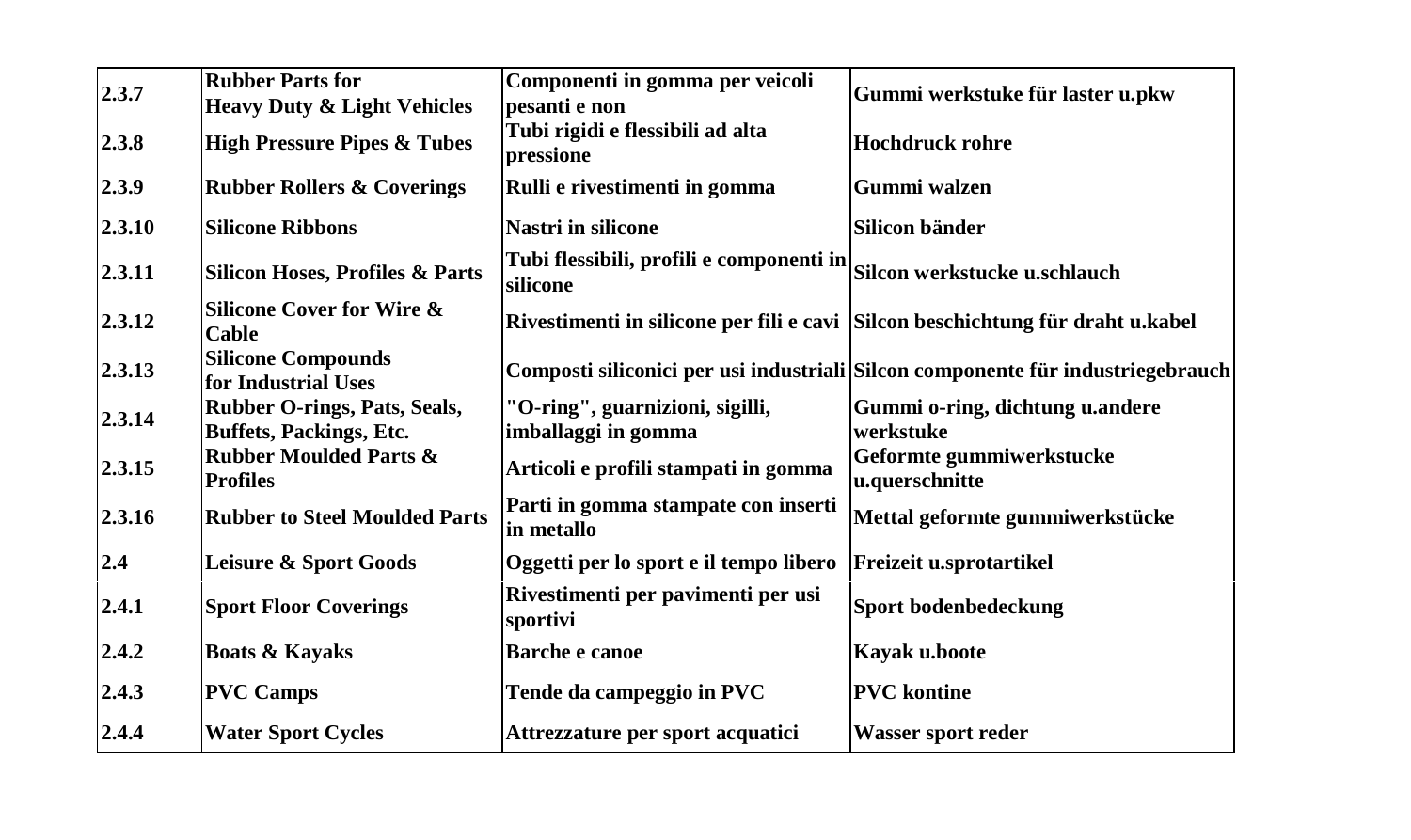| 2.5    | <b>Industrial Parts &amp; Products</b>                               | Compenenti e prodotti industriali                              | Industrie werkstückproduckte                                    |
|--------|----------------------------------------------------------------------|----------------------------------------------------------------|-----------------------------------------------------------------|
| 2.5.1  | <b>Large PE Containers</b>                                           | <b>Grandi contenitori in PE</b>                                | <b>Grosse PE behälter</b>                                       |
| 2.5.2  | <b>PE Tubs</b>                                                       | <b>Vasche in PE</b>                                            | PE rohre u.wanne                                                |
| 2.5.3  | <b>PE Drums</b>                                                      | <b>Barili in PE</b>                                            | PE fässe                                                        |
| 2.5.4  | <b>Plastics Pallets</b>                                              | <b>Bancali in materiale plastico</b>                           | <b>Kunststoff Paletten</b>                                      |
| 2.5.5  | <b>PC</b> Boxes                                                      | <b>Scatole in PC</b>                                           | <b>PC</b> kisten                                                |
| 2.5.6  | <b>Vertical &amp; Horizontal</b><br><b>Tanks for Industrial Uses</b> | Serbatoi orizzontali e verticali per<br>uso industriale        | Vagerecht u.senkrechte grosse behälter<br>für industriegebrauch |
| 2.5.7  | <b>Industrial Curtains</b>                                           | Tende industriali                                              | Industrie vorhänge                                              |
| 2.5.8  | <b>Diverse Polymeric Sheets</b>                                      | Lastre/foglie di diversi polimeri                              | Verschidene kunststoff beletter                                 |
| 2.5.9  | <b>Speed Limiter</b>                                                 | Limitatori di velocità                                         | Geschwindigkei tsbeschrenker                                    |
| 2.5.10 | <b>PET Straps</b>                                                    | <b>Cinghie in PET</b>                                          | <b>PET</b> bänder                                               |
| 2.5.11 | <b>PP</b> Straps                                                     | <b>Cinghie in PP</b>                                           | PP bänder                                                       |
| 2.5.12 | <b>Box Pallets</b>                                                   | <b>Box pallet</b>                                              | <b>Palett kiste</b>                                             |
| 2.5.13 | <b>Industrial Plastics</b><br>Parts & Profiles                       | Componenti e profili industriali in<br>materiale plastico      | Industrie kunststoffwerkstücke<br>u.querschnitte                |
| 2.5.14 | Parts for Oil, Gas &<br><b>Petrochemical Industries</b>              | Componenti per l'industria<br>petrolifera, gas e petrolchimica | Werkstückf für öil, gas u.petrochemie<br>industrie              |
| 2.5.15 | <b>Industrial Bags &amp; Sacks</b>                                   | Sacchetti e sacchi industriali                                 | Industrie tüten u.sacks                                         |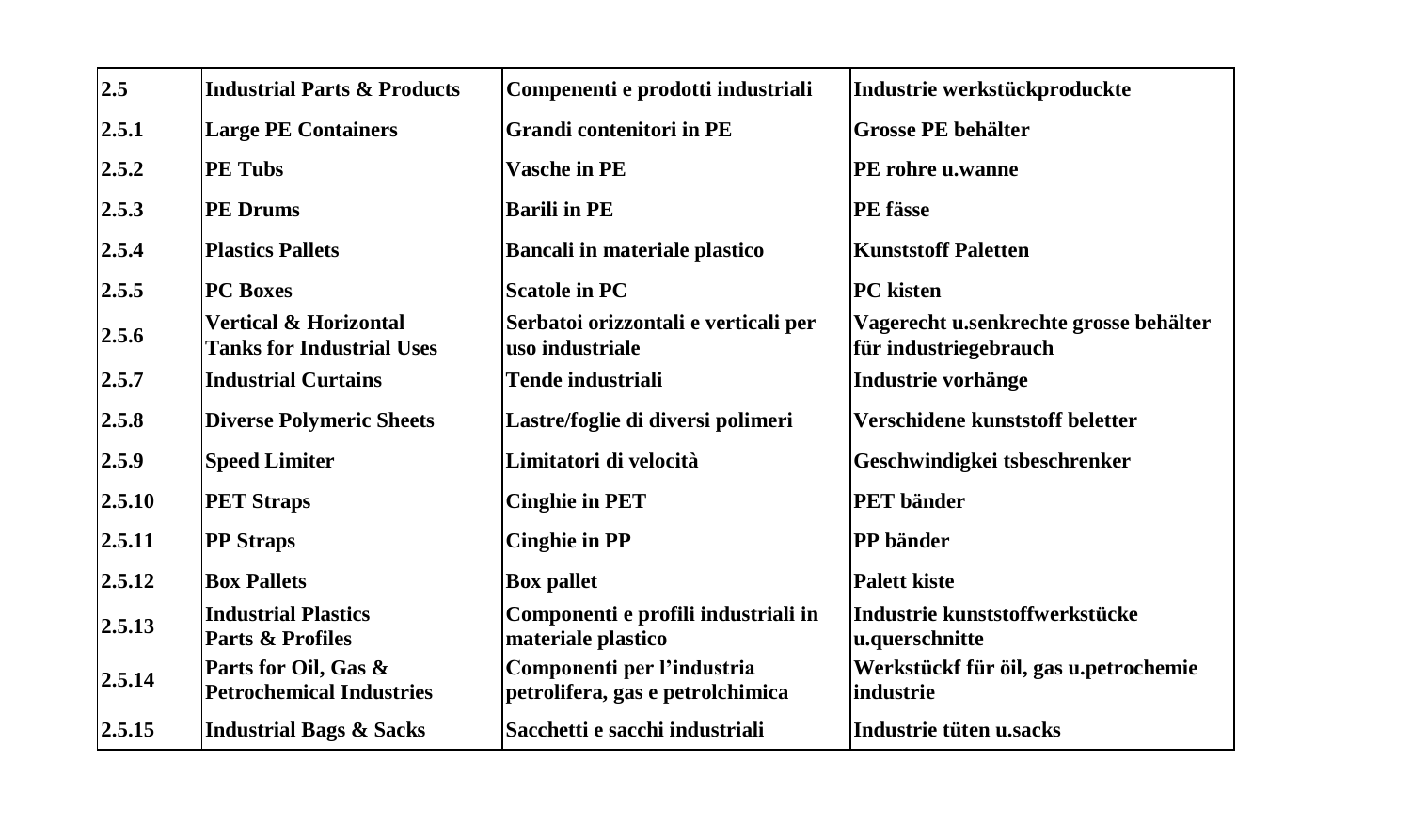| 2.5.16 | <b>Industrial Bottles &amp; Containers</b>                                                            | Contenitori e bottiglie industriali                                                                               | Flaschen u.behältter für industrie                                                                  |
|--------|-------------------------------------------------------------------------------------------------------|-------------------------------------------------------------------------------------------------------------------|-----------------------------------------------------------------------------------------------------|
| 2.5.17 | Plastics Rods (PA, PE, PP,<br>PTFE,)                                                                  | Barre in materiale plastico (PA, PE,<br>PP, PTFE)                                                                 | Kunststoff stab (PA, PE, PP, PTFE,)                                                                 |
| 2.5.18 | <b>Industrial Nets &amp; Grids</b>                                                                    | Reti e reticolati industriali                                                                                     | Industrie netzf                                                                                     |
| 2.5.19 | <b>ABS Covers &amp; Stands</b>                                                                        | Coperture ed espositori in ABS                                                                                    | ABS beschichtung u.stände                                                                           |
| 2.5.20 | <b>Plastics Boxes &amp; Crates</b>                                                                    | Scatole e contenitori in materia<br>plastica                                                                      | <b>Kunststoff kisten</b>                                                                            |
| 2.5.21 | <b>Industrial Rubber Hoses</b>                                                                        | Tubi flessibili industriali in gomma                                                                              | <b>Industrie GUMMISCHLAUCH</b>                                                                      |
| 2.5.22 | <b>PP Fabrics</b>                                                                                     | <b>Tessuti in PP</b>                                                                                              | PP gewebe                                                                                           |
| 2.5.23 | <b>Binder &amp; Multi</b><br><b>Filament Yarn &amp; Tapes</b>                                         | Avvolgitori, filati multipli e nastri                                                                             | Mehrlagige bänder u.garnnen                                                                         |
| 2.5.24 | <b>Plastics Parts &amp;</b><br><b>Products for Food Industry</b>                                      | l'industria alimentare                                                                                            | Componenti e prodotti in plastica per Kunststoff werkstücke u.produkte für<br>nahrun - gasindustrie |
| 2.5.25 | <b>Plastics Parts &amp;</b><br><b>Products for Gas Industry</b>                                       | Componeneti e prodotti in plastica<br>per l'industria del gas                                                     | Kunststoff werkstücke u.produkte für<br>gasindustrie                                                |
| 2.5.26 | <b>Plastics Parts &amp; Products for</b><br>Electrical & Electronic<br><b>Industries</b>              | Componeneti e prodotti in plastica<br>per l'industria elettrica ed elettronica elektrik u.elektro – nik industrie | Kunststoff werkstücke u.produkte für                                                                |
| 2.5.27 | <b>All Kinds of Brushes</b>                                                                           | Tutti i tipi di spazzole                                                                                          | Verschiedene bürste                                                                                 |
| 2.5.28 | <b>Plastics Parts &amp;</b><br><b>Products for Shoe Industry</b>                                      | Componenti e prodotti in plastica per Kunststoffstücke u.produckte für<br>l'industria calzaturiera                | schuhindustrie                                                                                      |
| 2.5.29 | <b>Plastics Parts &amp; Products for</b><br><b>Pharmaceutical &amp; Cosmetic</b><br><b>Industries</b> | Componenti e prodotti in plastica per<br>l'industria farmaceutica e della<br>cosmesi                              | Kunststoffstücke u.propuckte für pfarma<br>zeutich u. Kosmetiche industrie                          |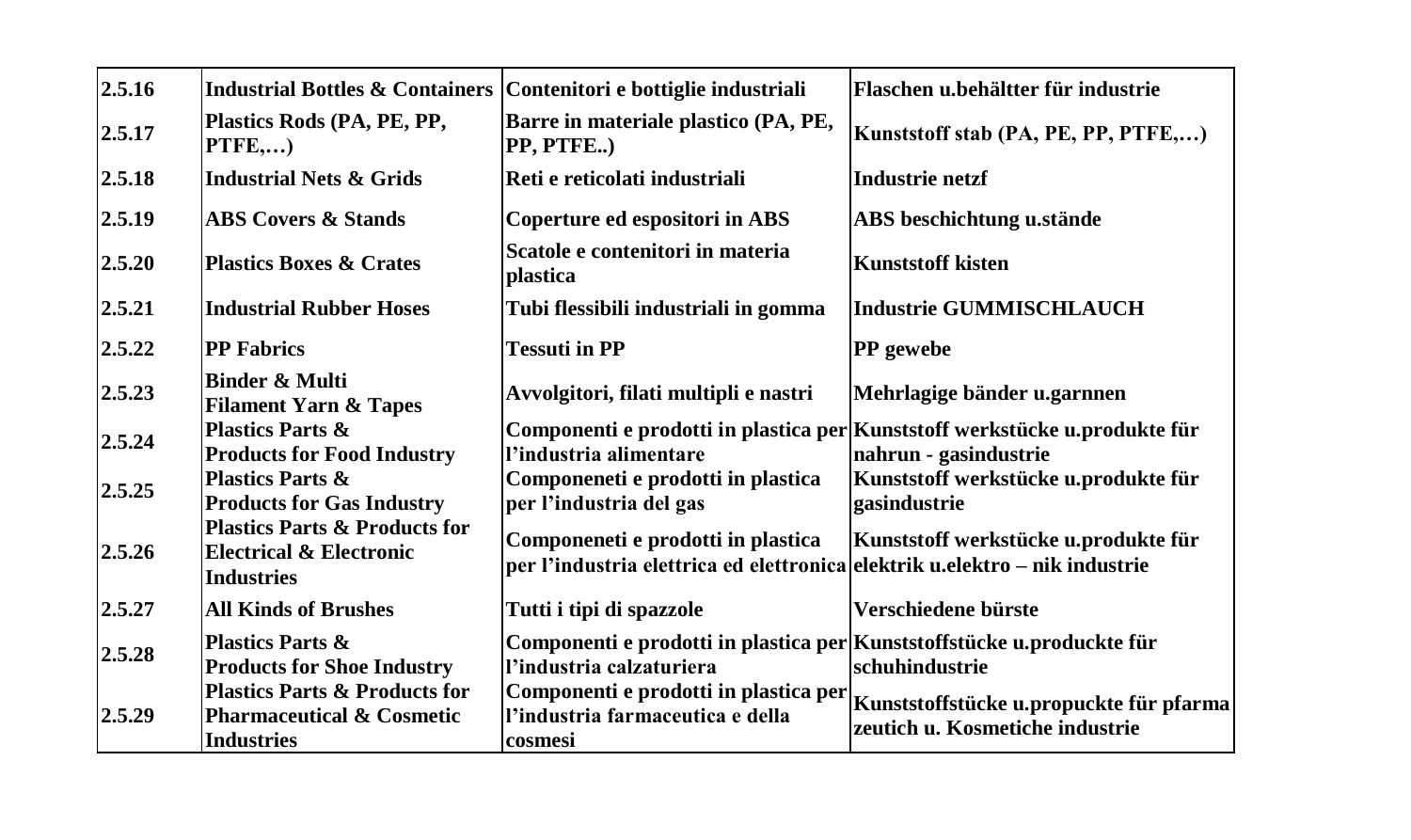| 2.5.30   | PU & PVC Sprays                                                                                   | Spray in PU e PVC                                                                 | PU u. PVC spray                                                                                            |
|----------|---------------------------------------------------------------------------------------------------|-----------------------------------------------------------------------------------|------------------------------------------------------------------------------------------------------------|
| 2.5.31   | <b>Sheets &amp; Other Foam Products</b><br>for Refrigeration Industry                             | refrigerazione.                                                                   | Foglie ed espansi per l'industria della Bletter u.andere schaumstoff produckte<br>lfür kulschrankindustrie |
| 2.5.32   | <b>Textile Reels</b>                                                                              | <b>Bobine per tessuti</b>                                                         | Trommel u.rolle für textillindustrie                                                                       |
| 2.5.33   | <b>Finished &amp; Semi-Finished</b><br><b>Products for Rubber &amp; Tyre</b><br><b>Industries</b> | Prodotti finiti e semilavorati per<br>l'industria della gomma e dei<br>pneumatici | Fertig u.abfertige produckte für<br>reifenindus - trie                                                     |
| 2.5.33.1 | PA66 chips                                                                                        | PA66 in granuli                                                                   | PA 66 chips                                                                                                |
| 2.5.33.2 | PA6 & PA66 Yarn                                                                                   | Filati in PA6 e PA66                                                              | PA 6 u.PA 66 garnen                                                                                        |
| 2.5.33.3 | PA6 & PA66 Cord                                                                                   | <b>Tele in PA6 e PA66</b>                                                         | PA 6 u.PA 66 für reiffen garnen                                                                            |
| 2.5.33.4 | <b>Tire Cord Fabric</b>                                                                           | Tessuti per tele di pneumatici                                                    | Reiffen garn gewebe                                                                                        |
| 2.5.34   | <b>Parts for House-Hold Products</b>                                                              | Componenti per elettrodomestici                                                   | Werkstücke für havshaltsgerätte                                                                            |
| 2.5.35   | <b>Name &amp; Number Plates</b>                                                                   | Targhe per nomi e numeri                                                          | Marke u.etikete                                                                                            |
| 2.5.36   | <b>FRP Tanks</b>                                                                                  | Serbatoi rinforzati con fibre                                                     | <b>FRP</b> behälter                                                                                        |
| 2.5.37   | <b>Industrial Coils &amp; Reels</b>                                                               | <b>Bobine industriali</b>                                                         | Industrie windungen                                                                                        |
| 2.5.38   | <b>Industrial Baskets &amp; Boxes</b>                                                             | Cesti e scatole industriali                                                       | <b>Industrie kisten</b>                                                                                    |
| 2.5.39   | <b>Floating Jetties</b>                                                                           | Moli galleggianti                                                                 | Schwimende parr                                                                                            |
| 2.5.40   | <b>Caps &amp; Closures</b>                                                                        | Tappi e chiusure                                                                  | <b>Flaschen</b> deckel                                                                                     |
| 2.5.41   | <b>Composite Products</b>                                                                         | Prodotti in materiali compositi                                                   | Komposit produkte                                                                                          |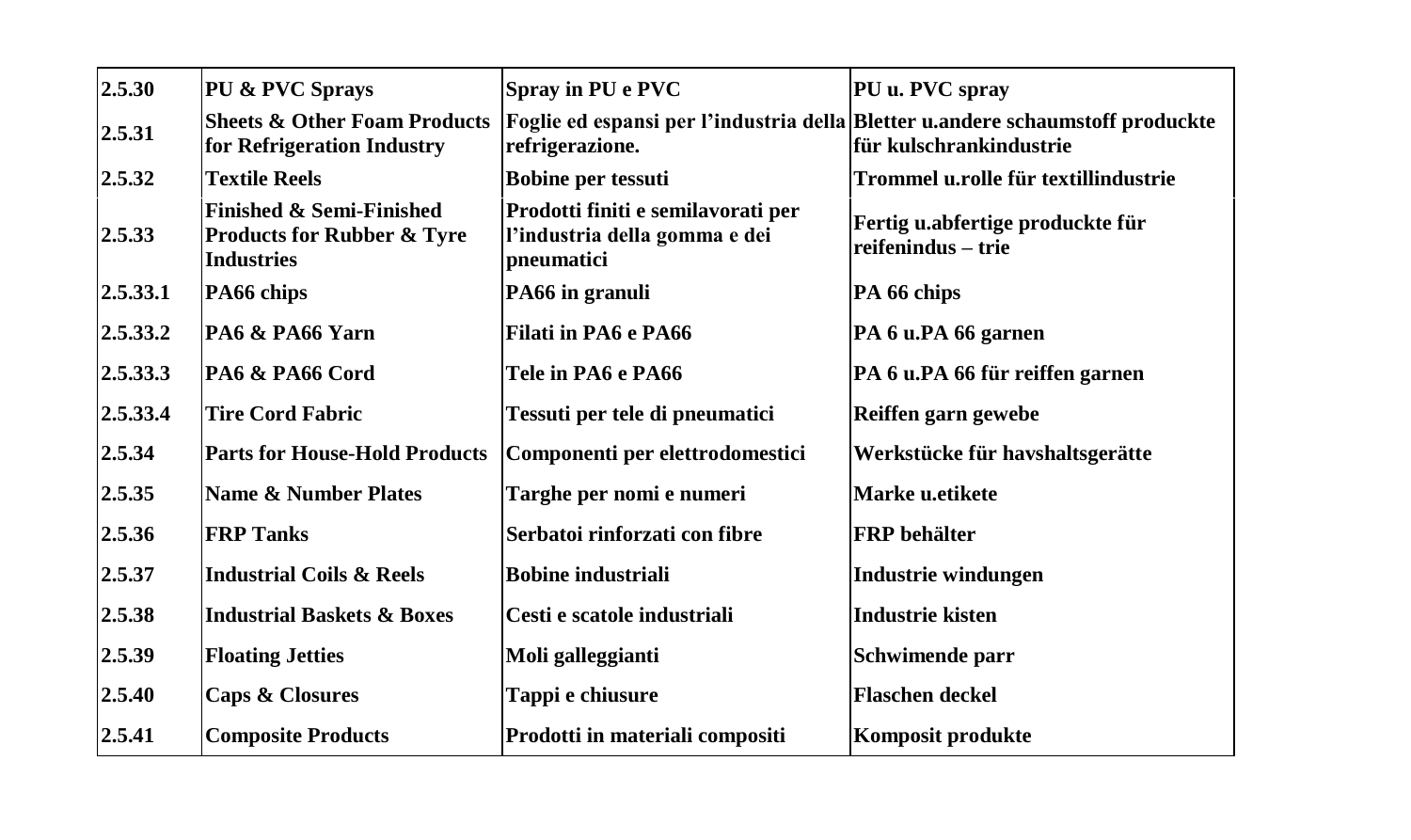| 2.5.41.1                 | <b>Automotive Composite Parts</b>                              | Componenti per auto in materiali<br>compositi                                              | Komposit produkte u.stüke für auto      |
|--------------------------|----------------------------------------------------------------|--------------------------------------------------------------------------------------------|-----------------------------------------|
| 2.5.41.2                 | <b>Composite Parts for</b><br><b>Construction</b>              | .<br>Componenti per l'edilizia in materiali Komposit produkte u.stüke für bav<br>compositi |                                         |
| 2.5.41.3                 | <b>Composite Parts for Industrial</b><br><b>Use</b>            | Componenti per usi industriali in<br>materiali compositi                                   | Komposit produkte u.stüke für industrie |
| 2.5.41.4                 | <b>Composite Sheets (SMC, GMT,</b><br>RTM,)                    | Foglie in materiali compositi (SMC,<br>GMT, RTM                                            | Komposit blätter                        |
| 2.5.41.5                 | <b>Nano Composites</b>                                         | Nanocompositi                                                                              | Nano kompositen                         |
| 2.5.42                   | <b>Plastics Decorative Parts,</b><br><b>Decorative Surface</b> | Componenti plastici decorativi,<br>superfici decorative                                    | Dekorative plastikstüke                 |
| 2.50.2<br>2.50.01<br>2.6 | <b>PU Parts &amp; Products for</b><br><b>Industries</b>        | PU Teile & Produkte für Industries                                                         | PU Ricambi & Prodotti per Industrie     |
|                          | <b>Foam Products</b>                                           | Prodotti espansi                                                                           | Schaumstük produkte                     |
| 2.6.1                    | 2 Layers Boxes                                                 | Contenitoria 2 strati                                                                      | 2. Schichtige kiste                     |
| 2.6.2                    | <b>EPS</b> Sheets,<br><b>Blocks &amp; Other Products</b>       | Foglie, blocchi e altri prodotti in EPS EPS bläter u.produkte                              |                                         |
| 2.6.3                    | <b>Packaging Foams</b>                                         | Imballaggi espansi                                                                         | Schaumstoff für packung                 |
| 2.6.4                    | <b>EPS Cups &amp; Dishware</b>                                 | Tazze e stoviglie                                                                          | EPS tassen u.geschire                   |
| 2.6.5                    | <b>Silicone Foams / Sponges</b>                                | Schiume siliconiche                                                                        | Silicone schaum stoffe                  |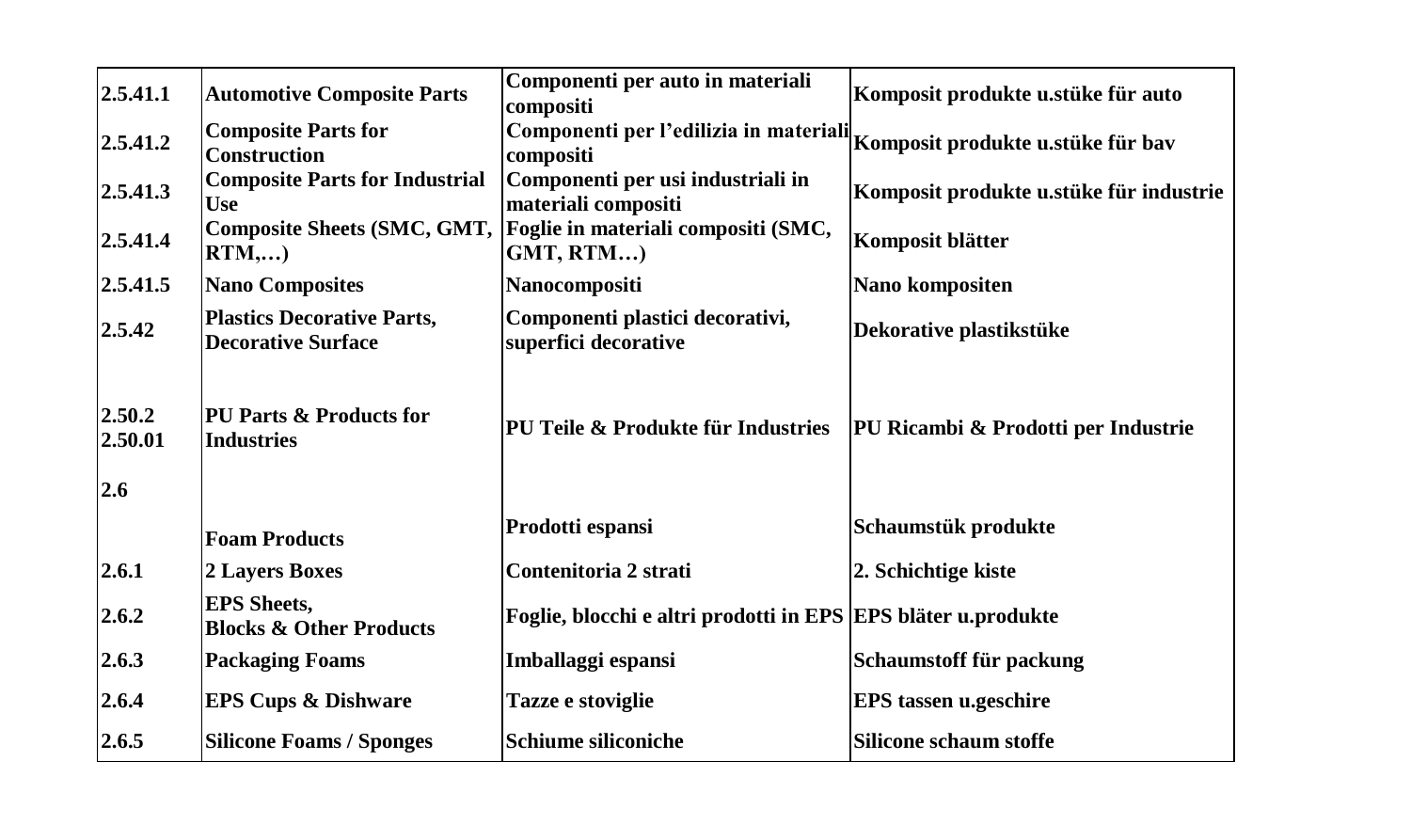|         | Rigid& Semi-Rigid                                        | Schiume PU rigide e semirigide                                          |                                       |
|---------|----------------------------------------------------------|-------------------------------------------------------------------------|---------------------------------------|
| 2.6.6   | <b>Thermoformable PU Foams</b>                           | termoformabili                                                          | Harte u.halbharte PU für termoforming |
|         | Cold Cure, Hot Cure,                                     |                                                                         |                                       |
| 2.6.7   | <b>Impregnated &amp; Reinforced</b>                      | Polimerizzazione a caldo                                                | Selbst klebende schaumstoffe          |
|         | <b>Foams</b>                                             |                                                                         |                                       |
| 2.6.8   | Fabricated Foams (PVC, EVA,<br>XLPE,)                    | Espansi polimerici                                                      | Selbstklebende isolier schaumstoffe   |
| 2.6.9   | <b>PU Systems</b>                                        | <b>Sistemi</b> in PU                                                    | <b>PU</b> systeme                     |
| 2.6.9.1 | <b>Various PU Systems</b>                                | Altri sistemi in PU                                                     | Verschidene PU systeme                |
| 2.6.9.2 | PU Heating &                                             | Schiume in PU isolanti                                                  | PU schaumstoffe für warm u.kalt       |
|         | <b>Cooling Insulation Foams</b>                          |                                                                         | isolterung                            |
| 2.6.9.3 | PU Flexible Foams & Sponges<br>(Bands, Straps, Mats) for | Espansi flessibili in PU (nastri,<br>cinghie, tappeti) per isolamento e | PU schaumstoffe (band – gewebe) für   |
|         | <b>Sealing &amp; Other Uses</b>                          | altri usi                                                               | dichtung                              |
|         | <b>Colour Pastes for</b>                                 | Coloranti per l'industria del PVC e                                     |                                       |
| 2.6.9.4 | PU & PVC Industry                                        | PU                                                                      | Farbpasta für PU u. PVC industrie     |
| 2.6.10  | <b>Cellular Rubber Parts</b>                             | Componenti in gomma per cellulari                                       | Gumischaumstoffe                      |
| 2.6.11  | <b>Specialty Foams</b>                                   | Schiume speciali                                                        | Spezial schaumstoffe                  |
| 2.6.12  | <b>PE Foams &amp; Sponge</b>                             | Espansi e schiume in PE                                                 | PEschaumstoffe                        |
| 2.6.13  | <b>PU Covers for Auto Industry</b>                       | Coperture in PU per l'industria<br>dell'automobile                      | PU beschichtung für autoindustrie     |
| 2.7     | <b>Household Products</b>                                | Elettrodomestici                                                        | <b>Haushalts</b>                      |
| 2.7.1   | <b>Dustbins &amp; Garbage Basket</b>                     | Cestini per l'immondizia                                                | Mühl eimer                            |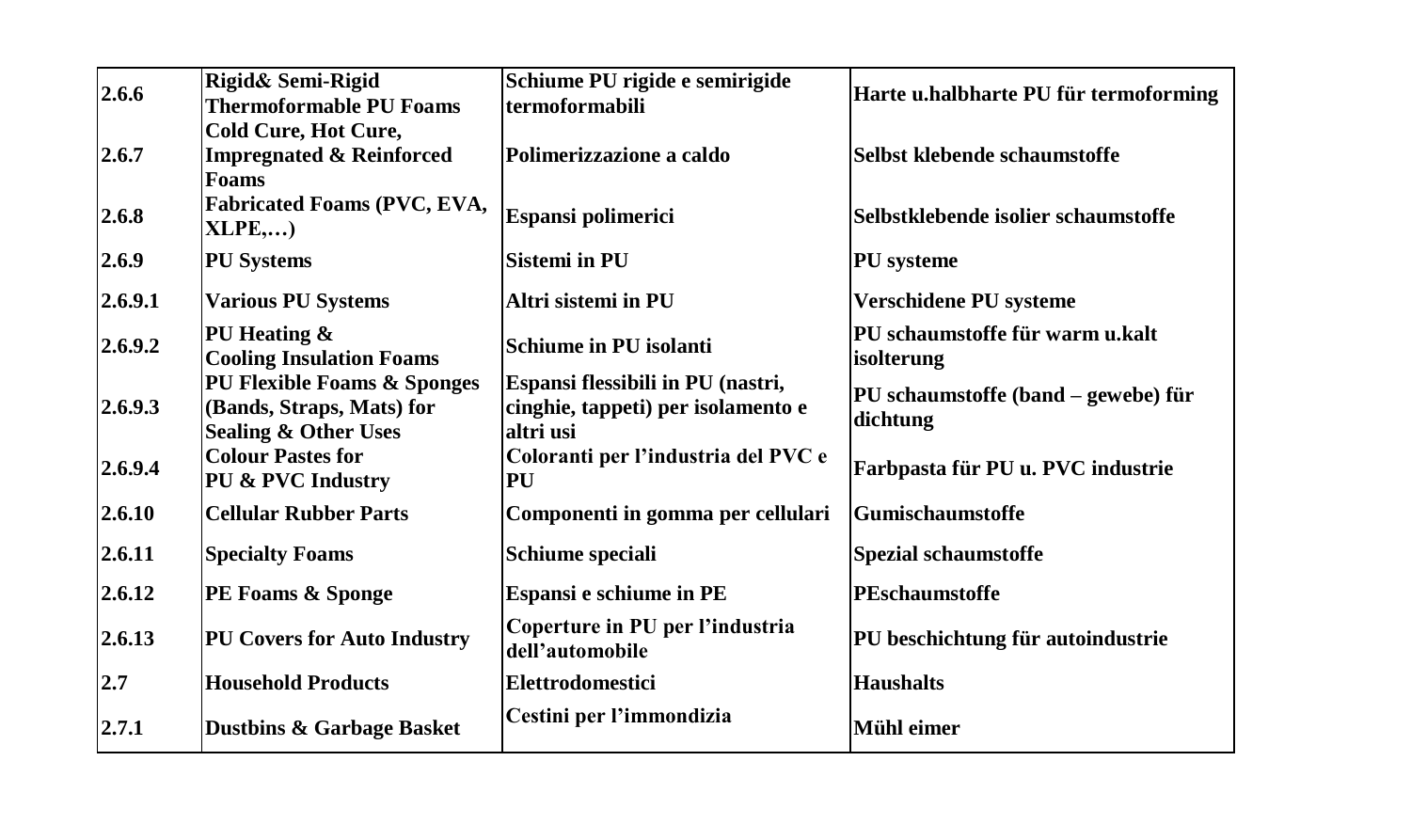| 2.7.2  | <b>Cloth &amp; Bathroom Baskets</b>                 | Cesti per biancheria e bagno                                 | <b>Kleider eimer</b>           |
|--------|-----------------------------------------------------|--------------------------------------------------------------|--------------------------------|
| 2.7.3  | <b>Melamine Dishware</b>                            | Stoviglie melaminiche                                        | <b>Melamin geschire</b>        |
| 2.7.4  | <b>Plastics Kitchenware</b>                         | Stoviglie in plastica                                        | Kunst stoff artikel für küche  |
| 2.7.5  | <b>Plastics Chairs &amp; Tables</b>                 | Sedie e tavoli in materia plastica                           | Kunst stoff tische u.stühle    |
| 2.7.6  | Water / Ice Box, Container                          | Contenitori per acqua e ghiaccio                             | Eisbe hälter                   |
| 2.7.7  | <b>Stationary</b>                                   | <b>Cancelleria</b>                                           | <b>Schreibwaren</b>            |
| 2.7.8  | <b>Toys</b>                                         | Giocattoli                                                   | <b>Spielzeuge</b>              |
| 2.7.9  | Mirrors, Comb,<br>& Other Hair Care Products        | Specchi, pettini e altri prodotti per la<br>cura dei capelli | Kaam, spiegel u.sw             |
| 2.7.10 | <b>All kinds of Brooms</b>                          | <b>Scope</b>                                                 | Kunststoff bäsen               |
| 2.7.11 | <b>Suitcase Production</b>                          | valigie                                                      | Koffer produkten               |
| 2.7.12 | <b>Dishware for Microwave Ovens</b><br>& Freegiders | Stoviglie per forni a microonde e<br>frigoriferi             | Geschire für mikrowelle        |
| 2.7.13 | <b>Hoses in Different Sizes</b>                     | Tubi flessibili di differenti misure                         | Schlauch in verschidene grosse |
| 2.7.14 | <b>Baby Ware (Nipple, Teether,</b><br>Sootheru)     | Articoli per l'infanzia (tettarelle,<br>dentaruoli ecc.)     | <b>Kinder geschire</b>         |
| 2.8    | <b>Construction Products</b>                        | Prodotti per l'edilizia                                      | <b>Bau produkte</b>            |
| 2.8.1  | <b>Wall Covering</b>                                | Coperture per pareti                                         | Wandbeschichtung               |
| 2.8.2  | <b>False Ceiling</b>                                | controsoffitti                                               | Scheindecke                    |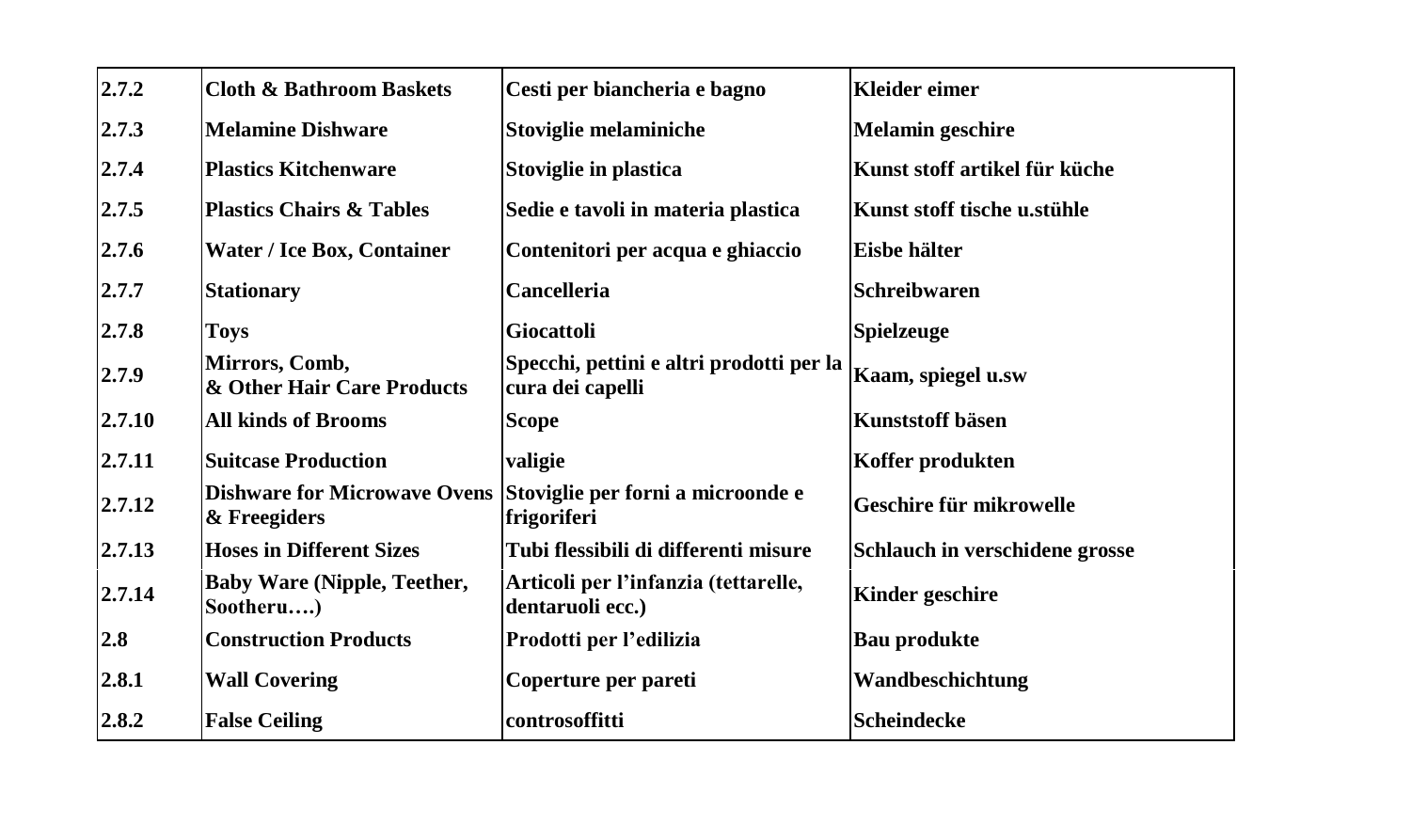| 2.8.3  | <b>Profiles &amp; Panels</b>                              | Pannelli e profili                               | Querschnit u.panel                 |
|--------|-----------------------------------------------------------|--------------------------------------------------|------------------------------------|
| 2.8.4  | <b>Floor Covering</b>                                     | Coperture per pavimenti                          | <b>Tepisch boden</b>               |
| 2.8.5  | <b>Sealing Tapes</b><br>for Doors & Windows               | Nastri isolanti per porte e finiestre            | Dichtungsbänder für tür u.fenster  |
| 2.8.6  | <b>PS Products for Construction</b>                       | Prodotti in PS per l'edilizia                    | PS produkte für bau                |
| 2.8.7  | <b>Greenhouse Nets &amp; Grids</b>                        | Reti e reticolati per serre                      | Netze u.gitter für blumenhaus      |
| 2.8.8  | <b>Reinforcing Nets &amp; Grids</b>                       | Reti e reticolati rinforzati                     | Verstärkte netze u.gitter          |
| 2.8.9  | <b>Fencing Nets &amp; Grids</b>                           | Reti e reticolati per recinzioni                 | Netze u.gitter für spiel plätze    |
| 2.8.10 | <b>PTFE Sealing Bands &amp; Tapes</b>                     | <b>Nastri isolanti in PTFE</b>                   | <b>PTFE</b> bänder                 |
| 2.8.11 | <b>PVC &amp; uPVC Doors, Windows</b><br>& Profiles        | Profili, porte e finestre in PVC e<br>$u$ PV $C$ | PVC u. Upvc türen u.fenster        |
| 2.8.12 | <b>Bathroom Accessories</b>                               | Accessori per il bagno                           | <b>Badeeinrichtungen</b>           |
| 2.8.13 | <b>Painting Tools &amp; Accessories</b>                   | Strumenti e accessori per la pittura             | Malerzeuge                         |
| 2.8.14 | Electrical<br><b>Components for Construction</b>          | Componenti elettrici per l'edilizia              | Elektroartikel für bau             |
| 2.8.15 | <b>Sanitary Parts &amp; Devices</b>                       | Componenti e dispositivi sanitari                | Wc einrichtungen                   |
| 2.8.16 | <b>EPS Insulation Products</b>                            | <b>Prodotti isolanti in EPS</b>                  | <b>EPS</b> produkte für isolierung |
| 2.8.17 | <b>EPS Sheets &amp;</b><br><b>Blocks for Construction</b> | Foglie e blocchi in EPS per l'edilizia           | Eps bläter u.stüke für bau         |
| 2.8.18 | <b>Painting Brushes</b>                                   | Pennelli                                         | Farbbörste                         |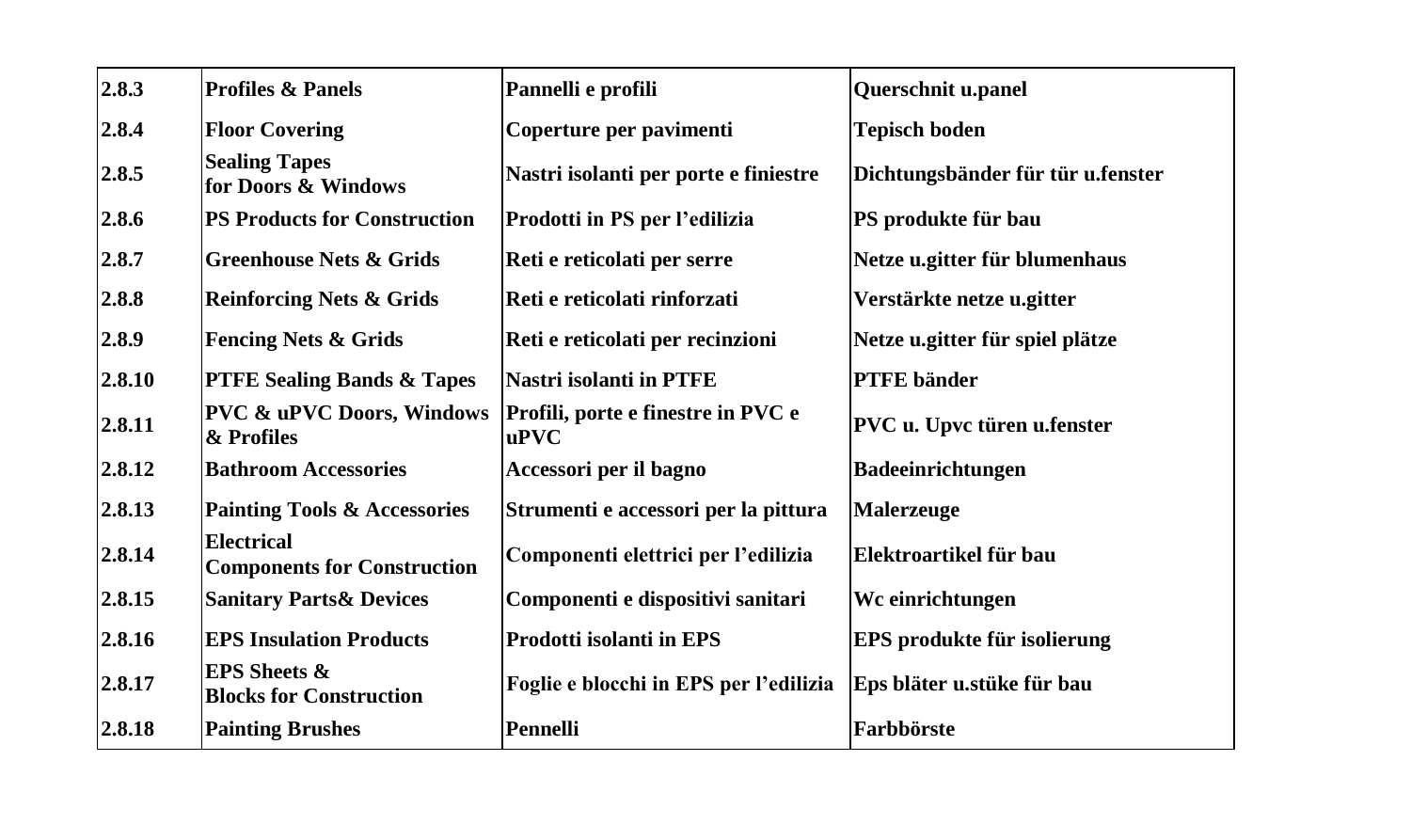| 2.8.19 | Siphon & Drainage                                               | Sifoni e tubi di scolo                                             | Abwasser u.spülung                                  |
|--------|-----------------------------------------------------------------|--------------------------------------------------------------------|-----------------------------------------------------|
| 2.8.20 | <b>Insulation Products</b>                                      | Prodotti per l'isolamento                                          | Isolier produkte                                    |
| 2.8.21 | Glazing Insulated Glass &<br><b>Sheets</b>                      | <b>Smalto</b> isolante                                             | <b>Glass u.scheinglas</b>                           |
| 2.9    | <b>Products Based</b><br>on the Processing Type                 | Prodotti classificati in base alle<br>tecnologie di trasformazione | <b>Prozess produkte</b>                             |
| 2.9.1  | <b>Injection</b><br><b>Moulding Parts &amp; Products</b>        | Componenti e prodotti stampati a<br>iniezione                      | <b>Spritz Gussteile</b>                             |
| 2.9.2  | <b>Blow Moulding Parts &amp;</b><br><b>Products</b>             | Componenti e parti soffiate                                        | <b>Blasen spritz teile</b>                          |
| 2.9.3  | <b>Extruded</b><br><b>Profiles, Parts &amp; Products</b>        | Componenti, prodotti e profili estrusi Extrudteile                 |                                                     |
| 2.9.4  | <b>Silicone Moulded Products</b>                                | Prodotti in silicone stampati                                      | Stüke aus siliscon                                  |
| 2.9.5  | <b>Films &amp; Sheets for Vacuum</b><br><b>Forming Products</b> | Film e foglie per prodotti da<br>termoformatura                    | Folie u.blatt für saugforming                       |
| 2.9.6  | Films & Sheets for<br><b>Thermoforming Products</b>             | Film e foglie per termoformatura                                   | Folie u.blatt für saugforming propukte              |
| 2.9.7  | <b>Injection Stretch</b><br><b>Blow Moulding Products</b>       | Oggetti prodotti per iniezione-stiro-<br>soffiaggio                | Spritz guss – blasen spritz u. zieh spritz<br>teile |
| 2.9.8  | <b>Forging &amp; Casting Products</b>                           | Oggetti prodotti per forgiatura e<br>colata                        | Spritz guss teile                                   |
| 2.10   | <b>Films &amp; Sheets</b><br><b>For Other Uses</b>              | Film e lastre per altri usi                                        | Folie u.blätter für andere verbrauch                |
| 2.10.1 | <b>Films for Agricultural Uses</b>                              | Film per impieghi agricoli                                         | Agra folie                                          |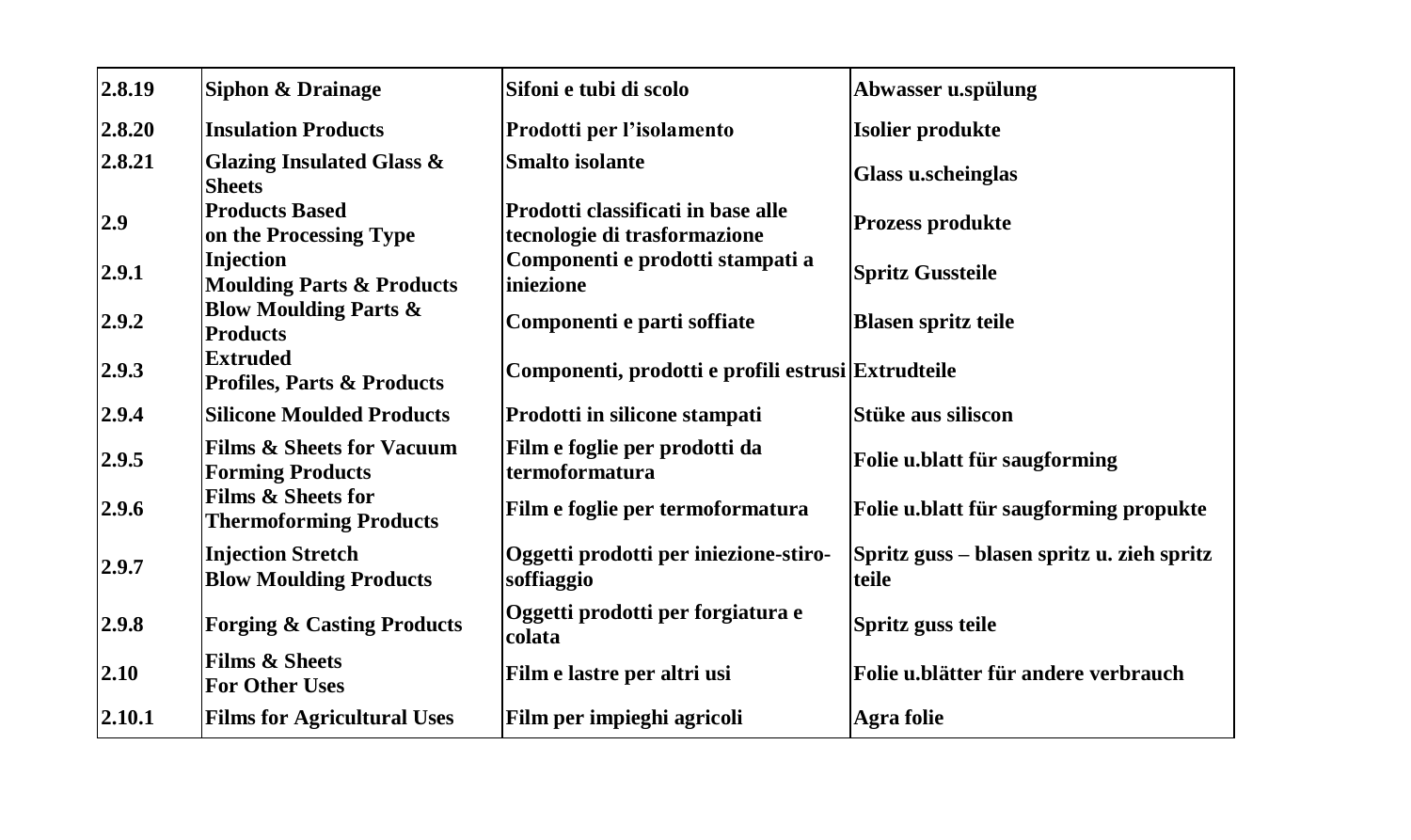| 2.10.2  | <b>Shrink Films</b>                     | Film retraibili                        | <b>Einlauf folien</b>       |
|---------|-----------------------------------------|----------------------------------------|-----------------------------|
| 2.10.3  | <b>Stretch Films</b>                    | <b>Film estensibili</b>                | <b>Ziehe folien</b>         |
| 2.10.4  | Films for Printing $\&$<br>Lamination   | Film per stampaggio e<br>accoppiamento | Folien für druckarbeiten    |
| 2.10.5  | <b>PVC &amp; PVdC</b><br>Films & Sheets | Film e lastre in PVC e PVdC            | <b>PVC</b> u.PVdC folien    |
| 2.10.6  | <b>PET Films</b>                        | <b>Film in PET</b>                     | <b>PET</b> folien           |
| 2.10.7  | <b>PP Films</b>                         | Film in PP                             | <b>PP</b> folien            |
| 2.10.8  | <b>Artificial Leather</b>               | Pelle sintetica                        | <b>Kunst leder</b>          |
| 2.10.9  | <b>PE Shrink Film</b>                   | Film retraibili in PE                  | PE einlauf folien           |
| 2.10.10 | <b>PP</b> Sheets                        | <b>Lastre in PP</b>                    | <b>PP</b> blätter           |
| 2.10.11 | <b>PC</b> Sheets                        | <b>Lastre in PC</b>                    | <b>PC</b> blätter           |
| 2.10.12 | <b>Acrylic Sheets</b>                   | Lastre in materiale acrilico           | Acrolik blätter             |
| 2.10.13 | PS, SAN, PETG, & ABS Sheets             | Lastre in PS, SAN, PETG e ABS          | PS, SAN, PETG u.ABS blätter |
| 2.10.14 | <b>PMMA Sheets</b>                      | <b>Lastre in PMMA</b>                  | Pmma blätter                |
| 2.10.15 | <b>PVC/ABS Sheets</b>                   | <b>Lastre in PVC/ABS</b>               | <b>PVC</b> / ABS blätter    |
| 2.10.16 | <b>PE Sheets</b>                        | <b>Lastre in PE</b>                    | PE blätter                  |
| 2.10.17 | <b>Films for Cooling Towers</b>         | Film per torri di raffreddamento       | Follien für kalttürme       |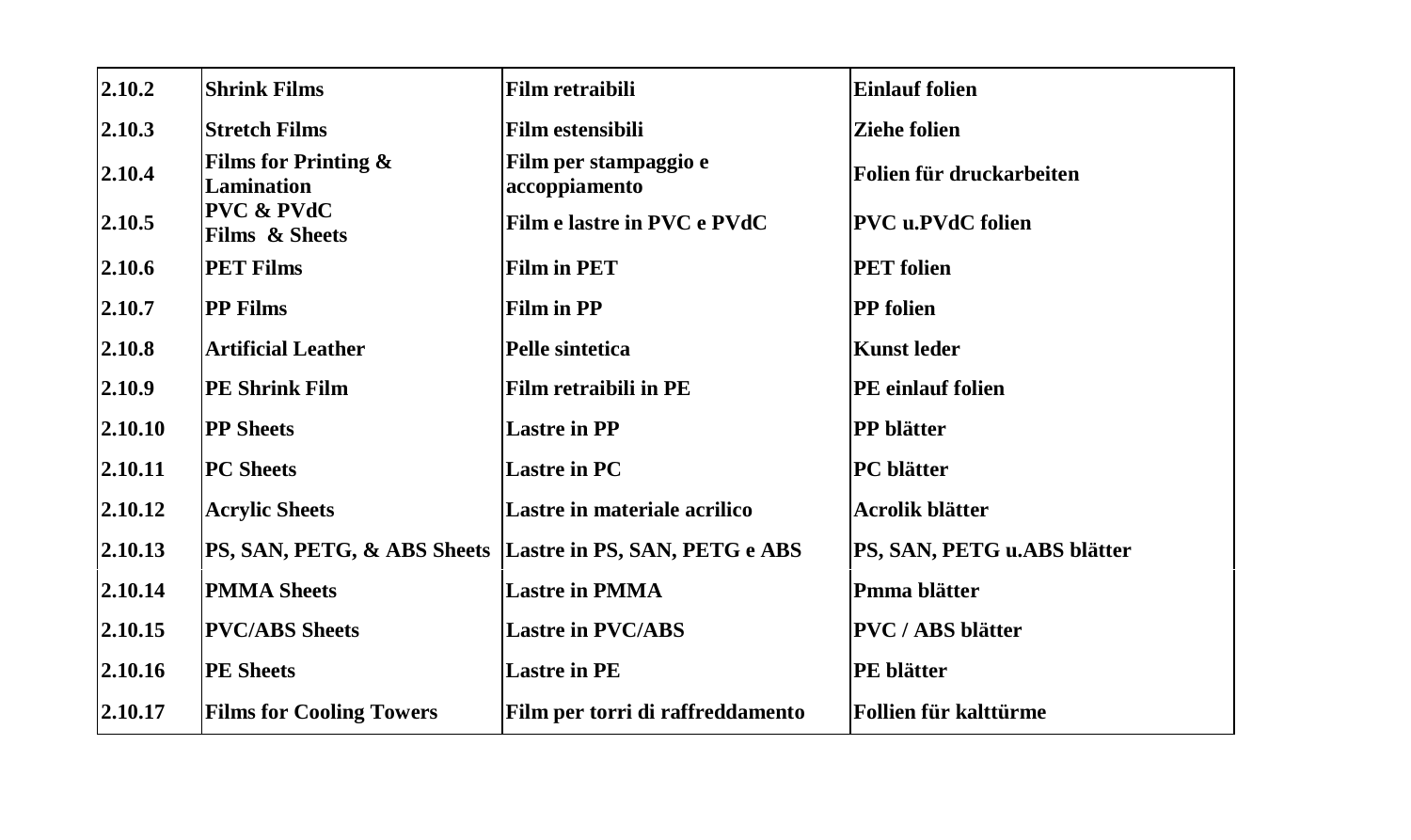| 2.10.18 | Air Bubble Films & Sheets                                            | Film in bolla e lastre                                                 | Luft blasen folien                            |
|---------|----------------------------------------------------------------------|------------------------------------------------------------------------|-----------------------------------------------|
| 2.10.19 | <b>Air Cushion Films &amp; Sheets</b>                                | Film e foglie per cuscini ad aria                                      | Luft kissen folien                            |
| 2.11    | <b>Parts for Automotive Industry</b>                                 | Componenti per l'industria<br>dell'automobile                          | Werk stüke für autoindustrie                  |
| 2.11.1  | <b>Automotive Fuel Tanks</b>                                         | Serbatoi per auto                                                      | <b>Brenstofftank</b>                          |
| 2.11.2  | <b>Interior</b><br><b>Plastics Trim Parts</b>                        | Componenti per interni                                                 | Kunststoffteile für autoinnere<br>einrichtung |
| 2.11.3  | <b>Front, Rear and Repeater</b><br>Lamps                             | Luci anteriori, posteriori e di<br>indicazione                         | Bleuchtungen vorne u.hinten                   |
| 2.11.4  | <b>Auto Front Grill</b>                                              | Griglia frontale                                                       | Auto vordere fassade                          |
| 2.11.5  | <b>Covers for Engine Parts</b>                                       | Coperture per vano motore                                              | <b>Beschichtungs innere motorteile</b>        |
| 2.11.6  | <b>Open Cell Foamy Air Filters</b>                                   | Sistemi per il filtraggio dell'aria                                    | Schaumstoffige luftfiltter                    |
| 2.11.7  | <b>Automotive Hoses</b>                                              | Tubazioni flessibili per veicoli                                       | Auto schläuche                                |
| 2.11.8  | <b>Rubber Floor</b><br><b>Covering &amp; Other Rubber Mats</b>       | Coperture in gomma per<br>pavimentazioni e altri tappetini in<br>gomma | <b>Fussboden bedeckung</b>                    |
| 2.11.9  | <b>Extruded &amp; Co-Extruded</b><br><b>Sheets For Auto Industry</b> | Lastre estruse o co-estruse per<br>l'industria dell'automobile         | Extrud blätter für autoindustrie              |
| 2.11.10 | Parts & Other PU Covers for<br><b>Auto Industry</b>                  | Componenti e altre coperture per<br>l'industria dell'auto              | PU beschichtung u.teile für autoindustrie     |
| 2.11.11 | <b>PA Engineering Parts for Auto</b><br><b>Industry</b>              | Componenti in PA per l'industria<br>dell'automobile                    | PA ing. Teile für autoindustrie               |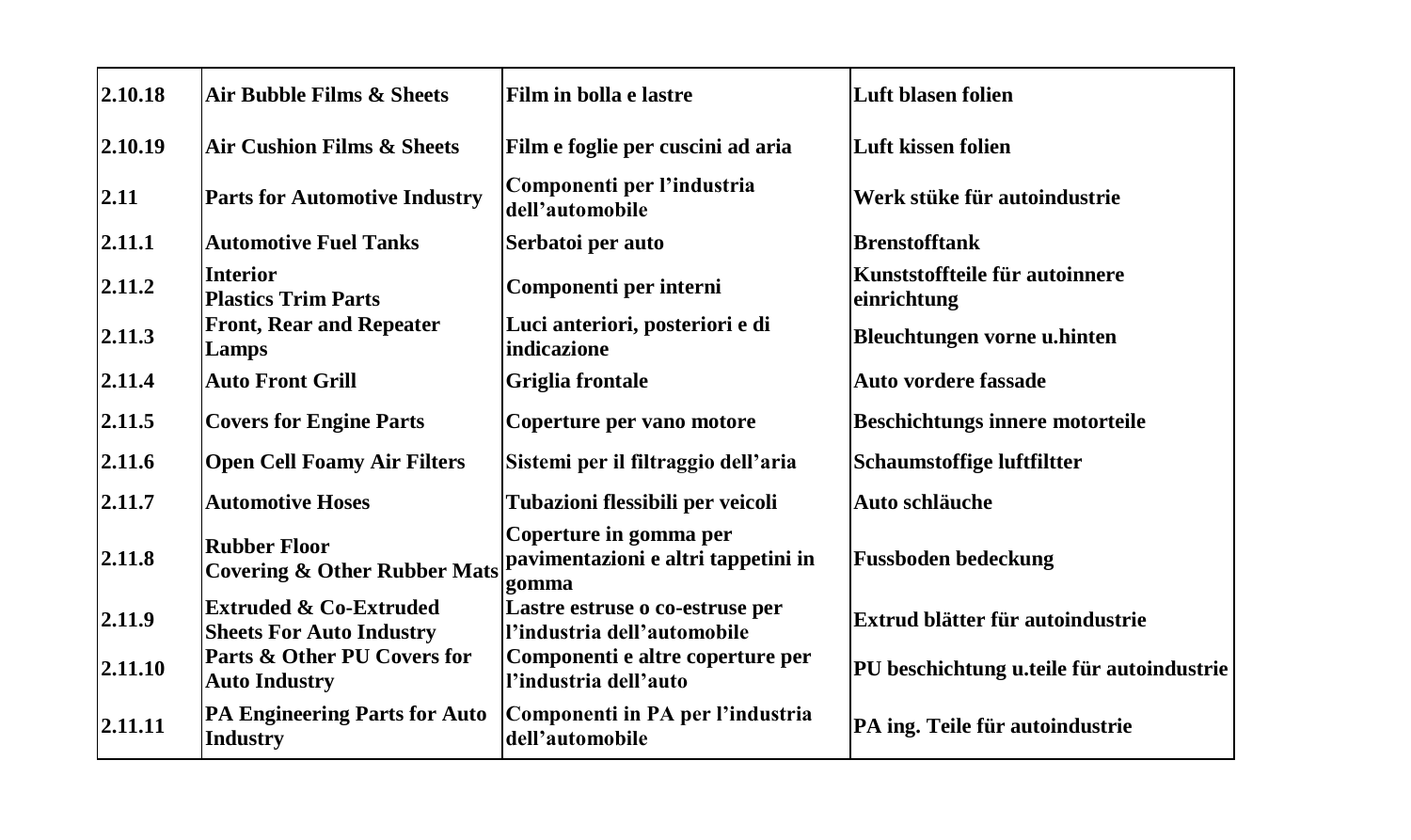| 2.11.12 | <b>Timing Belt Cover</b>                                  | Coperture per cinghie di trasmissione Zeitband beschichtung |                                            |
|---------|-----------------------------------------------------------|-------------------------------------------------------------|--------------------------------------------|
| 2.11.13 | <b>Industrial Filters</b>                                 | Filtri industriali                                          | Industrie filter                           |
| 2.12    | <b>Compounds</b><br>& Granules as Products                | Compound e granuli                                          | Granulate u. verbindungen als produkt      |
| 2.12.1  | <b>PVC</b> Granules                                       | <b>Granuli in PVC</b>                                       | <b>PVC</b> granulate                       |
| 2.12.2  | <b>PP Reinforced Compounds</b>                            | Compound rinforzati in PP                                   | PP verstärkte verbin dungen                |
| 2.12.3  | <b>TPR Compounds</b>                                      | <b>Compound in TPR</b>                                      | <b>TPRyerbin dungen</b>                    |
| 2.12.4  | <b>PE Granules / Compounds</b>                            | Granuli e compound in PE                                    | PE granulate / verbin dungen               |
| 2.12.5  | <b>Rubber Compounds</b><br><b>Design &amp; Production</b> | Compound in gomma                                           | Entwurf u.produkt der gumiverbin<br>dungen |
| 2.12.6  | <b>Medical Grade</b><br>& Hygienic PVC Granule            | Granuli in PVC per usi igienici e<br>medicali               | <b>Hygene GEEIGNETE PVC</b>                |
| 2.12.7  | <b>Granules</b> for<br>Wire & Cable Industry              | Granuli per l'industria di cavi e fili                      | Granulate für draht u.kabelindustrie       |
| 2.12.8  | <b>PVC / NBR Granules</b>                                 | <b>Granuli PVC/NBR</b>                                      | <b>PVC</b> / <b>NBR</b> granulate          |
| 2.12.9  | <b>PA Compounds</b>                                       | <b>Compuond in PA</b>                                       | PA verbindungen                            |
| 2.12.10 | <b>Low Smoke PVC Granules</b>                             | Granuli in PVC a bassa emissione di<br>fumi                 | Ravcharme pvc granulat                     |
| 2.12.11 | <b>Halogen Free Granules</b><br>(LSFOH)                   | Granuli senza alogenati                                     | Halogenfreie granulate                     |
| 2.12.12 | <b>Semi Conductive Granules</b>                           | Granuli in materiali semiconduttori                         | Halbleite granulate                        |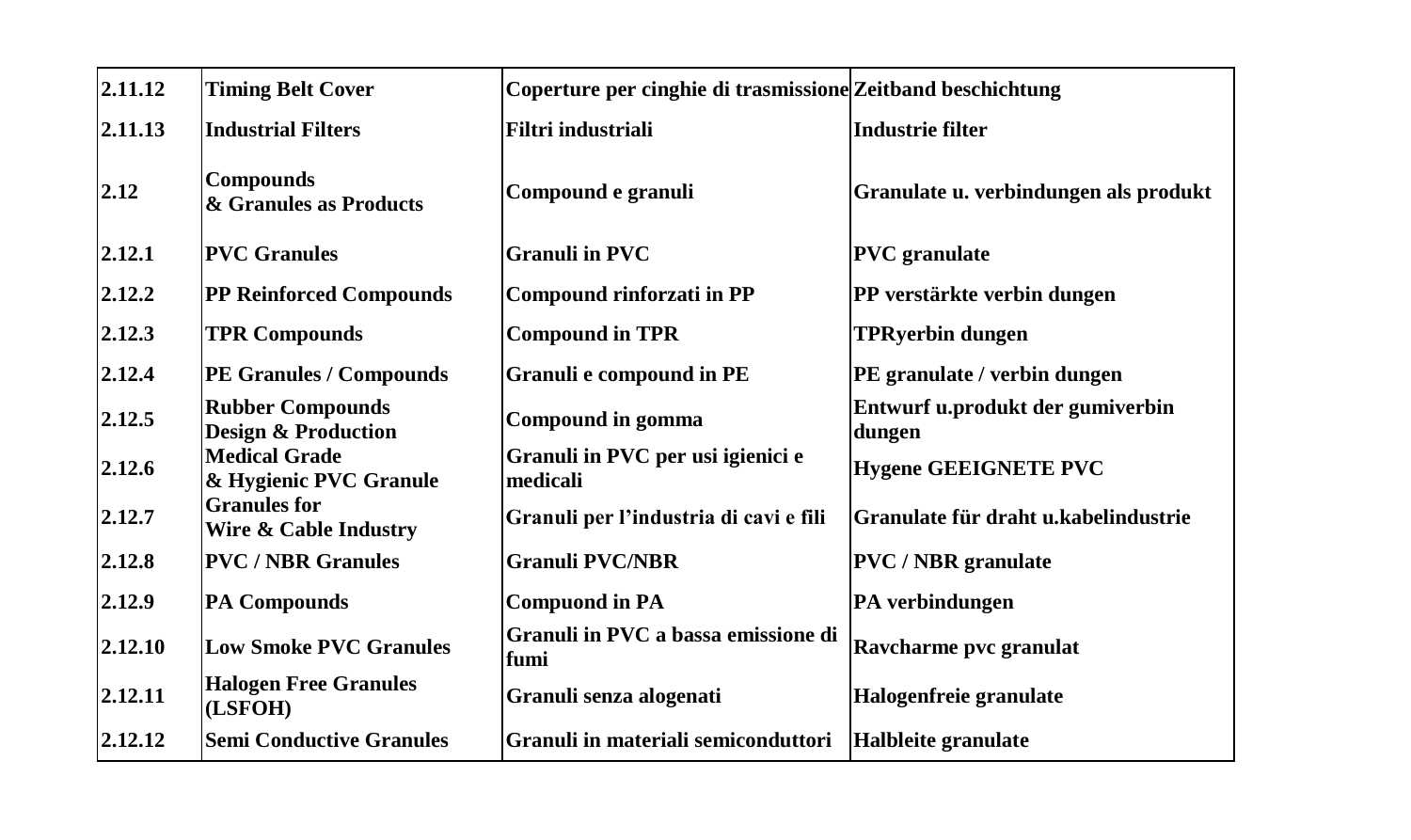| 2.13     | <b>Disposables</b>                                | Articoli monouso                                                                                                        | Einwegprodukte                  |
|----------|---------------------------------------------------|-------------------------------------------------------------------------------------------------------------------------|---------------------------------|
| 2.13.1   | <b>Straws (Normal)</b>                            | Cannucce (normali)                                                                                                      | <b>Strohalm (normal)</b>        |
| 2.13.2   | <b>Straws (Special Types)</b>                     | Cannucce (modelli speciali)                                                                                             | Speziel strohalm                |
| 2.13.3   |                                                   | Industrial & Laboratory Straws Cannucce industriali e da laboratorio Industrie u labor strohalm                         |                                 |
| 2.13.4   | <b>PP Cups &amp; Dishware</b>                     | Tazze e piatti in PP                                                                                                    | PP glas u.behälter              |
| 2.13.5   | <b>PS &amp; EPS Cups &amp; Dishware</b>           | Tazze e piatti in EPS e PP                                                                                              | Alle einweggeschire             |
| 2.13.6   | <b>All Kind of Disposable</b><br><b>Dishware</b>  | Ogni tipo di stoviglie monouso                                                                                          | Einweg tischtuch                |
| 2.13.7   | <b>Disposable Tablecloth</b>                      | <b>Tovaglie monouso</b>                                                                                                 | <b>Einweg handschuhe</b>        |
| 2.13.8   | <b>Disposable Gloves</b>                          | Guanti monouso                                                                                                          |                                 |
| 2.14     | for other Industries or other<br><b>Uses</b>      | Semi-Finished Parts & Products  p <sub>rodotti</sub> finiti e semilavorati per altre <br>industrie e per altri utilizzi | Halbfertige teile für industrie |
| 2.14.1   | <b>PVC Shrink Films</b>                           | Film retraibili in PVC                                                                                                  | <b>PVC</b> einlauf folie        |
| 2.14.2   | <b>PET Preforms</b>                               | <b>Preforme in PET</b>                                                                                                  | <b>PET</b> vorformling          |
| 2.14.3   | <b>PET Bottles</b>                                | <b>Bottiglie in PET</b>                                                                                                 | <b>PET</b> flasche              |
| 2.14.4   | <b>Photo Frames PS Profiles</b>                   | Profili in PS per diapositive                                                                                           | Querschnitte für einrahmen      |
| 2.14.5   | <b>Products from Recycled</b><br><b>Materials</b> | Oggetti prodotti da materiali riciclati Produkte aus wiedergewinung                                                     |                                 |
| 2.14.5.1 | <b>Flakes from PET Recyclates</b>                 | Scaglie da PET riciclato                                                                                                | <b>Wiedergewinung aus PET</b>   |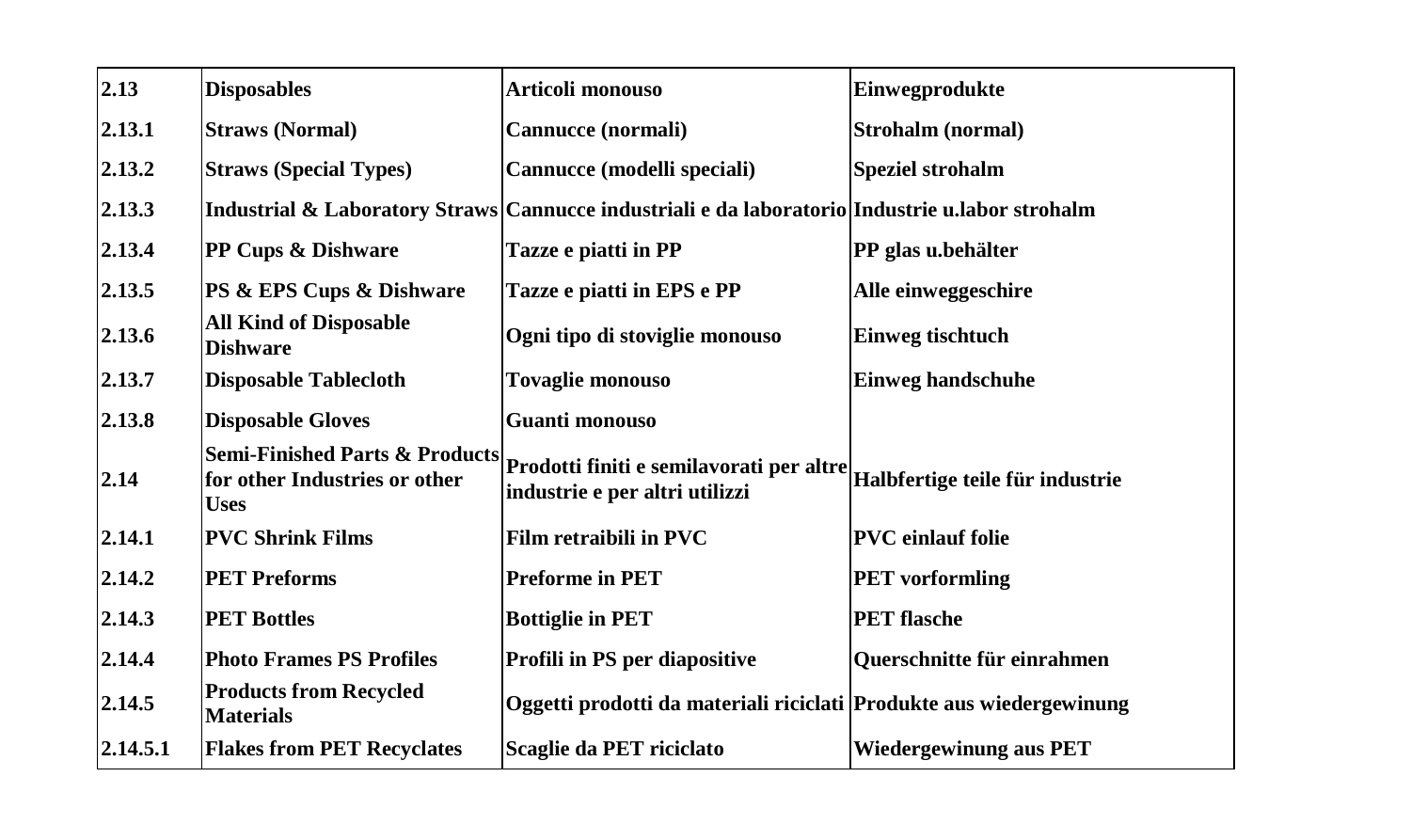| 2.14.5.2 | <b>Mono Filaments from PET</b><br><b>Recyclates</b> | Monofilamenti da PET riciclato                             | Einzelgewebe aus PET wiedergewinung |
|----------|-----------------------------------------------------|------------------------------------------------------------|-------------------------------------|
| 2.14.6   | <b>Semi-Finished Products of PE</b>                 | Prodotti semilavorati in PE                                | Halbferttige produkte aus PE        |
| 2.14.7   | <b>Semi-Finished Products of PP</b>                 | <b>Prodotti semilavorati in PP</b>                         | Halbferttige produkte aus PP        |
| 2.14.8   | <b>Semi-Finished Injection</b><br><b>Products</b>   | Prodotti semilavorati stampati a<br>liniezione             | Halbferttige spritzgussteile        |
| 2.14.9   | PU Tubing & Hose                                    | Tubazioni rigide e flessibili in PU                        |                                     |
| 2.14.10  | PU Belt, Rod, Sheet                                 | Nastri, aste e lastre in PU                                |                                     |
| 2.14.11  | PU Film, Seal, Parts                                | Film, chiusure e componenti in PU                          | Kunststoffschrank                   |
| 2.15     | <b>Office Equipments &amp; Parts</b>                | Materiale e oggetti da ufficio                             | <b>Buro bedarfartikel</b>           |
| 2.15.2   |                                                     | Computer Parts & Components Parti e componenti di computer | Computerteile                       |
| 2.16     | <b>Non Plastics</b><br><b>Products in Service</b>   | Prodotti non in materie plastiche                          | <b>Nicht KUNSTSTOFFPRODUKTE</b>     |
| 2.16.1   | <b>Aluminum Foil Products</b>                       | Laminati in alluminio/foglie di<br>alluminio               | Alufoil produkte                    |
| 2.16.2   | <b>Steel Parts Production</b>                       | Componenti in acciaio                                      | <b>Metalteil produkte</b>           |
| 2.16.3   | <b>Tubular Fabrics</b>                              | Tessuti tubolari                                           | Gewebeschlauch                      |
| 2.16.4   | Lube-Oil                                            | Olio lubrificante                                          |                                     |
| 2.16.7   | <b>Safety Plumb</b>                                 | Scarichi di sicurezza                                      | <b>Sicher HEIT SIEGEL</b>           |
| 2.16.8   | <b>Flow Meters</b>                                  | Misuratori di flusso                                       | Zähler                              |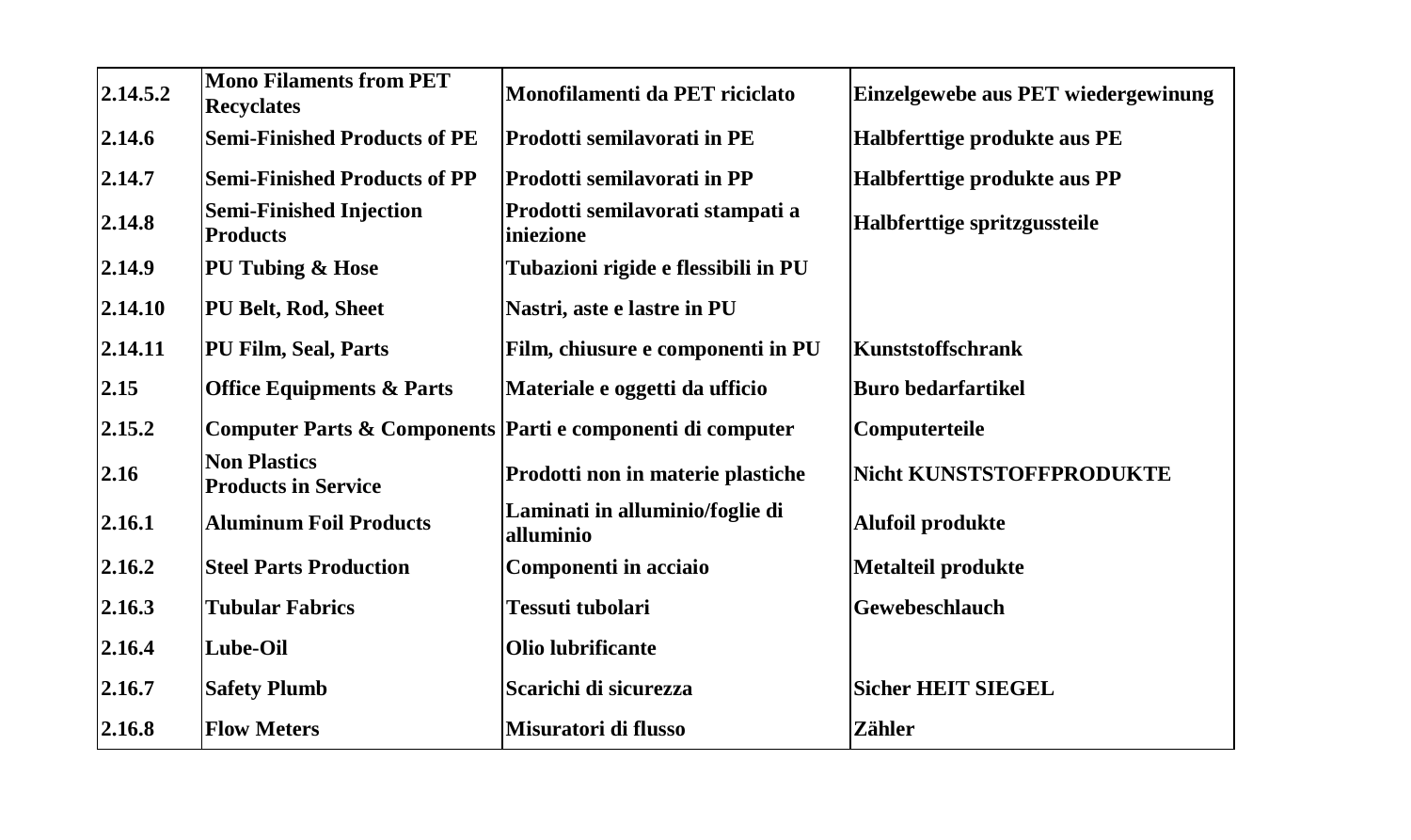| 2.16.9  | <b>Switches</b> | <b>Interruttori</b> | <b>Schalter</b> |
|---------|-----------------|---------------------|-----------------|
| 2.16.10 | Lamp            | Lampade             | Leuchtbirnen    |
| 2.16.11 | <b>Buzzer</b>   | Allarmi/campanelli  | Klingeln        |

# **Group 3: Machinery and equipment**

# **Gruppo 3: Macchine e attrezzature**

## **Gruppe 3: Maschinen und Ausrüstungfür die**

| Group 3<br><b>Machinery and equipment</b><br>for the plastics and rubber<br>industries | Gruppo 3<br>Macchine e attrezzature<br>per l'industria delle materie<br>plastiche e della gomma | Gruppe 3<br><b>Maschinen und</b><br>Ausrüstungfür die<br>Kunststoff- und<br>Kautschukindustrie |
|----------------------------------------------------------------------------------------|-------------------------------------------------------------------------------------------------|------------------------------------------------------------------------------------------------|
| 3.1 Machines and equipment                                                             | 3.1 Macchine e attrezzature                                                                     | 3.1 Maschinen und Ausrüstung                                                                   |
| for preprocessing and recycling                                                        | per la preparazione e il riciclaggio                                                            | zum Aufbereiten und Recycling                                                                  |
| <b>3.1.01 Mixers</b>                                                                   | 3.1.01 Miscelatori                                                                              | <b>3.1.01 Mischer</b>                                                                          |
| 3.1.01.1 Mixers, continuous                                                            | 3.1.01.1 Miscelatori di tipo continuo                                                           | 3.1.01.1 Kontinuierliche Mischer                                                               |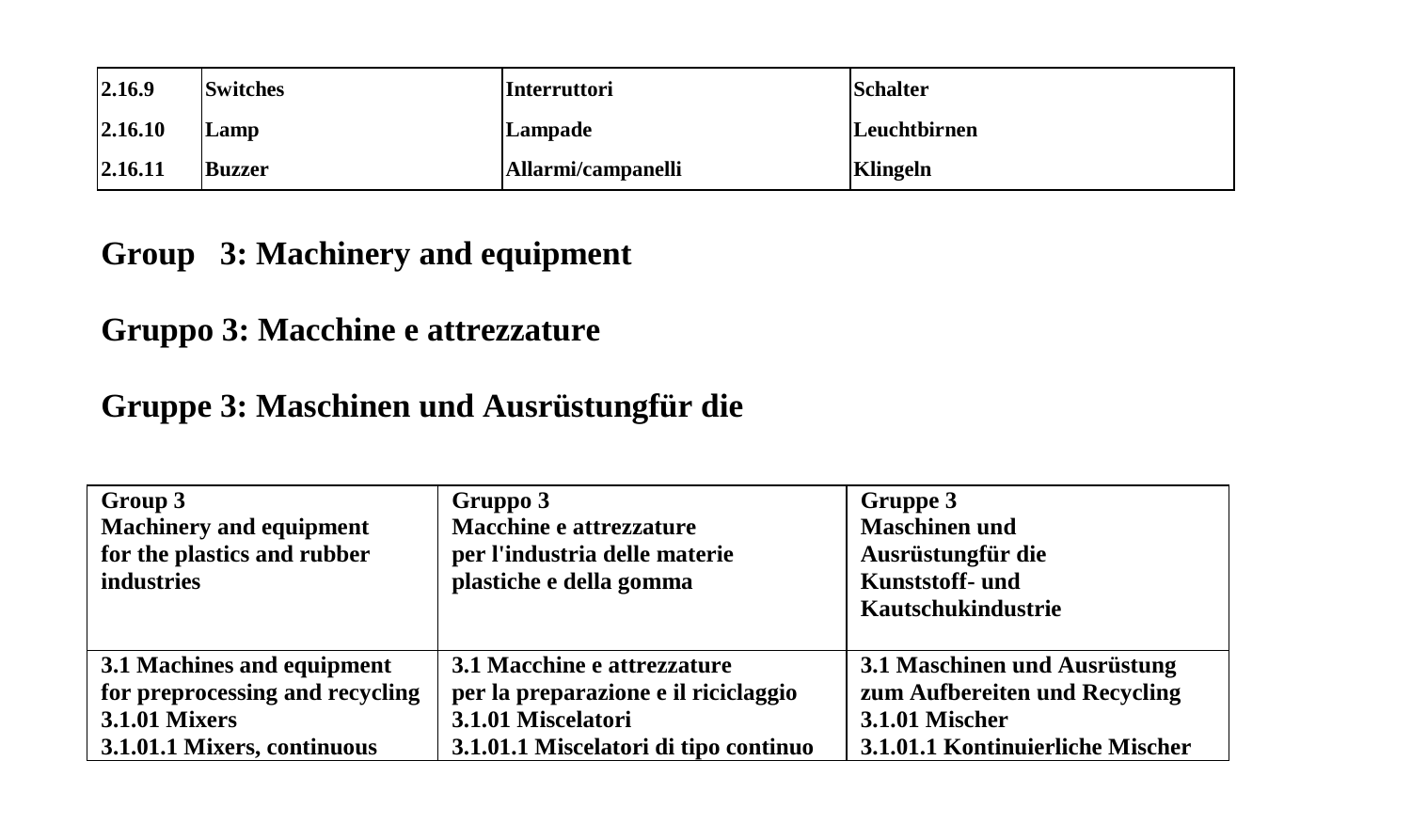| type, for solids                 | per solidi                            | für Feststoffe                   |
|----------------------------------|---------------------------------------|----------------------------------|
| 3.1.01.2 Mixers, continuous      | 3.1.01.2 Miscelatori di tipo continuo | 3.1.01.2 Kontinuierliche Mischer |
| type, for liquids                | per liquidi                           | für Flüssigkeiten                |
| 3.1.01.3 Mixers, batch type, for | 3.1.01.3 Miscelatori di tipo          | 3.1.01.3 Diskontinuierliche      |
| solids                           | discontinuo per solidi                | Mischer für Feststoffe           |
| 3.1.01.4 Mixers, batch type, for | 3.1.01.4 Miscelatori di tipo          | 3.1.01.4 Diskontinuierliche      |
| liquids                          | discontinuo per liquidi               | Mischer für Flüssigkeiten        |
| 3.1.01.5 Other mixers            | 3.1.01.5 Altri miscelatori            | 3.1.01.5 Andere Mischer          |
| 3.1.02 Two roll mills            | 3.1.02 Mescolatori a cilindri         | 3.1.02 Walzwerke                 |
| 3.1.03 Size reduction            | 3.1.03 Attrezzature per riduzione     | 3.1.03 Zerkleinerungsmaschinen   |
| equipment                        | dimensionale (frantumatori,           | (Brecher, Zerfaserer,            |
| (crushers, shredders, grinders)  | trituratori, granulatori)             | Mahlanlagen)                     |
|                                  | 3.1.04 Selezionatrici                 | 3.1.04 Siebmaschinen             |
| 3.1.04 Screening machines        | 3.1.05 Pellettizzatori                | 3.1.05 Granulatoren              |
| 3.1.05 Pelletizers               | 3.1.06 Cambiafiltri                   | 3.1.06 Siebwechsler              |
| 3.1.06 Screen changers           | 3.1.07 Filtri per masse fuse          | 3.1.07 Schmelzefilter            |
| 3.1.07 Melt filters              | 3.1.08 Impianti di mescolazione       | 3.1.08 Aufbereitungsanlagen      |
| 3.1.08 Compounding lines         | 3.1.09 Impianti di riciclaggio        | 3.1.09 Recyclinganlagen          |
| 3.1.09 Recycling lines           |                                       |                                  |
|                                  | 3.2 Macchine e impianti di            | 3.2 Maschinen und Anlagen        |
| 3.2 Machinery and plant          | trasformazione                        | zum Verarbeiten                  |
| for processing                   |                                       |                                  |
|                                  | 3.2.1 Estrusori e impianti            | 3.2.1 Extruder und               |
| 3.2.1 Extruders and extrusion    | d'estrusione                          | <b>Extrusionsanlagen</b>         |
| lines                            | 3.2.1.1 Estrusori                     | 3.2.1.1 Extruder                 |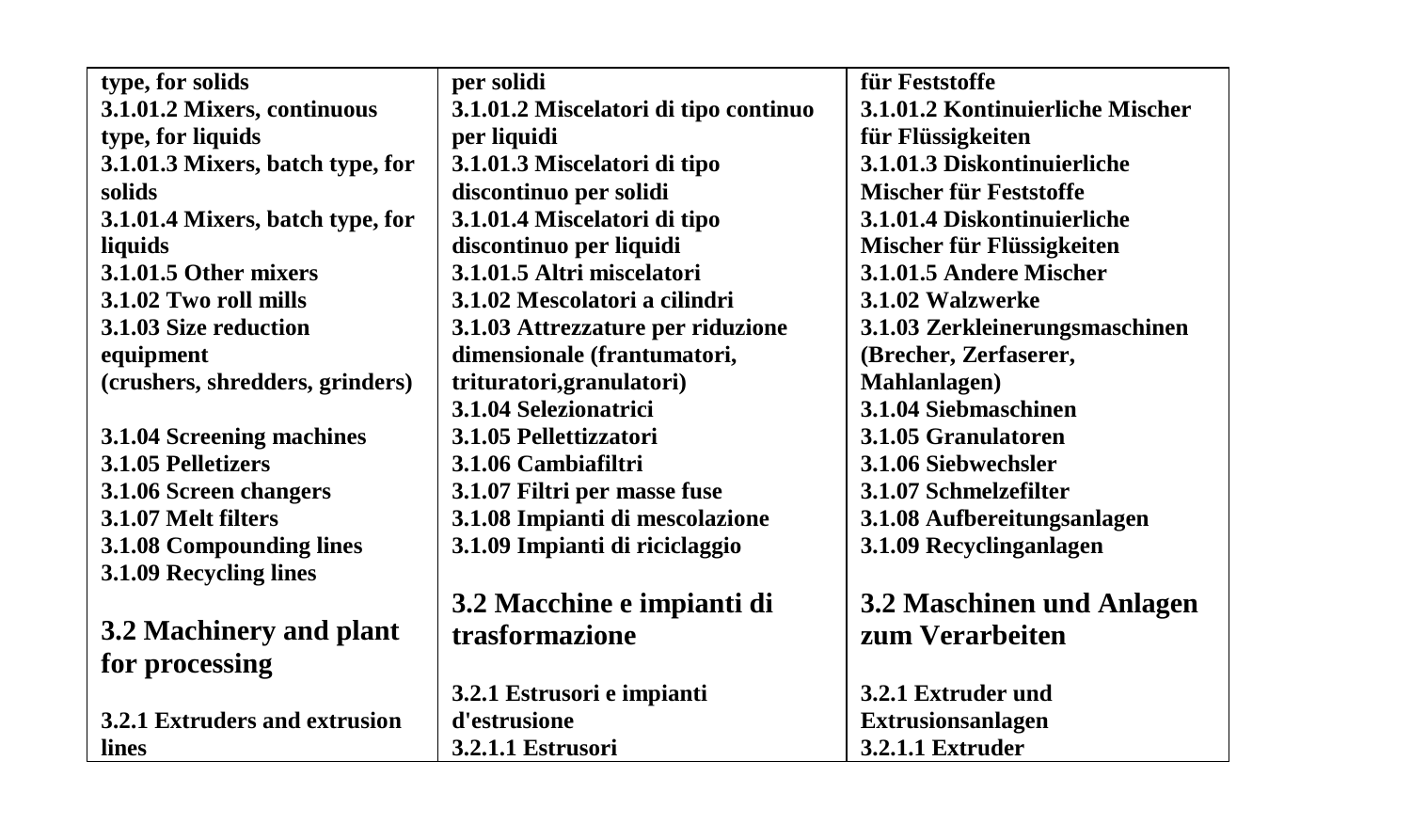| 3.2.1.1 Extruders                  | 3.2.1.1.1 Estrusori monovite          | 3.2.1.1.1 Einschneckenextruder    |
|------------------------------------|---------------------------------------|-----------------------------------|
| 3.2.1.1.1 Extruders, single screw  | 3.2.1.1.2 Estrusori bivite            | 3.2.1.1.2 Doppelschneckenextruder |
| 3.2.1.1.2 Extruders, twin screw    | 3.2.1.1.3 Altri estrusori             | 3.2.1.1.3 Andere Extruder         |
| 3.2.1.1.3 Other extruders          | 3.2.1.2 Impianti d'estrusione         | 3.2.1.2 Extrusionsanlagen         |
| 3.2.1.2 Extrusion lines            | 3.2.1.2.1 Impianti d'estrusione per   | 3.2.1.2.1 Extrusionsanlagen für   |
| 3.2.1.2.1 Extrusion lines for      | film soffiato                         | <b>Blasfolien</b>                 |
| blown film                         | 3.2.1.2.2 Impianti d'estrusione per   | 3.2.1.2.2 Extrusionsanlagen für   |
| 3.2.1.2.2 Extrusion lines for flat | filmfoglie-lastre                     | <b>Flachfolien und Platten</b>    |
| film and sheets                    | 3.2.1.2.3 Impianti d'estrusione per   | 3.2.1.2.3 Extrusionsanlagen für   |
| 3.2.1.2.3 Extrusion lines for      | reggette                              | Folienbändchen                    |
| strappings                         | 3.2.1.2.4 Impianti d'estrusione per   | 3.2.1.2.4 Extrusionsanlagen für   |
| 3.2.1.2.4 Extrusion lines for      | mono e multifilamenti                 | <b>Monound Multifilamente</b>     |
| mono- and multifilaments           | 3.2.1.2.5 Impianti d'estrusione per   | 3.2.1.2.5 Extrusionsanlagen für   |
| 3.2.1.2.5 Extrusion lines for      | tubi e profili                        | <b>Rohre und Profile</b>          |
| pipes and profiles                 | 3.2.1.2.6 Impianti d'estrusione per   | 3.2.1.2.6 Extrusionsanlagen zum   |
| 3.2.1.2.6 Extrusion lines for      | accoppiamento e spalmatura            | <b>Laminieren und Beschichten</b> |
| laminating and coating             | 3.2.1.2.7 Impianti d'estrusione per   | 3.2.1.2.7 Extrusionsanlagen zum   |
| 3.2.1.2.7 Extrusion lines for      | rivestimento di tubi e cavi           | <b>Ummanteln von Rohren und</b>   |
| sheathing of pipes and cables      |                                       | Kabeln                            |
|                                    | 3.2.1.2.8 Impianti d'estrusione per   | 3.2.1.2.8 Extrusionsanlagen für   |
| 3.2.1.2.8 Extrusion lines for      | gomma                                 | Kautschuk                         |
| rubber                             | 3.2.1.2.9 Altri impianti d'estrusione | 3.2.1.2.9 Andere                  |
| 3.2.1.2.9 Other extrusion lines    |                                       | <b>Extrusionsanlagen</b>          |
|                                    | 3.2.2 Macchine a iniezione            | 3.2.2 Spritzgießmaschinen         |
| 3.2.2 Injection moulding           |                                       |                                   |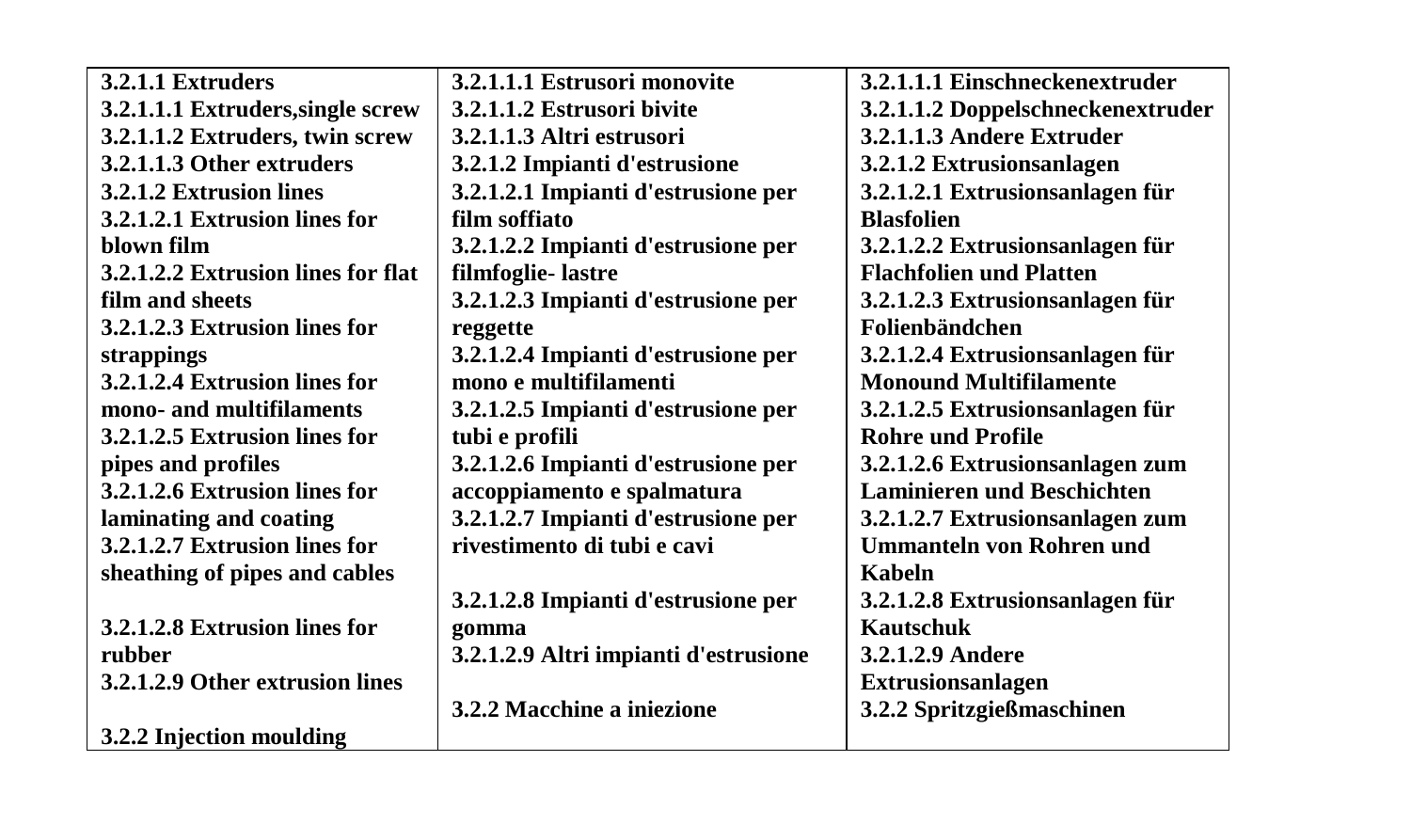| machines                      | 3.2.2.1 Macchine a iniezione per uso  | 3.2.2.1 Spritzgießmaschinen für    |
|-------------------------------|---------------------------------------|------------------------------------|
| 3.2.2.1 Injection moulding    | generale                              | allgemeine Anwendungen             |
| machines, general purpose     | 3.2.2.1.1 Macchine a iniezione fino a | 3.2.2.1.1 Spritzgießmaschinen bis  |
| 3.2.2.1.1 Injection moulding  | 250 kN                                | 250                                |
| machines up to 250 kN         |                                       | kN Schließkraft                    |
| clamping force                |                                       |                                    |
|                               | 3.2.2.1.2 Macchine a iniezione da 250 | 3.2.2.1.2 Spritzgießmaschinen über |
| 3.2.2.1.2 Injection moulding  | kN fino a 1000 kN                     | 250 kN bis 1000 kN Schließkraft    |
| machines above 250 kN to 1000 |                                       |                                    |
| <b>Kn</b> clamping force      | 3.2.2.1.3 Macchine a iniezione da     | 3.2.2.1.3 Spritzgießmaschinen über |
| 3.2.2.1.3 Injection moulding  | 1000 kN fino a 4000 kN                | 1000 kN bis 4000 kN Schließkraft   |
| machines above 1000 kN to     |                                       |                                    |
| 4000 kN clamping force        | 3.2.2.1.4 Macchine a iniezione da     | 3.2.2.1.4 Spritzgießmaschinen über |
| 3.2.2.1.4 Injection moulding  | 4000 kN fino a 10000 kN               | 4000 kN bis 10000 kN Schließkraft  |
| machines above 4000 kN to     |                                       |                                    |
| 10000 kN clamping force       | 3.2.2.1.5 Macchine a iniezione oltre  | 3.2.2.1.5 Spritzgießmaschinen über |
| 3.2.2.1.5 Injection moulding  | 10000 kN                              | 10000 kN Schließkraft              |
| machines above 10000 kN       |                                       |                                    |
| clamping force                | 3.2.2.2 Macchine a iniezione per      | 3.2.2.2                            |
| 3.2.2.2 Injection moulding    | multicomponenti                       | Mehrkomponentenspritzgieß          |
| machines, multi-component     |                                       | maschinen                          |
|                               | 3.2.2.3 Macchine a iniezione          | 3.2.2.3                            |
| 3.2.2.3 Injection moulding    | multistazione                         | Mehrstationenspritzgießmasc        |
| machines, multi-station       |                                       | hinen                              |
| 3.2.2.4 Injection moulding    | 3.2.2.4 Macchine a iniezione per      | 3.2.2.4 Spritzgießmaschinen für    |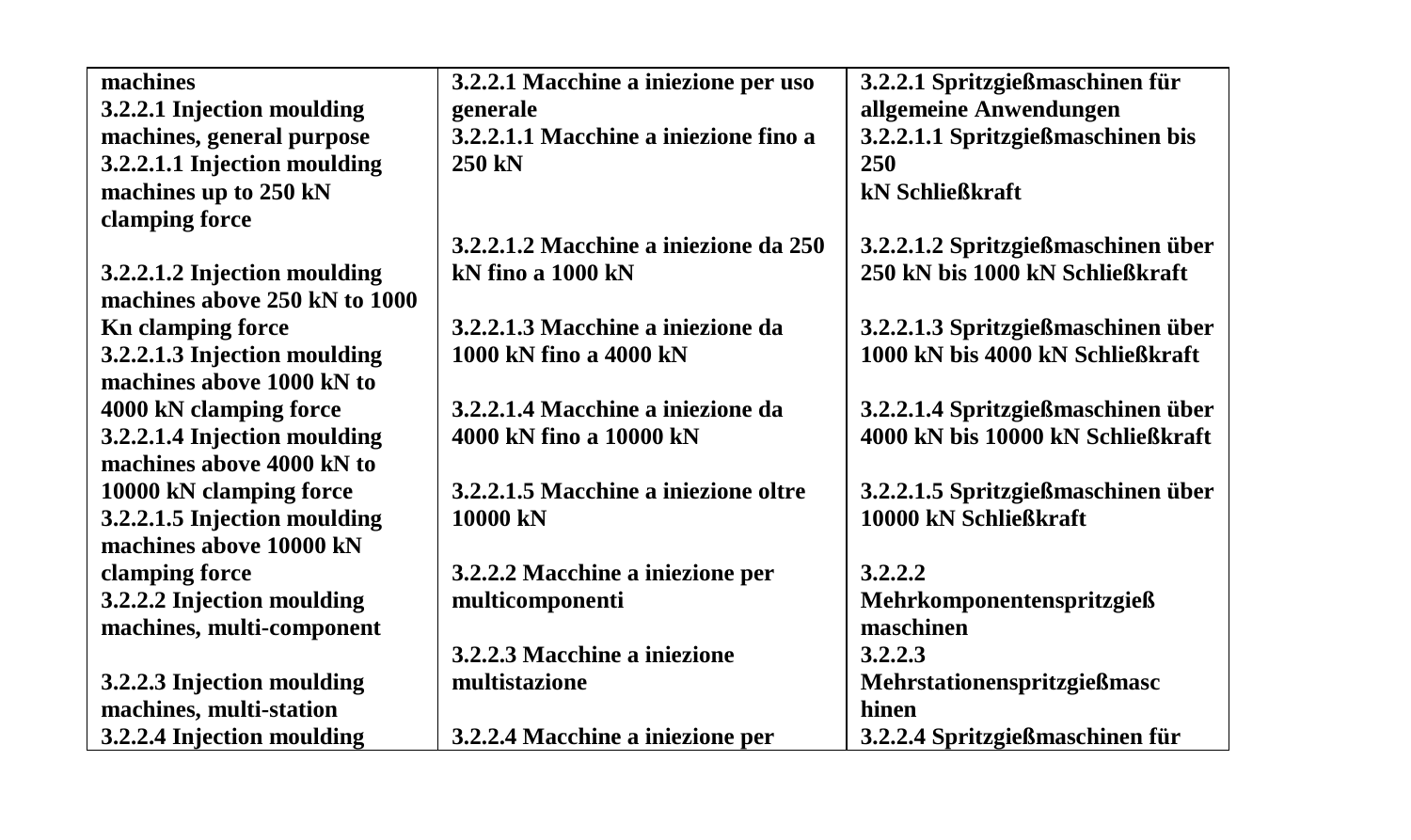| machines, for thermosets        | termoindurenti                        | <b>Duroplaste</b>                   |
|---------------------------------|---------------------------------------|-------------------------------------|
|                                 | 3.2.2.5 Macchine a iniezione per      | 3.2.2.5 Spritzgießmaschinen für     |
| 3.2.2.5 Injection moulding      | gomma                                 | Kautschuk                           |
| machines, for rubber            | 3.2.2.6 Altre macchine a iniezione    | <b>3.2.2.6 Andere</b>               |
| 3.2.2.6 Other injection         |                                       | Spritzgießmaschinen                 |
| moulding machines               | 3.2.3 Macchine per soffiaggio         | 3.2.3 Blasformmaschinen             |
| 3.2.3 Blow moulding machines    | 3.2.3.1 Macchine per estrusione-      | 3.2.3.1                             |
| 3.2.3.1 Extrusion blow          | soffiaggio                            | Extrusionsblasformmaschinen         |
| moulding machines               | 3.2.3.2 Macchine per estrusione-      | 3.2.3.2                             |
| 3.2.3.2 Extrusion stretch blow  | stirosoffiaggio                       | <b>Extrusionsstreckblasformmasc</b> |
| moulding machines               |                                       | hinen                               |
|                                 | 3.2.3.3 Macchine per iniezione-       | 3.2.3.3 Spritzblasformmaschinen     |
| 3.2.3.3 Injection blow moulding | soffiaggio                            | 3.2.3.4                             |
| machines                        | 3.2.3.4 Macchine per iniezione-       | Spritzstreckblasformmaschinen       |
| 3.2.3.4 Injection stretch blow  | stirosoffiaggio                       |                                     |
| moulding machines               | 3.2.3.5 Macchine per stiro-soffiaggio | 3.2.3.5 Streckblasformmaschinen     |
| 3.2.3.5 Stretch blow moulding   | (secondo riscaldo)                    | $(2. W \text{arme})$                |
| machines (reheat)               | <b>3.2.4 Presse</b>                   | 3.2.4 Pressen                       |
| 3.2.4 Presses                   | 3.2.4.1 Presse a compressione e       | 3.2.4.1 Formpressen und             |
| 3.2.4.1 Compression and         | transfer                              | Spritzpressen                       |
| transfer moulding presses       | 3.2.4.4 Altre presse                  | 3.2.4.4 Andere Pressen              |
| 3.2.4.4 Other presses           | 3.2.5 Macchine per espansi e resine   | 3.2.5 Maschinen zum Herstellen      |
| 3.2.5 Machinery for foam and    | reattive                              | von Schaumstoffen und               |
| reactive resins                 |                                       | Verarbeiten von Reaktionsharzen     |
|                                 | 3.2.5.1 Pre-espansori, schiumatrici   | 3.2.5.1 Vor-, Block- und            |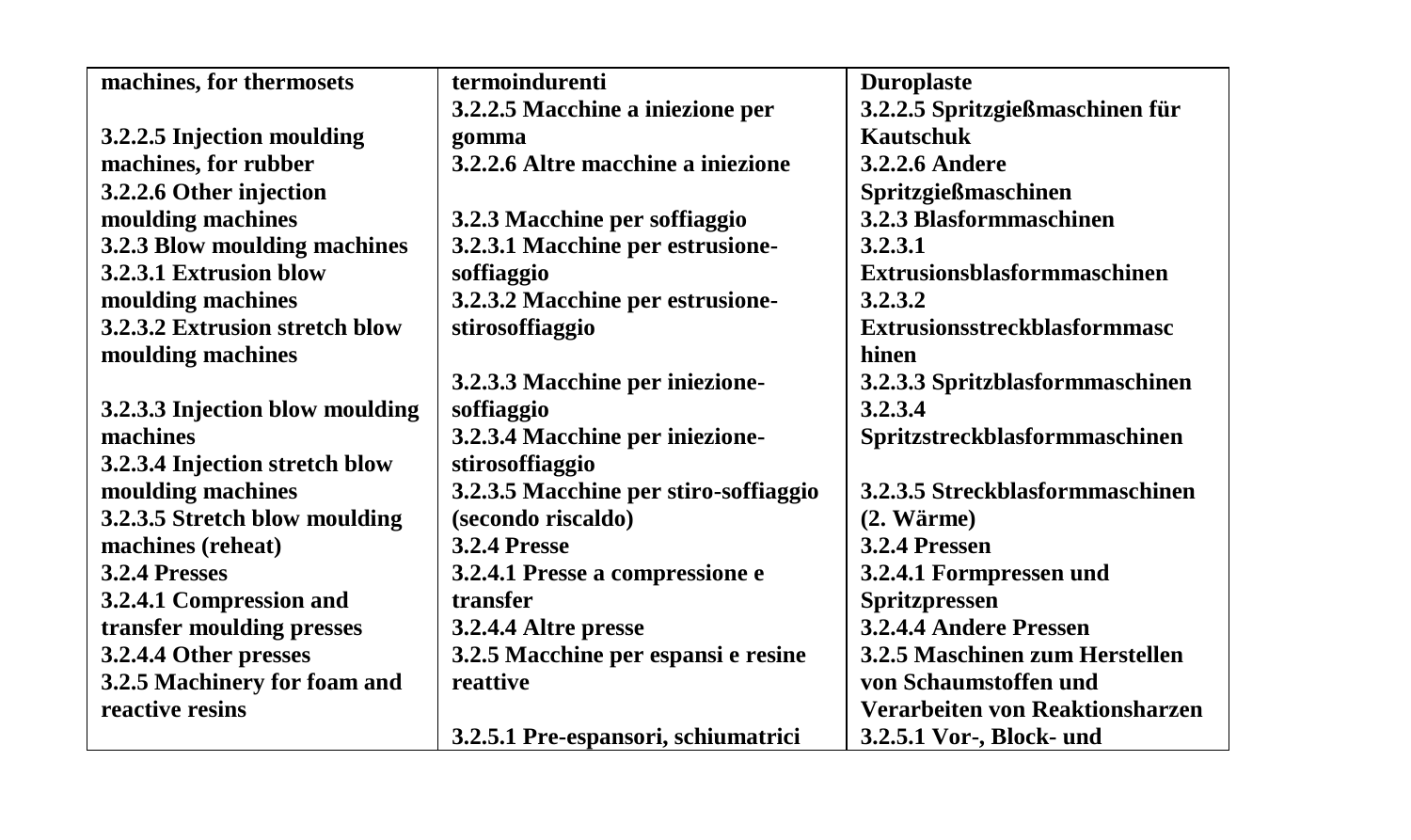| 3.2.5.1 Preexpanders, foaming  | per pezzi stampati e blocchi (per     | Formschäumer(für EPS, EPP,       |
|--------------------------------|---------------------------------------|----------------------------------|
| machinery for parts and blocks | EPS, EPP, EPE)                        | EPE)                             |
| (for EPS, EPP, EPE)            | 3.2.5.2 Macchine per RIM (Reaction    | 3.2.5.2 Reaktionsgießmaschinen   |
| 3.2.5.2 Reaction moulding      | <b>Injection Moulding</b> )           | und -anlagen                     |
| machinery and plant            | 3.2.5.3 Macchine per espansi, altre   | 3.2.5.3 Andere Maschinen zum     |
| 3.2.5.3 Other machinery for    |                                       | Herstellen von Schaumstoffen und |
| foam                           |                                       | <b>Schaumstoffteilen</b>         |
|                                | 3.2.5.4 Macchine per avvolgimento     | 3.2.5.4 Wickelmaschinen zum      |
| 3.2.5.4 Filament winding       | filamentare                           | Herstellen von Rohren und        |
| machines                       |                                       | Hohlkörpern (Filament            |
|                                |                                       | Winding)                         |
|                                | 3.2.5.5 Macchine per colata in stampi | 3.2.5.5 Gießmaschinen für offene |
| 3.2.5.5 Casting machines for   | aperti                                | Werkzeuge                        |
| open moulds                    | 3.2.5.6 Attrezzature per pultrusione  | 3.2.5.6 Pultruder                |
| 3.2.5.6 Pultrusion equipment   | 3.2.5.7 Attrezzature per spruzzo      | 3.2.5.7 Sprüheinrichtungen       |
| 3.2.5.7 Spraying equipment     | 3.2.6 Altre macchine trasformatrici   | 3.2.6 Andere Maschinen und       |
| 3.2.6 Other processing         | 3.2.6.1 Calandre                      | Anlagen zum Verarbeiten          |
| machines                       | 3.2.6.2 Macchine per stampaggio       | 3.2.6.1 Kalander                 |
| 3.2.6.1 Calenders              | rotazionale                           | 3.2.6.2 Rotationsgießmaschinen   |
| 3.2.6.2 Rotational moulding    |                                       |                                  |
| machines                       | 3.2.6.3 Macchine per colata di lastre | 3.2.6.3 Foliengießanlagen        |
| 3.2.6.3 Sheet casting machines | 3.2.6.4 Macchine per l'industria dei  | 3.2.6.4 Maschinen für die        |
| 3.2.6.4 Machines for the tyre  | pneumatici                            | <b>Reifenindustrie</b>           |
| industry                       | 3.2.6.5 Macchine per prototipazione   | 3.2.6.5 Maschinen und            |
| 3.2.6.5 Machines and           | rapida                                | Einrichtungen für Rapid          |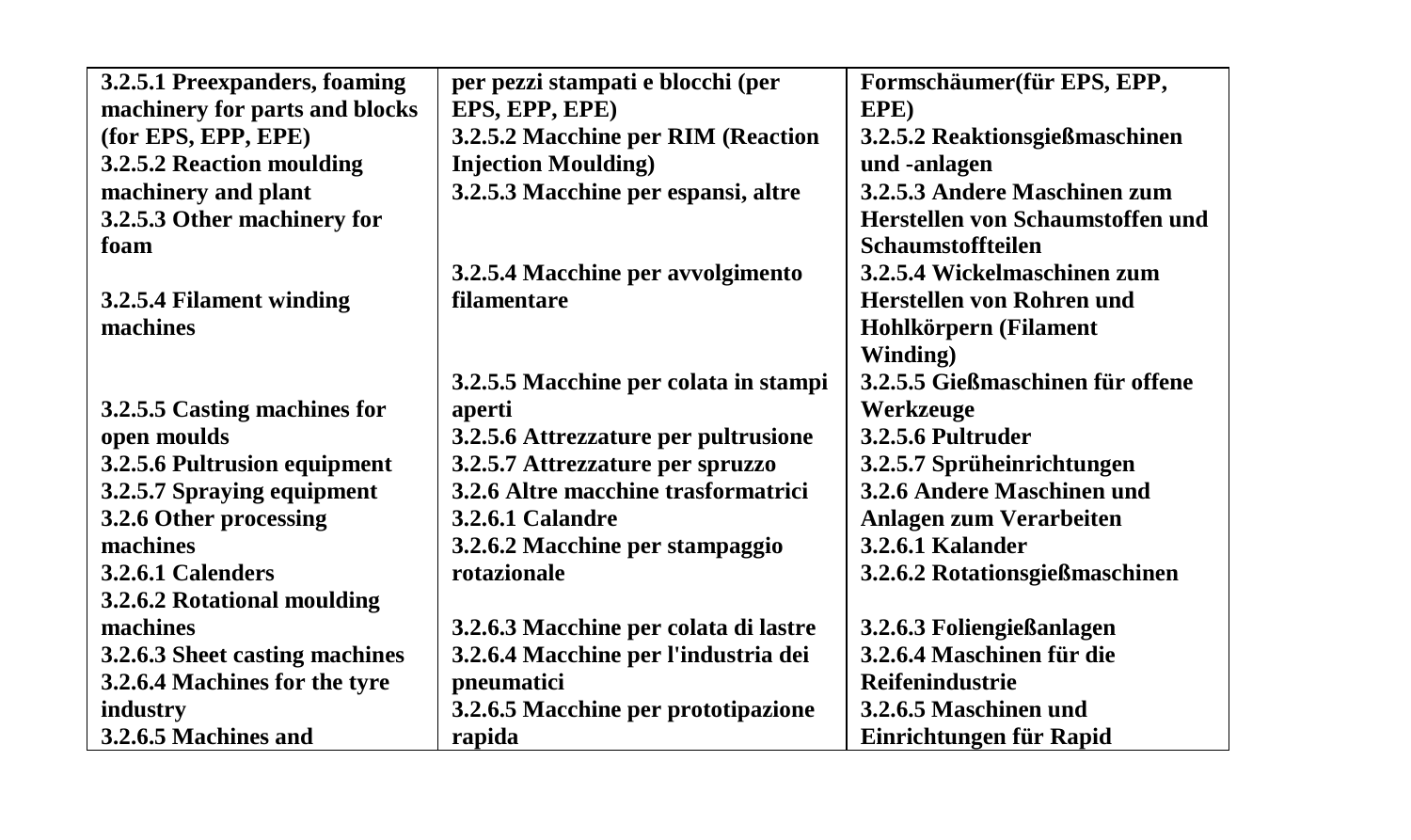| equipment for rapid         |                                      | Prototyping                  |
|-----------------------------|--------------------------------------|------------------------------|
| prototyping                 |                                      |                              |
|                             | 3.3 Macchine per lavorazione         | 3.3 Bearbeitungs- und        |
|                             |                                      |                              |
| 3.3 Post processing         | secondaria                           | Folgemaschinen               |
| machines                    |                                      |                              |
|                             | 3.3.01 Termoformatrici               | 3.3.01 Warmformmaschinen     |
| 3.3.01 Thermoforming        |                                      |                              |
| machines                    | 3.3.02 Curvatrici, piegatrici,       | 3.3.02 Biege-, Abkant- und   |
| 3.3.02 Bending, folding and | scontornatrici                       | <b>Bördelmaschinen</b>       |
| edgetrimming Machines       | 3.3.03 Bicchieratrici per tubi       | 3.3.03 Muffen- und           |
| 3.3.03 Pipe belling and     |                                      | <b>Sickenmaschinen</b>       |
| socketing machines          | 3.3.04 Taglierine                    | 3.3.04 Schneidmaschinen      |
| 3.3.04 Cutting machines     | 3.3.05 Avvolgitori-bobinatori        | 3.3.05 Wickler               |
| 3.3.05 Winding equipment    | 3.3.06 Taglierine ribobinatrici      | 3.3.06 Rollenschneid- und -  |
| 3.3.06 Slitter rewinders    |                                      | wickelmaschinen              |
|                             | 3.3.07 Macchine per taglio           | 3.3.07 Spaltmaschinen,       |
| 3.3.07 Splitting machines,  | longitudinale e pelatura             | Schälmaschinen               |
| peeling machines            | 3.3.08 Fustellatrici e perforatrici  | 3.3.08 Stanzmaschinen,       |
| 3.3.08 Punching and         |                                      | Perforiermaschinen           |
| perforating machines        | 3.3.09 Fresatrici                    | 3.3.09 Fräsmaschinen         |
| 3.3.09 Milling machines     | 3.3.10 Sbavatrici                    | 3.3.10 Entgratungsmaschinen  |
| 3.3.10 Deflashing equipment | 3.3.11 Macchine per la produzione di | 3.3.11 Beutel- und           |
| 3.3.11 Bag and sack making  | sacchi e sacchetti                   | Sackherstellungsmaschinen    |
| equipment                   | 3.3.12 Dispositivi talcatori         | 3.3.12 Bepuderungsmaschinen, |
| 3.3.12 Powder and talc      |                                      | <b>Talkumiermaschinen</b>    |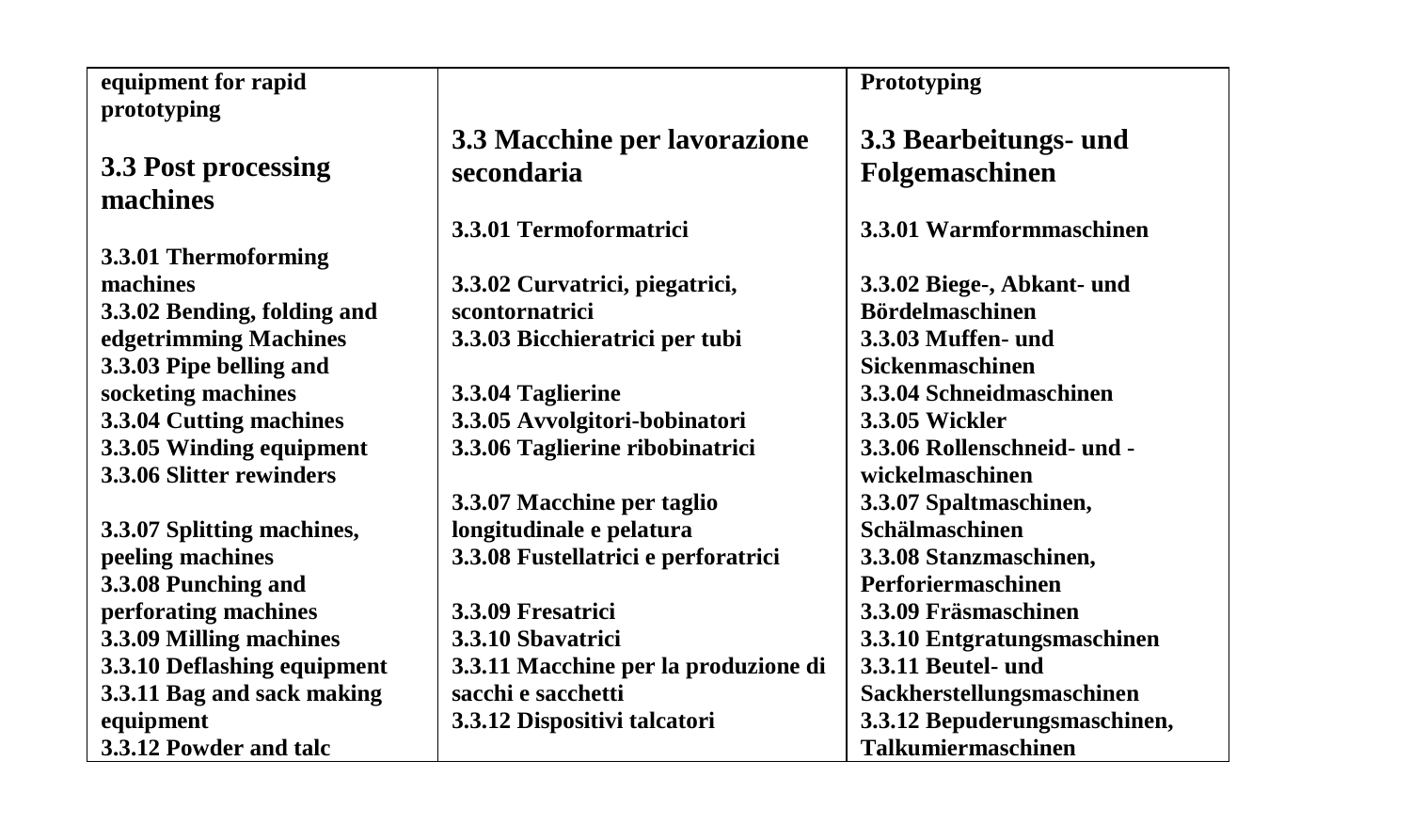| application equipment             | 3.3.13 Linee di stiramento per film,  | 3.3.13 Reckanlagen für Folien,    |
|-----------------------------------|---------------------------------------|-----------------------------------|
| 3.3.13 Stretching lines for film, | filamenti ecc.                        | Fasern usw.                       |
| filament etc.                     | 3.3.14 Corrugatori                    | 3.3.14 Corrugatoren               |
| 3.3.14 Corrugators                | 3.3.14.1 Corrugatori per tubi         | 3.3.14.1 Corrugatoren für Rohre   |
| 3.3.14.1 Pipe corrugators         | 3.3.14.2 Corrugatori per lastre       | 3.3.14.2 Corrugatoren für Platten |
| 3.3.14.2 Sheet corrugators        | 3.3.15 Attrezzature per               | 3.3.15 Vulkanisieranlagen         |
| 3.3.15 Vulcanizers                | vulcanizzazione                       |                                   |
|                                   |                                       |                                   |
|                                   | 3.4 Macchine e impianti per           | 3.4 Maschinen und                 |
| 3.4 Machinery and plant           | finitura, decorazione,                | Einrichtungen zum                 |
| for finishing, decorating,        | stampa e marcatura                    | Veredeln, Dekorieren,             |
| printing and marking              |                                       | <b>Drucken und Markieren</b>      |
|                                   |                                       |                                   |
|                                   | 3.4.1 Macchine per stampa su          | 3.4.1 Druckmaschinen für          |
| 3.4.1 Printing equipment for      | prodotti in plastica e gomma          | Kunststoffund                     |
| plastic and rubber products       |                                       | Gummierzeugnisse                  |
|                                   | 3.4.2 Dispositivi di marcatura        | 3.4.2 Markier-, Signier- und      |
| 3.4.2 Marking equipment           |                                       | Kennzeichnungsmaschinen           |
|                                   | 3.4.3 Goffratrici                     | 3.4.3 Prägemaschinen              |
| 3.4.3 Embossing equipment         | 3.4.4 Impianti di accoppiamento       | 3.4.4 Kaschieranlagen             |
| 3.4.4 Laminating plant            | 3.4.5 Impianti di spalmatura          | 3.4.5 Beschichtungsanlagen        |
| 3.4.5 Coating plant               | 3.4.6 Impianti di floccaggio          | 3.4.6 Beflockungsanlagen          |
| 3.4.6 Flocking plant              | 3.4.7 Impianti di metallizzazione     | 3.4.7 Metallisieranlagen          |
| 3.4.7 Metallizing plant (vacuum   | (sottovuoto)                          | (Beschichtung im Vakuum)          |
| deposition)                       | 3.4.8 Attrezzature per decorazione in | 3.4.8 Einrichtungen für das IMD   |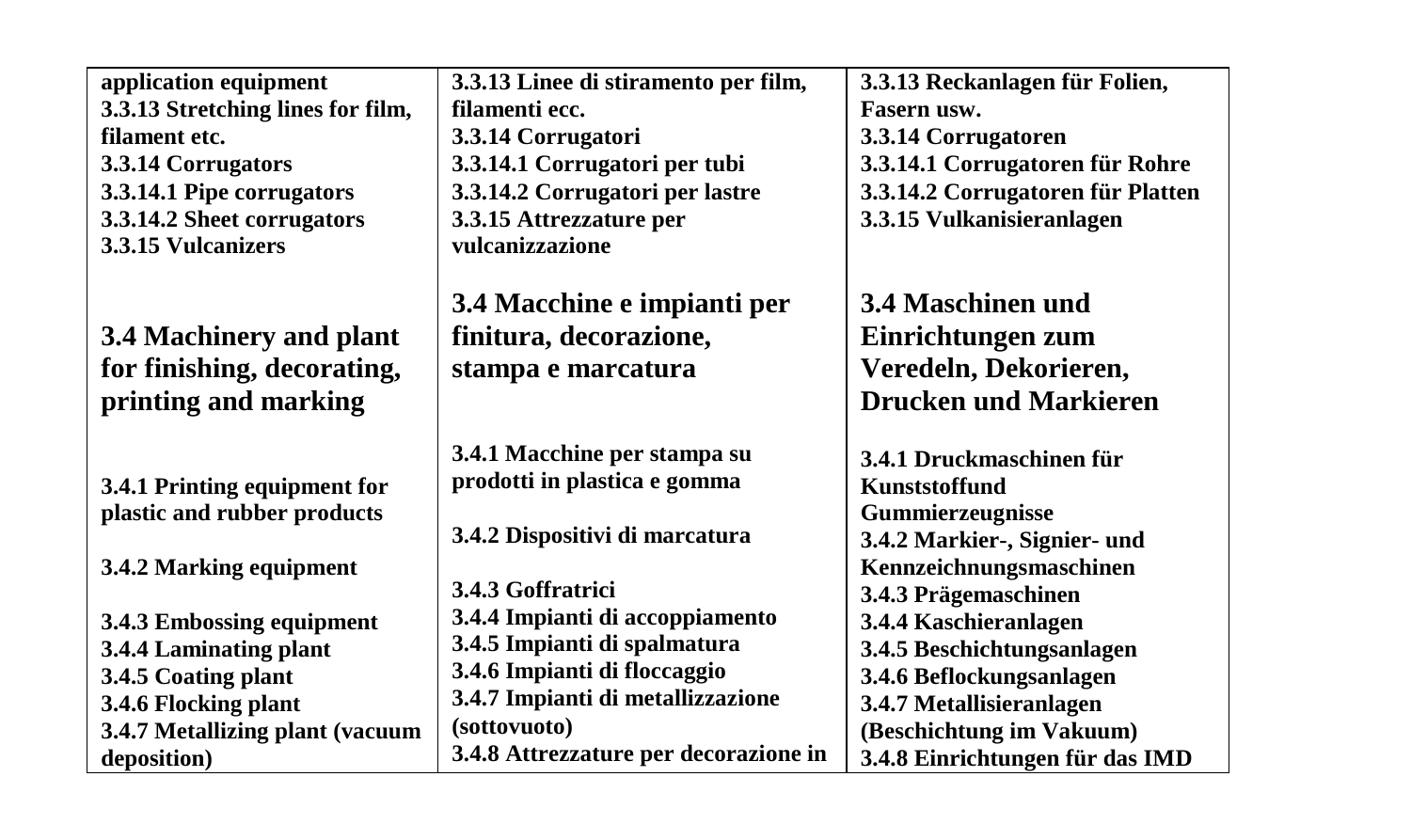| 3.4.8 Equipment for In-Mould    | stampo (IMD)                       | (In-Mould Decoration)             |
|---------------------------------|------------------------------------|-----------------------------------|
| <b>Decoration (IMD)</b>         |                                    |                                   |
|                                 | 3.5 Saldatrici                     | 3.5 Schweißmaschinen              |
| 3.5 Welding machines            |                                    |                                   |
|                                 |                                    |                                   |
|                                 |                                    | 3.5.1                             |
| 3.5.1 Hot-plate welders         | 3.5.1 Saldatrici a piastra calda   | Wärmekontaktschweißmaschinen      |
|                                 |                                    | 3.5.2                             |
| 3.5.2 Heat impulse welders      | 3.5.2 Saldatrici a impulso termico | Wärmeimpulsschweißmaschinen       |
|                                 |                                    | 3.5.3                             |
| 3.5.3 High-frequency welders    | 3.5.3 Saldatrici ad alta frequenza | Hochfrequenzschweißmaschinen      |
|                                 |                                    | 3.5.4 Ultraschallschweißmaschinen |
| 3.5.4 Ultrasonic welders        | 3.5.4 Saldatrici a ultrasuoni      | 3.5.5 Warmgasschweißmaschinen     |
| 3.5.5 Hot-gas welders           | 3.5.5 Saldatrici a gas             | 3.5.6 Reibungsschweißmaschinen    |
| <b>3.5.6 Friction welders</b>   | 3.5.6 Saldatrici a frizione        | 3.5.7 Extrusionsschweißmaschinen  |
| <b>3.5.7 Extrusion welders</b>  | 3.5.7 Saldatrici a estrusione      | 3.5.8 Laserschweißmaschinen       |
| 3.5.8 Laser beam welding        | 3.5.8 Saldatrici a laser           |                                   |
| machines                        |                                    |                                   |
|                                 |                                    | 3.6 Formwerkzeuge                 |
| 3.6 Moulds and dies             | 3.6 Stampi e filiere               |                                   |
|                                 |                                    |                                   |
|                                 |                                    | 3.6.1 Spritzgieß- und             |
| 3.6.1 Injection and compression | 3.6.1 Stampi per                   | Presswerkzeuge                    |
| moulds                          | iniezione/compressione             | 3.6.2 Blaswerkzeuge               |
|                                 |                                    |                                   |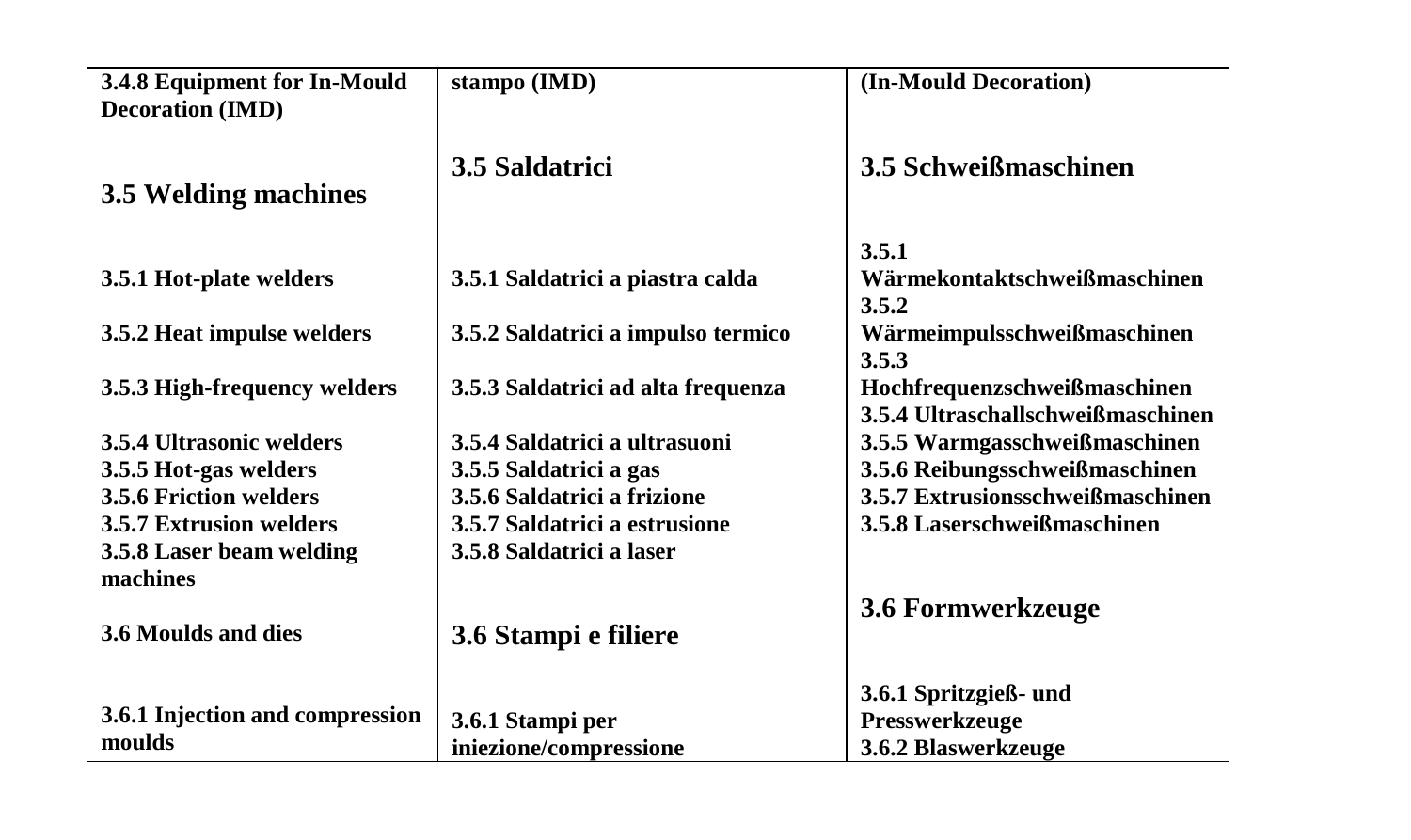| 3.6.2 Blow moulds               | 3.6.2 Stampi per soffiaggio               | 3.6.3 Extrusionswerkzeuge         |
|---------------------------------|-------------------------------------------|-----------------------------------|
| 3.6.3 Extrusion dies            | 3.6.3 Filiere d'estrusione                | 3.6.4 Normalien                   |
| 3.6.4 Standard parts for        | 3.6.4 Elementi normalizzati per           |                                   |
| moulds                          | stampi                                    | 3.6.5 Heißkanalsysteme            |
|                                 | 3.6.5 Sistemi a canali caldi              | 3.6.6 Andere Formwerkzeuge        |
| 3.6.5 Hotrunner systems         | 3.6.6 Altre stampi                        |                                   |
| 3.6.6 Other moulds              |                                           |                                   |
|                                 |                                           | <b>3.7 Integrierte Automation</b> |
|                                 | 3.7 Automazione integrata                 |                                   |
| 3.7 Integrated automation       |                                           |                                   |
|                                 |                                           | 3.7.1 Leittechnik                 |
|                                 | 3.7.1 Tecnica per controllo di            |                                   |
| 3.7.1 Process control technique | processo                                  | 3.7.1.1 Steuer- und Regelgeräte   |
|                                 | 3.7.1.1 Dispositivi per il controllo      | 3.7.1.1.1                         |
| 3.7.1.1 Control equipment       | 3.7.1.1.1 Sensori di allineamento e       | Kantenfühler, Mittenfühler        |
| 3.7.1.1.1 Edge and center       | centratura                                | 3.7.1.1.2 Regelgeräte für Druck   |
| sensors                         | 3.7.1.1.2 Dispositivi per il controllo di |                                   |
| 3.7.1.1.2 Closed loop control   | pressione                                 | 3.7.1.1.3 Regelgeräte für         |
| equipment for pressure          | 3.7.1.1.3 Dispositivi per il controllo di | <b>Temperatur</b>                 |
| 3.7.1.1.3 Closed loop control   | temperatura                               | 3.7.1.1.4 Regelgeräte für         |
| equipment for temperature       | 3.7.1.1.4 Dispositivi per il controllo    | Warenbahnspannung                 |
| 3.7.1.1.4 Closed loop control   | del tensonamento dei film e foglie        |                                   |
| equipment for tensile stress of |                                           | 3.7.1.1.5 Andere Steuer- und      |
| film, sheet                     | 3.7.1.1.5 Altri dispositivi per il        | Regelgeräte                       |
| 3.7.1.1.5 Other control         | controllo                                 | 3.7.1.2 Bildverarbeitungssysteme  |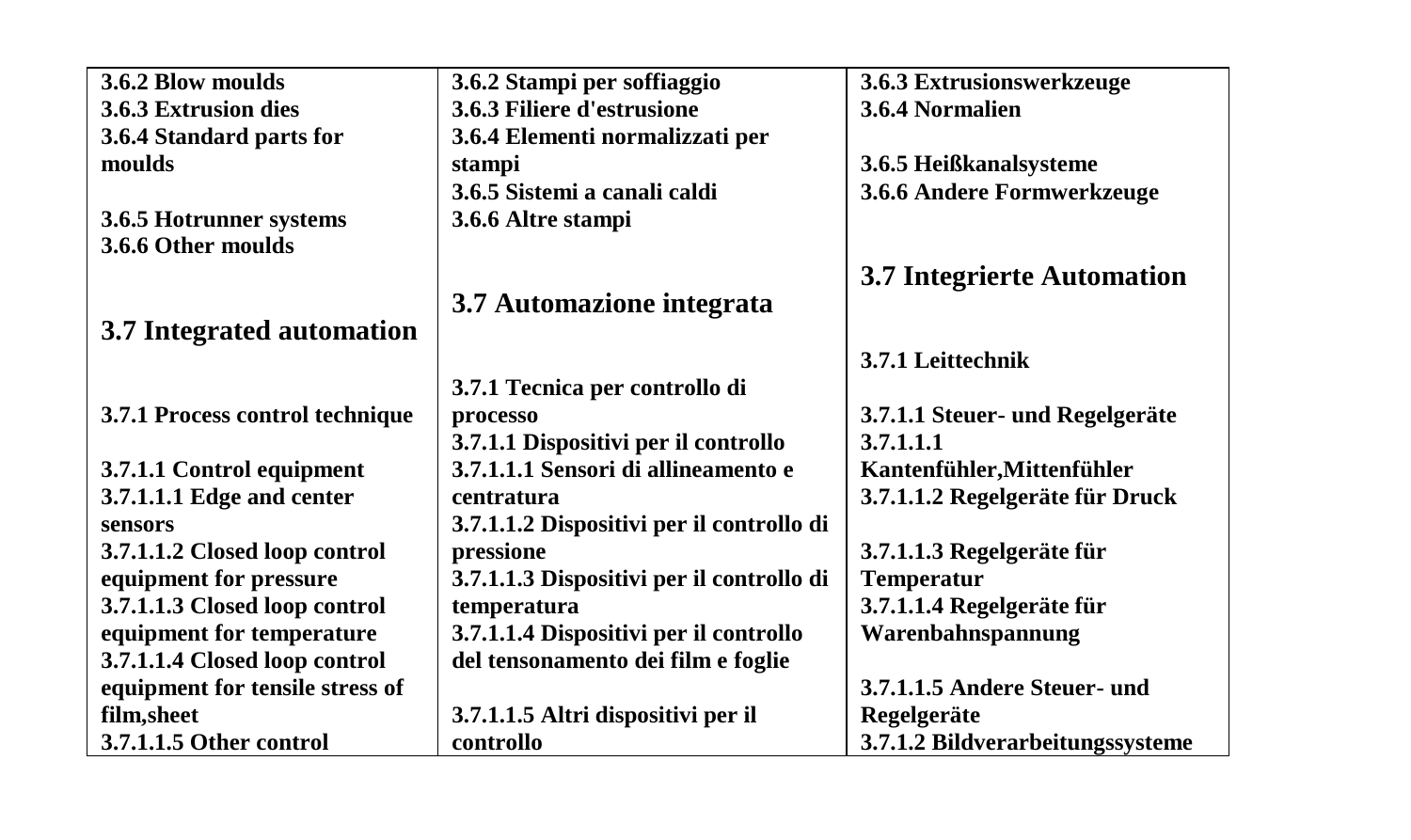| equipment                       | 3.7.1.2 Sistemi di visione           | <b>3.7.1.3 Software</b>          |
|---------------------------------|--------------------------------------|----------------------------------|
| 3.7.1.2 Machine vision systems  | <b>3.7.1.3 Software</b>              | 3.7.2 Materialflußtechnik        |
| 3.7.1.3 Software                | 3.7.2 Manipolazione di materiali     | 3.7.2.1 Silos                    |
| 3.7.2 Material handling         | 3.7.2.1 Silos                        | 3.7.2.2 Siloaustragshilfen       |
| 3.7.2.1 Silos                   | 3.7.2.2 Dispositivi di scarico silos | 3.7.2.3 Trockner für Schüttgüter |
| 3.7.2.2 Silo discharge devices  | 3.7.2.3 Essiccatori per materiali in |                                  |
| 3.7.2.3 Driers for bulk         | massa                                | 3.7.2.4 Fördereinrichtungen      |
| materials                       | 3.7.2.4 Trasportatori                | 3.7.2.4.1 Pneumatische Förderer  |
|                                 | 3.7.2.4.1 Sistemi di trasporto       |                                  |
| 3.7.2.4 Conveyors               | pneumatico                           | 3.7.2.4.2 Schneckenförderer      |
| 3.7.2.4.1 Pneumatic conveyors   | 3.7.2.4.2 Trasportatori a vite       | 3.7.2.4.3 Spiralförderer         |
|                                 | 3.7.2.4.3 Trasportatori a spirale    | 3.7.2.4.4 Bandförderer           |
| 3.7.2.4.2 Screw conveyors       | 3.7.2.4.4 Convogliatori a nastro     | 3.7.2.4.5 Andere                 |
| 3.7.2.4.3 Spiral conveyors      | 3.7.2.4.5 Altri trasportatori (senza | Fördereinrichtungen              |
| 3.7.2.4.4 Belt conveyors        | carelli industriali)                 | (ohne Flurförderzeuge)           |
| 3.7.2.4.5 Other conveyors       |                                      | 3.7.5 Dosiereinrichtungen        |
| (except factory trucks and      | 3.7.5 Attrezzature di dosaggio       |                                  |
| carts)                          |                                      | 3.7.2.5.1 Volumetrische          |
| 3.7.5 Dosing and metering       | 3.7.2.5.1 Attrezzature di dosaggio   | Dosiereinrichtungen              |
| equipment                       | volumetrico                          | 3.7.2.5.2 Gravimetrische         |
| 3.7.2.5.1 Volumetric dosing and | 3.7.2.5.2 Attrezzature di dosaggio   | Dosiereinrichtungen              |
| metering equipment              | gravimetrico                         | 3.7.3 Handhabungstechnik         |
| 3.7.2.5.2 Gravimetric dosing    | 3.7.3 Technologia della anipolazione | 3.7.3.1 Handhabungsgeräte        |
| and metering equipment          | 3.7.3.1 Dispositivi di manipolazione | 3.7.3.2 Industrieroboter, frei   |
| 3.7.3 Handling technology       | 3.7.3.2 Robot e manipolatori         | programmierbar                   |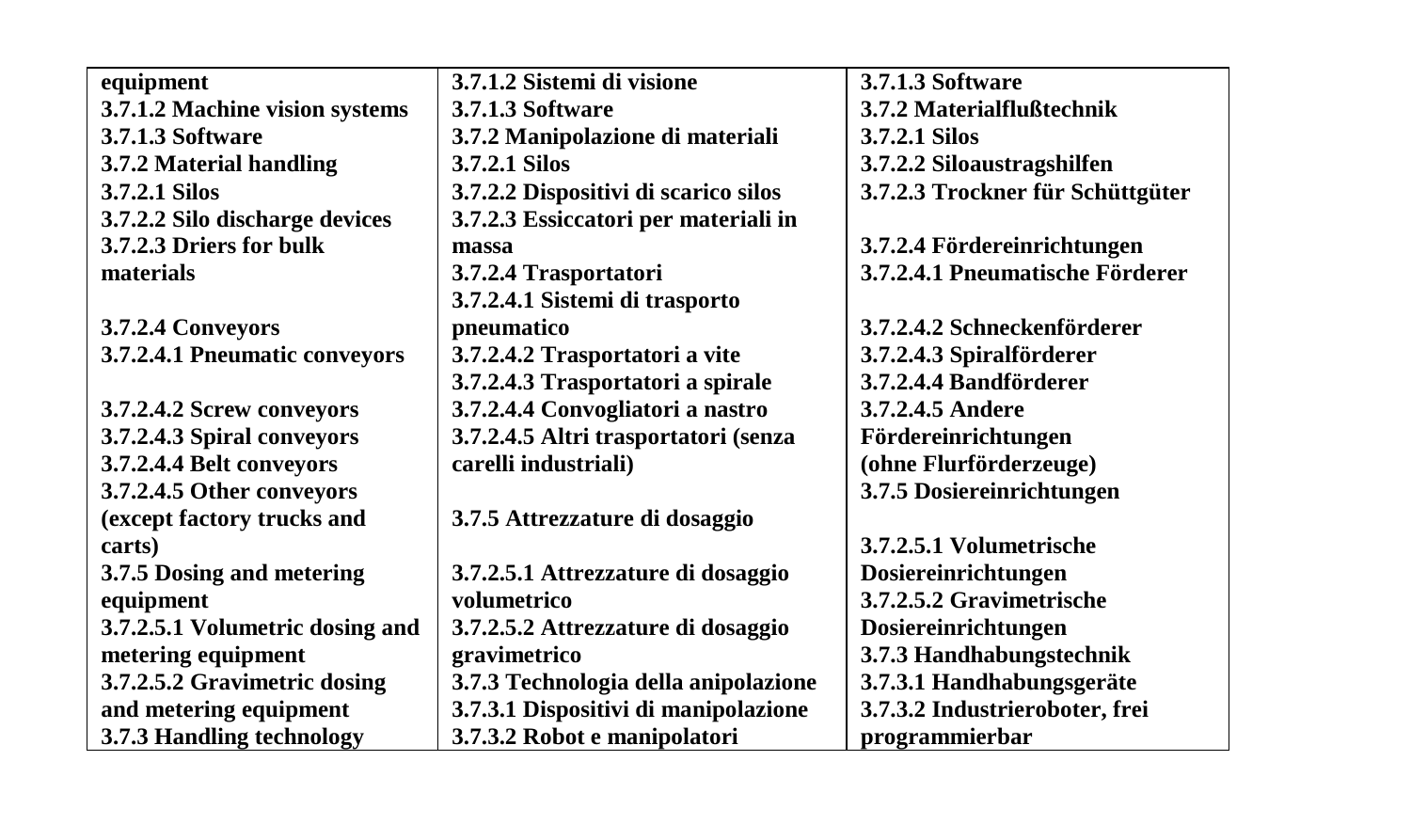| 3.7.3.1 Handling devices        | industriali,                            |                               |
|---------------------------------|-----------------------------------------|-------------------------------|
| 3.7.3.2 Manipulating industrial | riprogrammabili                         | 3.7.3.3 Montagesysteme        |
| robots,                         | 3.7.3.3 Sistemi di assemblaggio         | 3.7.3.4 Angußseparatoren      |
| reprogrammable                  | 3.7.3.4 Separatori di materozze         |                               |
| 3.7.3.3 Assembly systems        |                                         | 3.7.4 Werkzeugwechsel         |
| 3.7.3.4 Sprue separating        | 3.7.4 Cambio stampi                     | 3.7.4.1 Werkzeuglager         |
| equipment                       | 3.7.4.1 Magazzini stampi                | 3.7.4.2 Werkzeugwechselwagen  |
| 3.7.4 Mould changing            | 3.7.4.2 Carelli per cambio stampi       | 3.7.4.3                       |
| 3.7.4.1 Mould stores            | 3.7.4.3 Stazione di preriscaldamento    | Werkzeugvorwärmstationen      |
| 3.7.4.2 Mould changing          | stampi                                  |                               |
| transporters                    |                                         | 3.7.4.4                       |
| 3.7.4.3 Mould preheating        | 3.7.4.4 Sistemi di cambio stampi        | Werkzeugwechseleinrichtungen  |
| stations                        |                                         | 3.7.4.5                       |
| 3.7.4.4 Mould changing systems  | 3.7.4.5 Sistemi (motorizzati) di        | Werkzeugspanneinrichtungen    |
|                                 | fissagio stampi                         | (kraftbetätigt)               |
| 3.7.4.5 Mould fixing devices    | 3.7.4.5.1 Sistemi meccanici di fissagio | 3.7.4.5.1 Mechanische         |
| (power operated)                | stampi                                  | Werkzeugspanneinrichtungen    |
| 3.7.4.5.1 Mechanical mould      |                                         | 3.7.4.5.2 Magnetische         |
| fixing devices                  | 3.7.4.5.2 Sistemi magnetici di fissagio | Werkzeugspanneinrichtungen    |
|                                 | stampi                                  | 3.7.4.6 Energiekupplungen     |
| 3.7.4.5.2 Magnetic mould fixing | 3.7.4.6 Allaciamenti di potenza         | 3.7.5 Verpackungstechnik für  |
| devices                         | 3.7.5 Tecnologia di imballagio per      | <b>Formteile und Halbzeug</b> |
| 3.7.4.6 Energy couplings        | pezzi stampati e semilavorati           |                               |
| 3.7.5 Packaging technology for  |                                         | 3.7.5.1 Stapeleinrichtungen   |
| moulded parts and               | 3.7.5.1 Dispositivi di impilamento      | 3.7.5.2 Schrumpfmaschinen     |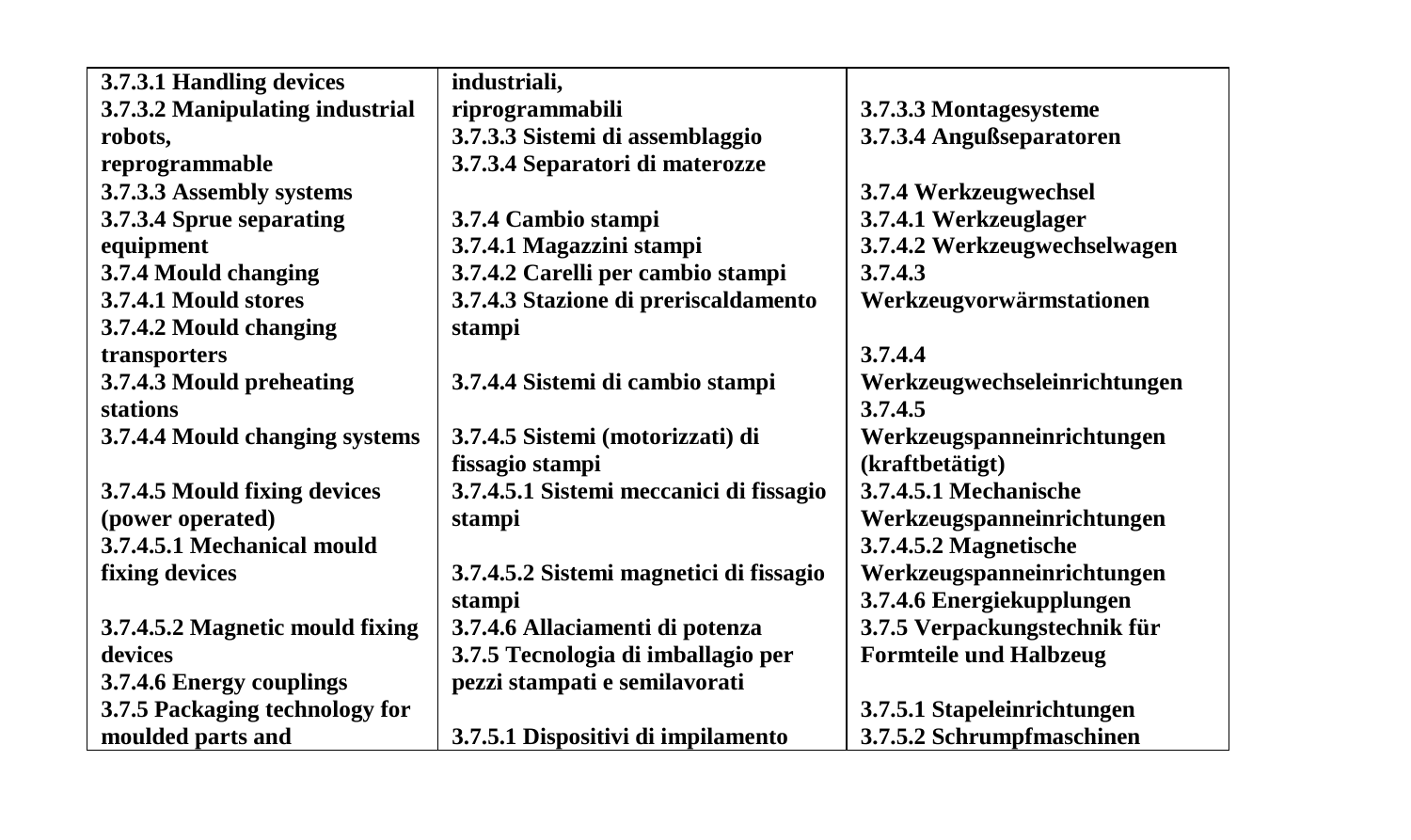| semifinished                | 3.7.5.2 Macchine per retrazione       | 3.7.5.3 Blisterpackmaschinen    |
|-----------------------------|---------------------------------------|---------------------------------|
| products                    | 3.7.5.3 Macchine per imballagio       |                                 |
| 3.7.5.1 Stacking devices    | <b>blister</b>                        | 3.7.5.4 Einrichtungen zum       |
| 3.7.5.2 Shrinking machines  | 3.7.5.4 Attrezzature per              | <b>Kartonieren</b>              |
| 3.7.5.3 Blister packaging   | confezionamento in astucci            | 3.7.5.5 Einrichtungen zum       |
| machines                    | 3.7.5.5 Attrezzature per              | <b>Palletieren</b>              |
| 3.7.5.4 Equipment for       | pallettizzazione                      | 3.7.5.6 Einrichtungen zum       |
| cartoning                   | 3.7.5.6 Attrezzature per reggiatura   | <b>Umreifen</b>                 |
|                             |                                       |                                 |
| 3.7.5.5 Equipment for       |                                       | 3.8 Peripheriegeräte            |
| palletizing                 | 3.8 Attrezzature ausiliarie           |                                 |
| 3.7.5.6 Equipment for       |                                       |                                 |
| strapping                   |                                       | 3.8.1                           |
|                             | 3.8.1 Attrezzature di pretrattamento  | Oberflächenvorbehandlungsgeräte |
|                             | superficiale                          | 3.8.2 Temperiertechnik          |
| 3.8 Ancillary equipment     | 3.8.2 Technologia di riscaldamento    |                                 |
|                             | e raffreddamento                      | 3.8.2.1 Temperiergeräte         |
|                             | 3.8.2.1 Unità di riscaldamento e      |                                 |
| 3.8.1 Surface pretreatment  | raffreddamento                        | 3.8.2.2 Wasser - Rückkühlgeräte |
| equipment                   | 3.8.2.2 Refrigeratore d'acqua         | 3.8.3 Metallseparatoren         |
| 3.8.2 Heating and cooling   | 3.8.3 Separatori di metalli           | 3.8.4 Abluftreinigungsanlagen   |
| technology                  | 3.8.4 Sistemi di estrazione polveri e |                                 |
| 3.8.2.1 Heating and cooling | fumi                                  | 3.8.5 Entgasungssysteme /       |
| units                       | 3.8.5 Sistemi di degasaggio           | Vakuumeinrichtungen             |
| 3.8.2.2 Water chillers      |                                       | 3.8.6 Schmelzepumpen            |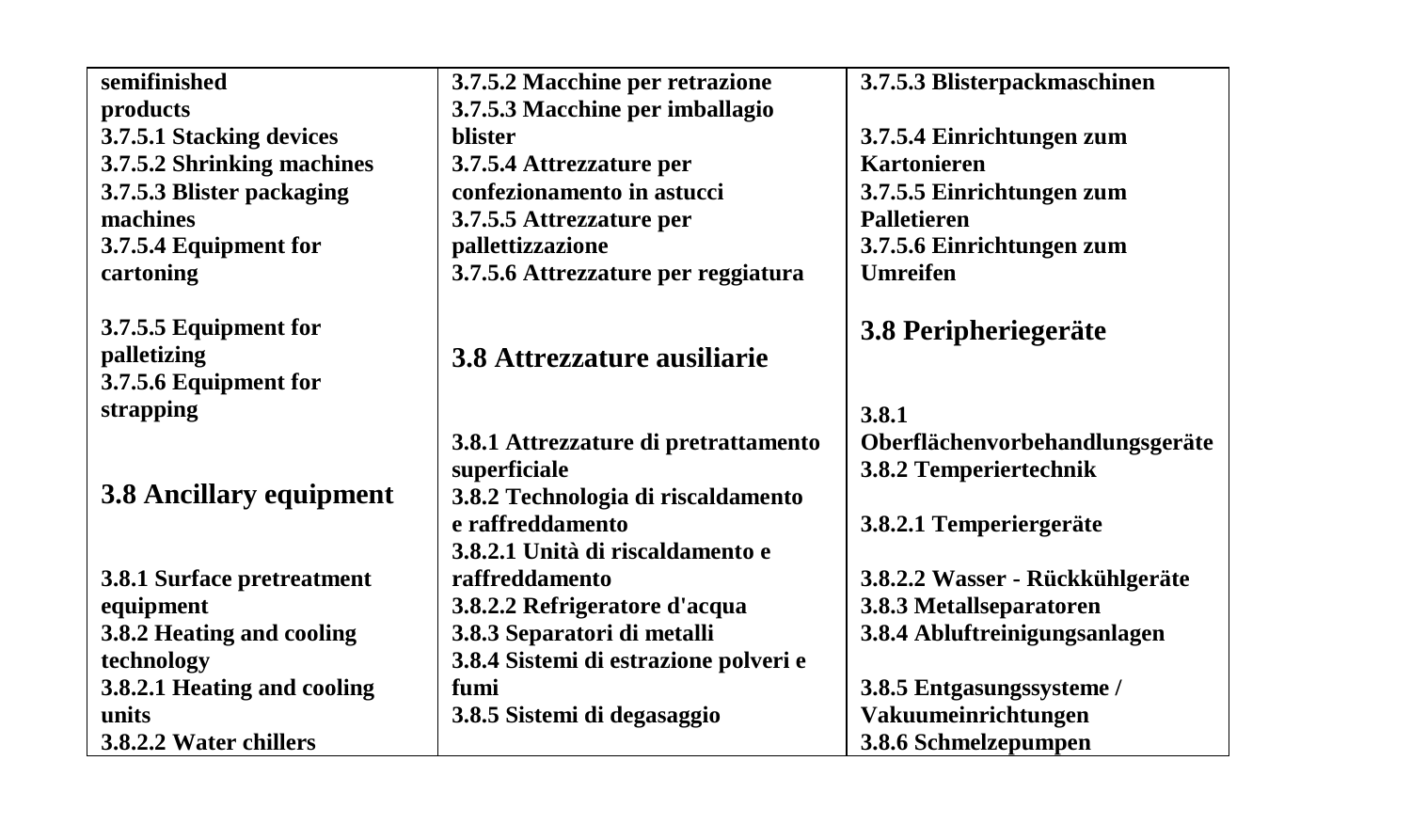| 3.8.3 Metal separators                                                                  | 3.8.6 Pompe per masse fuse                                           | 3.8.7 Einrichtungen für                                               |
|-----------------------------------------------------------------------------------------|----------------------------------------------------------------------|-----------------------------------------------------------------------|
| 3.8.4 Dust and fume extraction                                                          | 3.8.7 Apparecchiature per iniezione                                  | Gasinjektion                                                          |
| systems                                                                                 | gas                                                                  | 3.8.8 Elektrostatische Systeme                                        |
| 3.8.5 Degassing systems                                                                 | 3.8.8 Sistemi elettrostatici                                         |                                                                       |
| 3.8.6 Melt pumps<br>3.8.7 Equipment for gas<br>injection<br>3.8.8 Electrostatic systems | 3.9 Apparecchiature di<br>misura e prova                             | 3.9 Einrichtungen zum<br><b>Messen und Prüfen</b>                     |
| 3.9 Measuring and test                                                                  | 3.9.1 Apparecchiature per misure e<br>prove per proprietà reologiche | 3.9.1 Meß- und Prüfeinrichtungen<br>für rheologische<br>Eigenschaften |
| equipment                                                                               |                                                                      | 3.9.2 Meß- und Prüfeinrichtungen                                      |
|                                                                                         | 3.9.2 Apparecchiature per misure e                                   | für mechanische oder                                                  |
|                                                                                         | prove per proprietà meccaniche                                       | dynamische Eigenschaften                                              |
| 3.9.1 Measuring and test                                                                | e dinamiche                                                          | 3.9.2.1 Dickenmeßgeräte                                               |
| equipment for rheological                                                               | 3.9.2.1 Misuratori di spessore                                       | 3.9.2.2 Meßgeräte für                                                 |
| properties                                                                              | 3.9.2.2 Misuratori di pressione del                                  | <b>Schmelzedruck</b>                                                  |
| 3.9.2 Measuring and test                                                                | fuso                                                                 | 3.9.2.3 Meßgeräte für                                                 |
| equipment for mechanical or                                                             | 3.9.2.3 Misuratori di tensonamento                                   | Warenbahnspannung                                                     |
| dynamic properties                                                                      | dei film e foglie                                                    | 3.9.2.4 Andere Meß- und                                               |
| 3.9.2.1 Thickness gauges                                                                | 3.9.2.4 Altri apparecchiature per                                    | Prüfeinrichtungen für                                                 |
| 3.9.2.2 Measuring equipment                                                             | misure e prove per proprietà                                         | mechanische oder dynamische                                           |
| for melt pressure                                                                       | meccaniche e dinamiche                                               | Eigenschaften                                                         |
| 3.9.2.3 Measuring equipment                                                             |                                                                      | 3.9.3 Meß- und Prüfeinrichtungen                                      |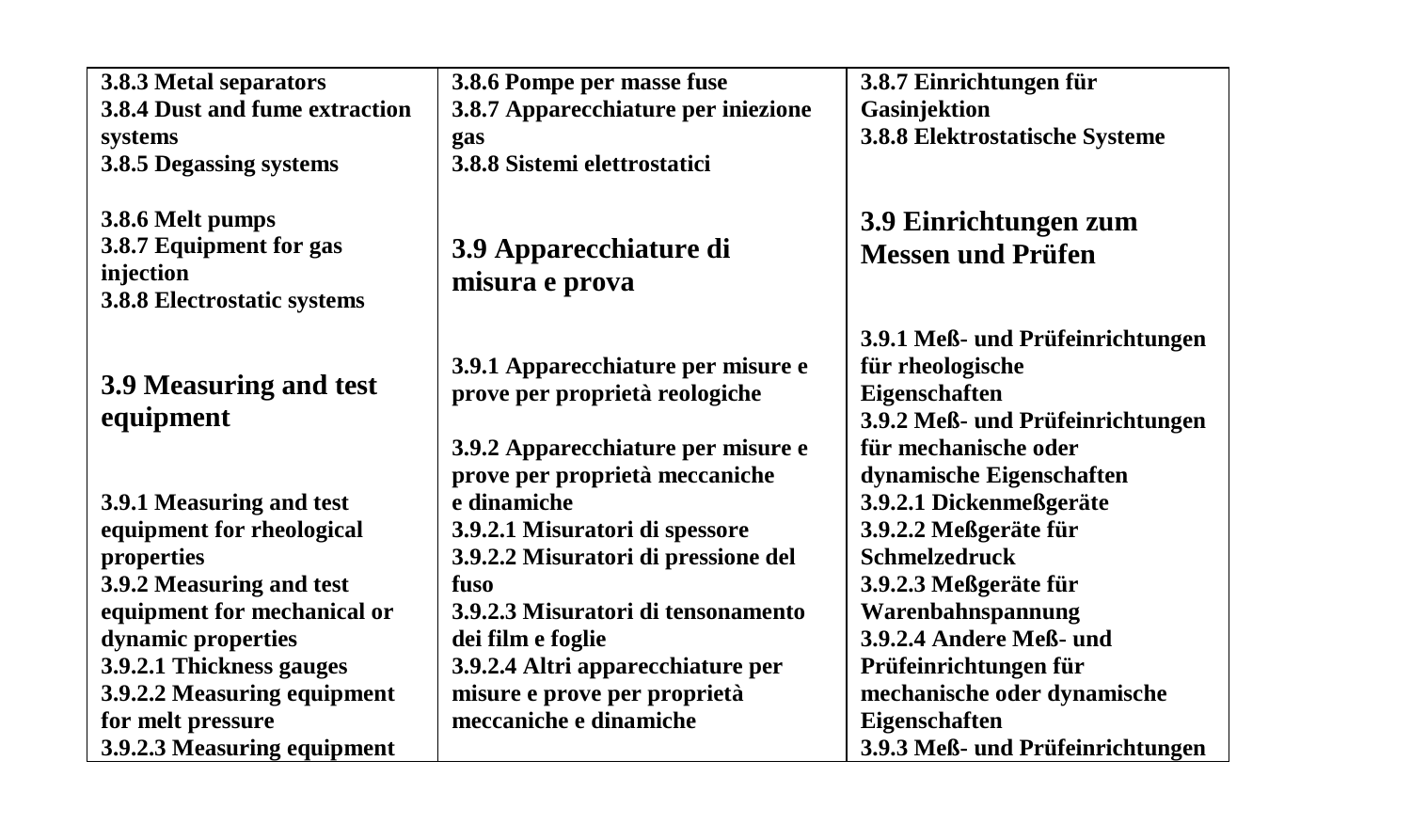| for tensile stress of film, sheet | 3.9.3 Apparecchiature per misure e    | für thermische Eigenschaften     |
|-----------------------------------|---------------------------------------|----------------------------------|
| 3.9.2.4 Other measuring and       | prove per proprietà termiche          |                                  |
| test equipment for mechanical     |                                       | 3.9.3.1 Meßgeräte für            |
| or dynamic properties             | 3.9.3.1 Misuratori di temperatura del | Schmelzetemperatur               |
|                                   | fuso                                  | 3.9.3.2 Andere Meß- und          |
| 3.9.3 Measuring and test          | 3.9.3.2 Altri apparecchiature per     | Prüfeinrichtungen für thermische |
| equipment for thermal             | misure e prove per proprietà          | Eigenschaften                    |
| properties                        | termiche                              | 3.9.4 Meß- und Prüfeinrichtungen |
| 3.9.3.1 Measuring equipment       | 3.9.4 Apparecchiature per misure e    | für elektrische Eigenschaften    |
| for melt tempeature               | prove per proprietà elettriche        |                                  |
| 3.9.3.2 Other measuring and       |                                       | 3.9.5 Meß- und Prüfeinrichtungen |
| test equipment for thermal        | 3.9.5 Apparecchiature per misure e    | für optische Eigenschaften       |
| properties                        | prove per proprietà ottiche           |                                  |
| 3.9.4 Measuring and test          |                                       | 3.9.6 Meßgeräte für              |
| equipment for electrical          | 3.9.6 Misuratori di contenuto         | Feuchtigkeitsgehalt              |
| properties                        | d'umidità                             | 3.9.7 Bewitterungsgeräte         |
| 3.9.5 Measuring and test          | 3.9.7 Apparecchiature per             |                                  |
| equipment for optical             | invecchiamento artificiale            | 3.9.8 Präzisionswaagen           |
| properties                        | 3.9.8 Apparecchiature di pesatura de  |                                  |
| 3.9.6 Measuring equipment for     | precisione                            |                                  |
| moisture content                  |                                       |                                  |
| 3.9.7 Accelerated weathering      |                                       |                                  |
| equipment                         |                                       |                                  |
| 3.9.8 Precision weighing          |                                       |                                  |
| equipment                         |                                       |                                  |
|                                   |                                       |                                  |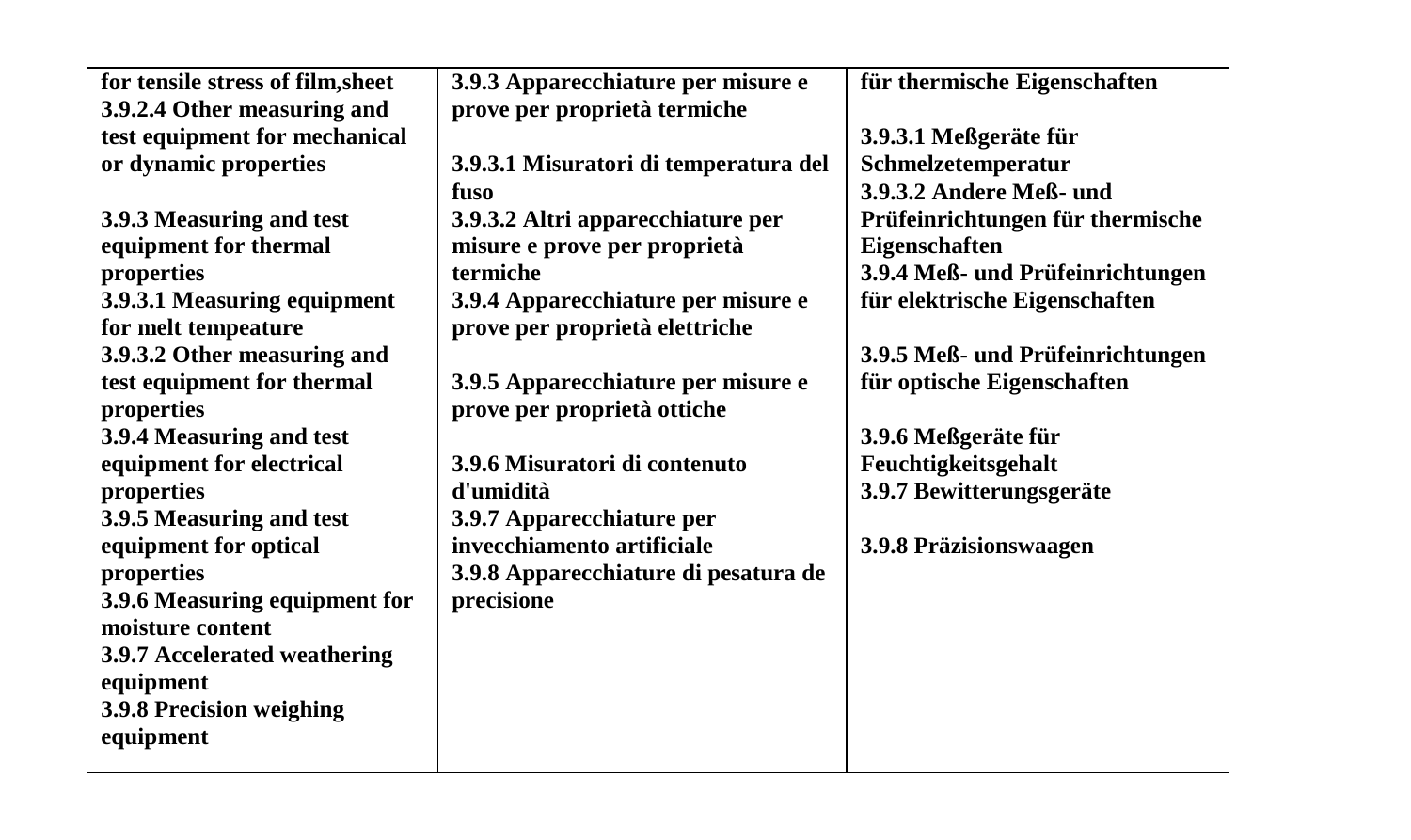| 3.10 Parts and                                                                                                                                                                 | 3.10 Parti e componenti                                                                                                                                                            | 3.10 Bauteile                                                                                                                                                                     |
|--------------------------------------------------------------------------------------------------------------------------------------------------------------------------------|------------------------------------------------------------------------------------------------------------------------------------------------------------------------------------|-----------------------------------------------------------------------------------------------------------------------------------------------------------------------------------|
| components                                                                                                                                                                     |                                                                                                                                                                                    |                                                                                                                                                                                   |
| <b>3.10.1 Screws</b><br><b>3.10.2 Barrels</b><br><b>3.10.3 Rolls</b><br>3.10.4 Nozzles<br>3.10.5 Heating elements<br>3.10.6 Machine blades<br>3.10.7 Rotary unions for liquids | 3.10.1 Viti<br><b>3.10.2 Camere</b><br>3.10.3 Cilindri<br>3.10.4 Ugelli<br>3.10.5 Elementi riscaldanti<br>3.10.6 Lame e coltelli per macchine<br>3.10.7 Giunti rotanti per liquidi | 3.10.1 Schnecken<br>3.10.2 Zylinder<br><b>3.10.3 Walzen</b><br><b>3.10.4 Düsen</b><br>3.10.5 Heizelemente<br>3.10.6 Maschinenmesser<br>3.10.7 Drehkupplungen für<br>Flüssigkeiten |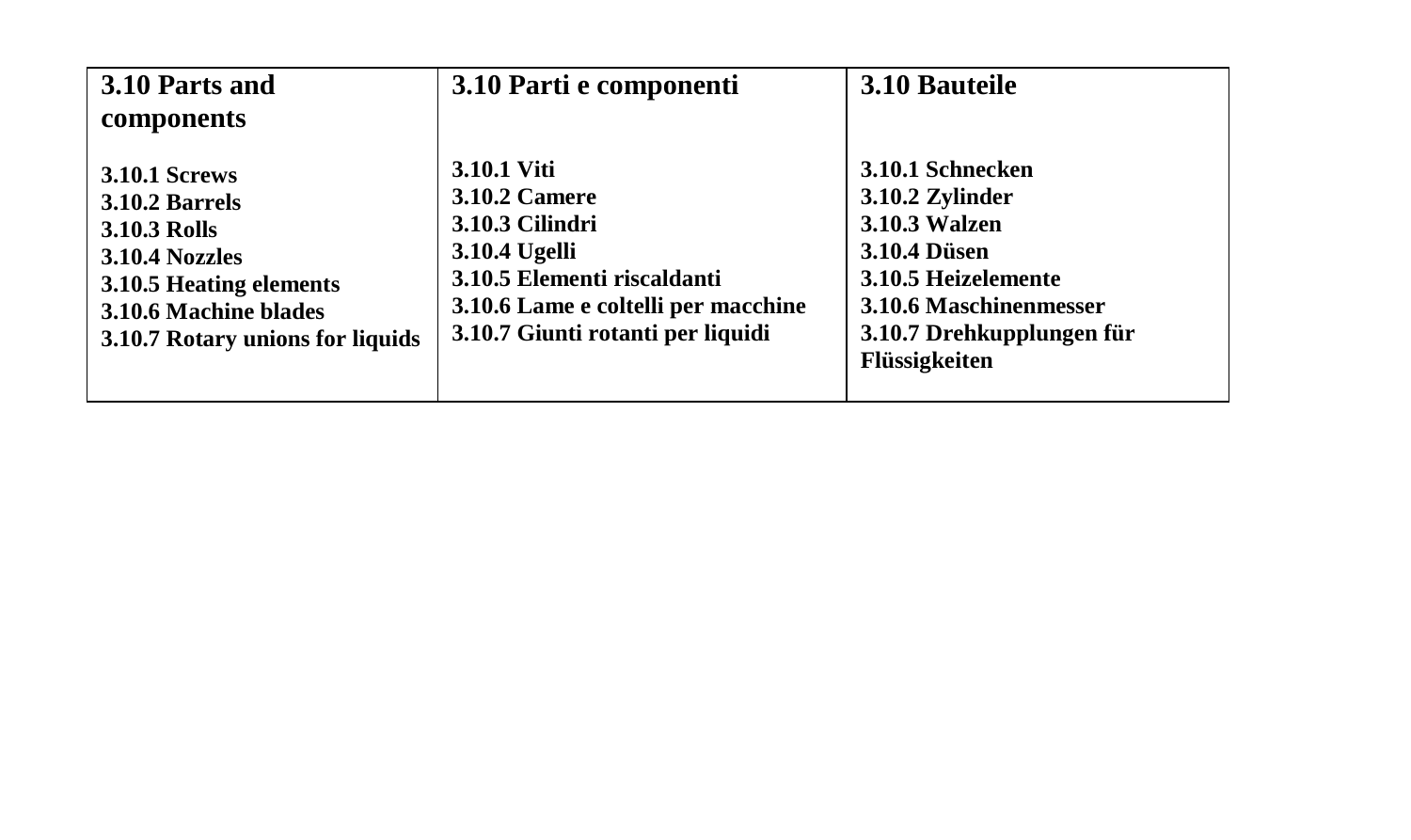**Group 4: Services for the plastics and rubber industrie**

**Gruppo 4: Servizio per l'industria delle materie plastiche e della gomma**

**Gruppe 4: Dienstleistungen für die Kunststoff- und Kautschukindustrie**

| $\overline{4}$ | <b>Services</b>                                          | <b>Servizi</b>                  | Dienstleistungen            |
|----------------|----------------------------------------------------------|---------------------------------|-----------------------------|
|                | Computer Software Services Servizi per software          |                                 | <b>EDV-Dienstleistungen</b> |
| 4.1            |                                                          |                                 |                             |
| 4.1.1          | <b>Trade Softwares</b>                                   | Commercializzazione di software |                             |
| 4.1.2          | Materials & Technical<br>Software                        | Materiale tecnico per software  |                             |
| 4.2            | <b>Professional Literature</b>                           | Pubblicazioni professionali     | Fachliteratur               |
| 4.2.1          | <b>Trade Directories</b>                                 | Repertori settoriali            | Fachadressbücher            |
| 4.2.2          | <b>Technical Books</b>                                   | <b>Pubblicazioni tecniche</b>   | Fachbücher                  |
| 4.2.3          | <b>Technical &amp; Scientific</b><br><b>Dictionaries</b> | Dizionari scientifici e tecnici | <b> Fachwörterbücher</b>    |
| 4.2.4          | <b>Professional Periodicals</b>                          | Periodici di settore            | Fachzeitschriften           |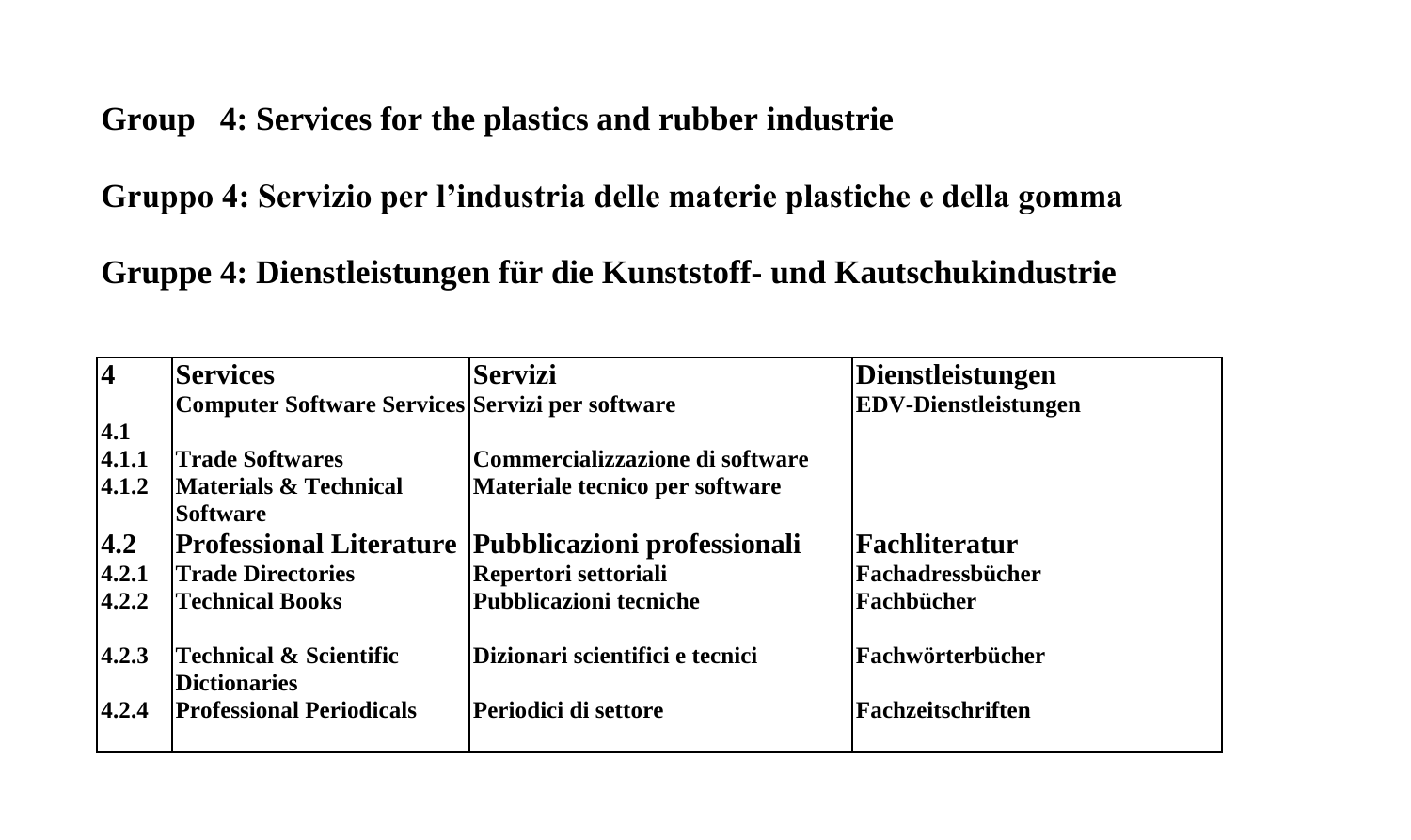| 4.2.5 | <b>Production of Data Banks</b>   | <b>Banche dati</b>                                   |                         |
|-------|-----------------------------------|------------------------------------------------------|-------------------------|
| 4.3   | <b>Associations</b>               | <b>Associazioni</b>                                  | <b>Institutionen</b>    |
| 4.3.1 | <b>Trade Associations</b>         | Associazioni settoriali                              |                         |
| 4.3.2 | <b>Scientific Associations</b>    | Associazioni scientifiche                            |                         |
| 4.3.3 | <b>Professional Associations</b>  | Associazioni professionali                           |                         |
| 4.4   | <b>Financing &amp; Leasing</b>    | Servizi di finanziamento e                           | <b>4.4 Leasing</b>      |
|       | <b>Services</b>                   | leasing                                              |                         |
| 4.4.1 | <b>Financing for Machinery</b>    | Finanziamenti per macchinari                         |                         |
| 4.5   | <b>Subcontracting</b>             | <b>Subfornitori</b>                                  | <b>4.5 Lohnarbeiten</b> |
|       |                                   |                                                      |                         |
| 4.6   | <b>Technical &amp; Scientific</b> | Servizi di informazione tecnica 4.6 Wissenschaft und |                         |
|       | <b>Information Services</b>       | e scientifica                                        | <b>Beratung</b>         |
| 4.7   | <b>Packaging Services</b>         | Servizi per l'imballaggio                            | 4.7 Verpackungsservice  |
| 4.7.1 | Packaging Solutions &             | Soluzioni e consulenze per                           |                         |
|       | <b>Consultancy</b>                | imballaggio                                          |                         |
| 4.7.2 | Packaging Design &                | Progettazione e grafica per                          |                         |
|       | Graphic                           | imballaggio                                          |                         |
| 4.7.3 | Materials &                       | Materiali e altri prodotti per                       |                         |
|       | <b>Other Products for</b>         | imballaggio                                          |                         |
|       | Packaging                         |                                                      |                         |
| 4.7.4 | <b>Cartonplast Packing &amp;</b>  | Produzione e stampa di accoppiati                    |                         |
|       | Printing                          | plastica-cartone                                     |                         |
| 4.7.5 | <b>Packaging Inspection,</b>      | Controlli, progettazione e tecnologia                |                         |
|       | <b>Design &amp; Technology</b>    | per imballaggi                                       |                         |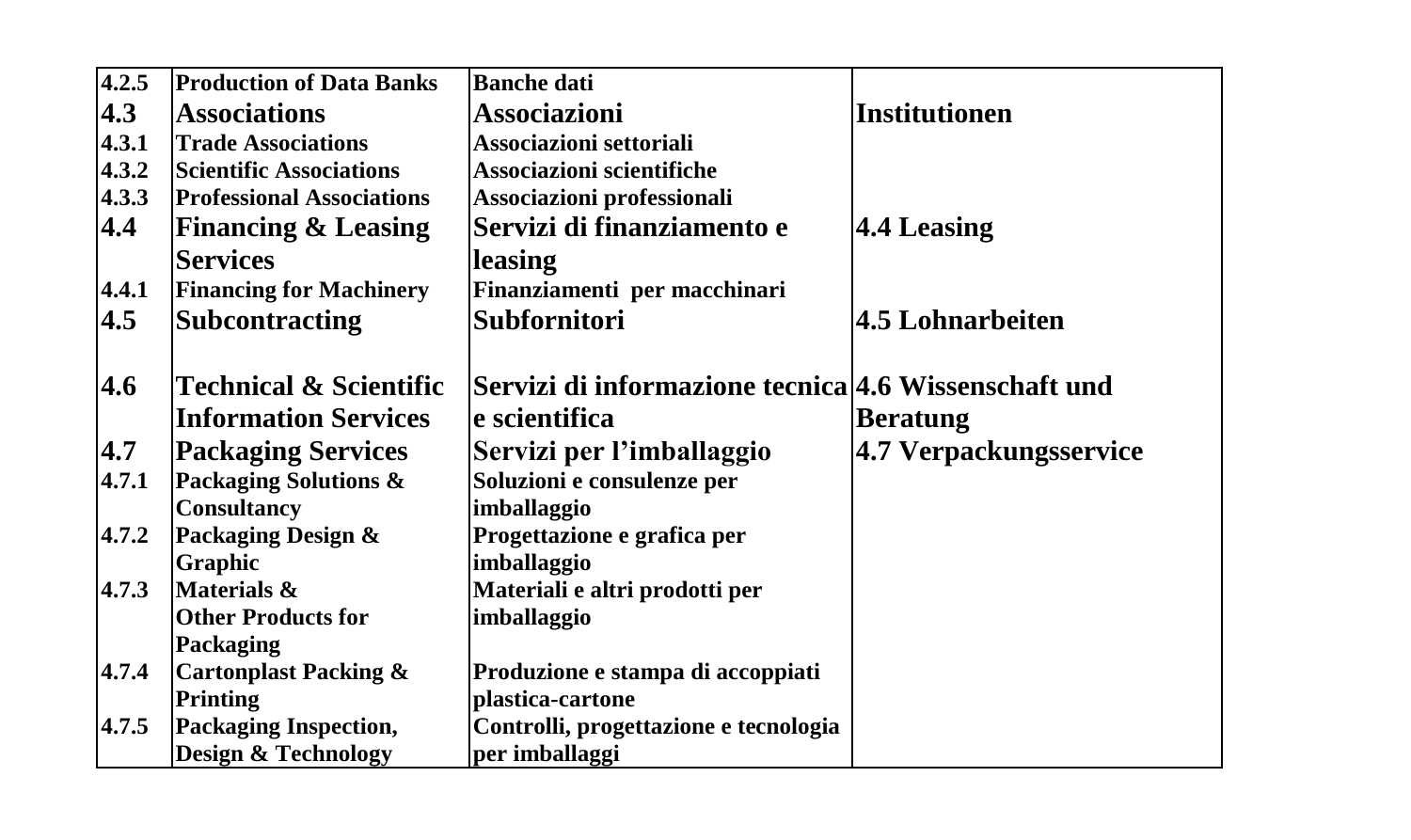| 4.7.6 | <b>Packaging Quality Control</b>                            | Sistemi per il controllo qualità per |                           |
|-------|-------------------------------------------------------------|--------------------------------------|---------------------------|
|       | <b>Systems &amp; Inspection</b>                             | imballaggi                           |                           |
| 4.7.7 | <b>Packaging Services</b>                                   | Servizi per imballaggio domestico e  |                           |
|       | for Home & Industrial Foils industriale                     |                                      |                           |
| 4.8   | <b>Agency's After Sales</b>                                 | Agenzie di servizio post             | 4.8 nach verkauf service  |
|       | <b>Services</b>                                             | vendita                              |                           |
| 4.9   | Technical &                                                 | Servizi tecnici e di consulenza      | 4.9 technisch und bratung |
|       | <b>Consultancy Services</b>                                 |                                      |                           |
| 4.9.1 | <b>Designing Parts &amp; Products</b>                       | Progettazione di componenti e        |                           |
|       |                                                             | prodotti                             |                           |
| 4.9.2 | <b>Materials Analysis and/or</b>                            | Analisi e/o selezione-scelta di      |                           |
|       | <b>Selection</b>                                            | materiali                            |                           |
| 4.9.3 | <b>Trouble Shooting</b>                                     | <b>Troubleshooting</b>               |                           |
| 4.9.4 | <b>Production Line, Factory</b>                             | Servizi per linee di produzione,     |                           |
|       | <b>Layout &amp; Design Services</b>                         | grafica e progettazione              |                           |
| 4.9.5 | <b>Compounding Formulations Formulazione di ricette per</b> |                                      |                           |
|       |                                                             | compound                             |                           |
| 4.9.6 | <b>Installation &amp; Maintenance</b>                       | Installazione e manutenzione di      |                           |
|       | of Plastics Machinery &                                     | macchinari e attrezzature ausiliarie |                           |
|       | <b>Equipments</b>                                           |                                      |                           |
| 4.9.7 | <b>Polymers Engineering &amp;</b>                           | Ingegnerizzazione e progettazione di |                           |
|       | <b>Design</b>                                               | polimeri                             |                           |
| 4.9.8 | <b>Mould Designing &amp;</b>                                | Progettazione e                      |                           |
|       | manufacturing /                                             | produzione/consulenza di stampi      |                           |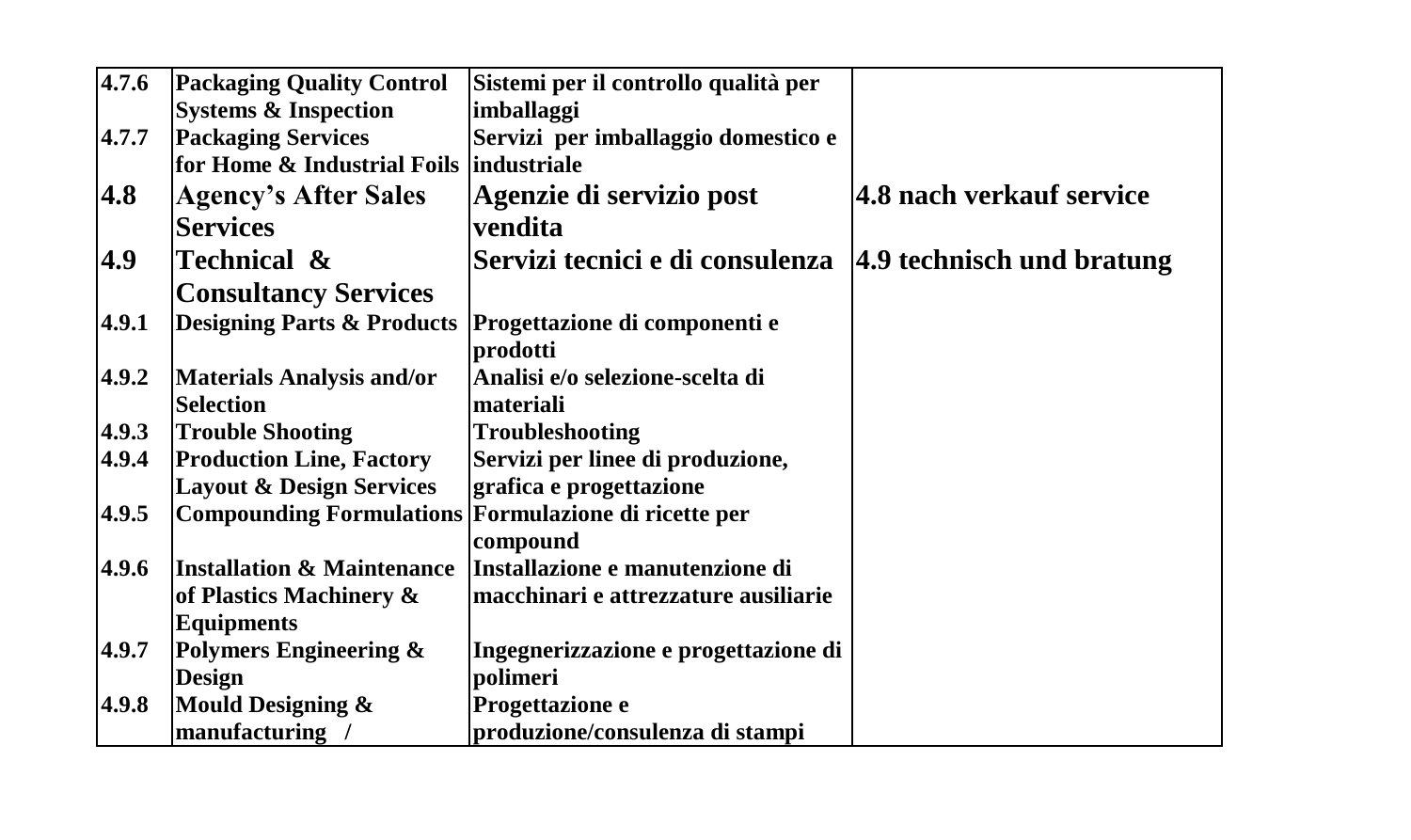| <b>Consultancy</b>                  |                                         |  |  |
|-------------------------------------|-----------------------------------------|--|--|
| 4.9.10 Marketing Consultancy        | Consulenti di mercato                   |  |  |
| 4.9.11 Laboratory & Industrial      | Servizi industriali e di laboratorio    |  |  |
| <b>Services</b>                     |                                         |  |  |
| 4.9.12 Design $\&$ Manufacturing of | Progettazione e realizzazione di        |  |  |
| <b>Control Systems</b>              | sistemi di controllo                    |  |  |
| 4.9.13 Services for Mould Makers    | Servizi per produttori di stampi        |  |  |
| 4.9.14 Basic & Application          | Servizi per ricerce                     |  |  |
| <b>Research Services</b>            |                                         |  |  |
| 4.9.15 Feasibility Studies          | Studi di fattibilità per progetti       |  |  |
| of Downstream Industries            | industriali                             |  |  |
| Projects                            |                                         |  |  |
| 4.9.16 Scientific & Technical       | Consulenze per trasferimento di         |  |  |
| <b>Transfer &amp; Know-How</b>      | tecnologie e know-how                   |  |  |
| <b>Agreements</b>                   |                                         |  |  |
| 4.9.17 Technical $&$ Engineering    | Servizi tecnici e ingegneristici per lo |  |  |
| <b>Services for Projects</b>        | sviluppo di nuovi progetti              |  |  |
| 4.9.18 Laboratory Tests for         | Prove di laboratorio per compound a     |  |  |
| <b>Rubber Compounds</b>             | base gomma                              |  |  |
| 4.9.19 Design & Decoration of       | Progettazione e rifinitura di           |  |  |
| <b>Automotive Parts</b>             | componenti per autoveicoli              |  |  |
| 4.9.20 Training Services            | Servizi di formazione                   |  |  |
| 4.9.21 Industrial Design            | Progettazione industriale               |  |  |
| 4.9.22 Industrial Automation        | <b>Automazione industriale</b>          |  |  |
| 4.9.23 Standardization              | <b>Normazione</b>                       |  |  |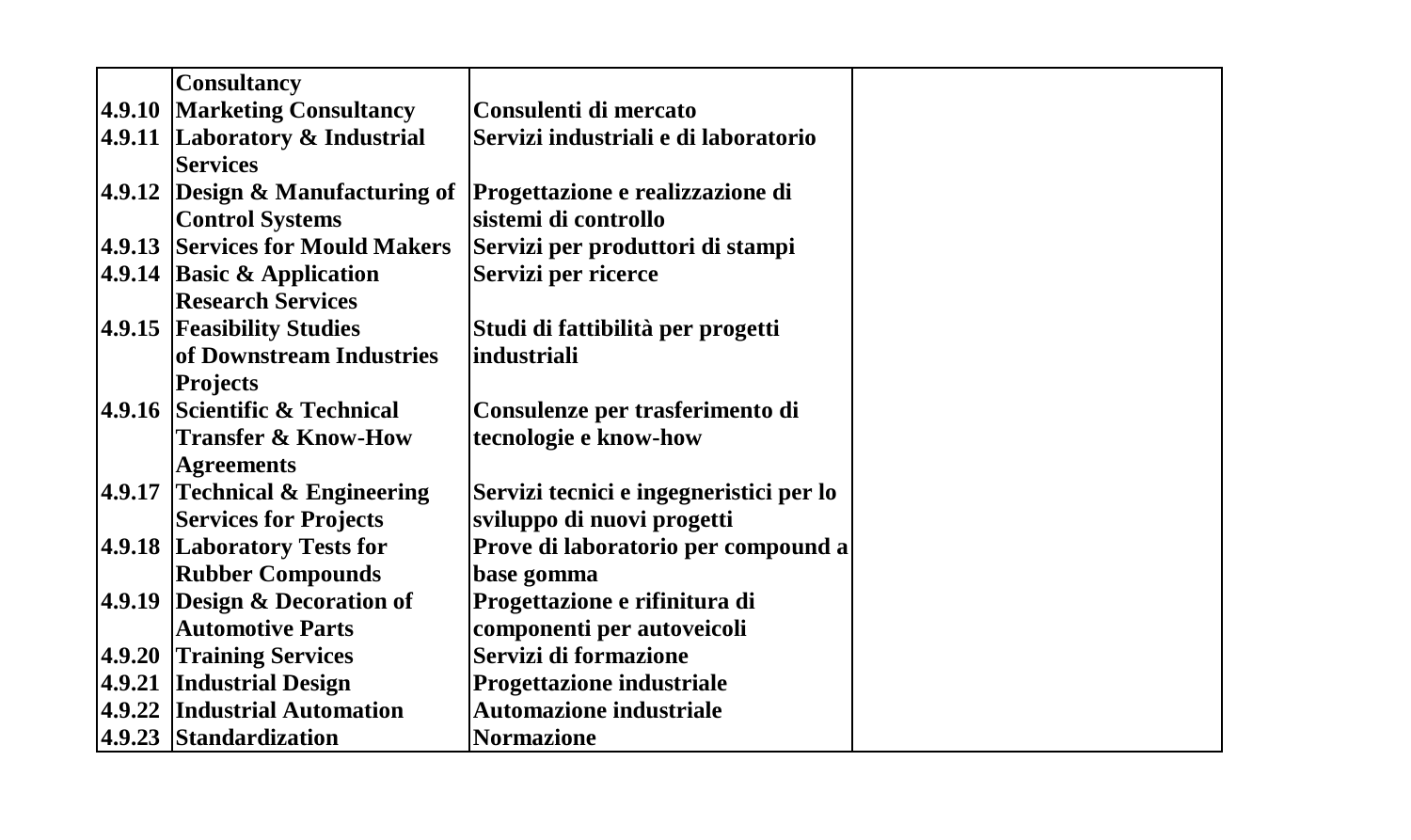|        |                                                 |                                       | Dienstleistungen  |
|--------|-------------------------------------------------|---------------------------------------|-------------------|
| 4.10   | <b>Production Services</b>                      | Servizi alla produzione               | 4.10 Produktions- |
|        | <b>Nano Composites</b>                          | nanocompositi                         |                   |
|        | 4.9.34 Services & Consultancy for               | Servizi e consulenza per i            |                   |
|        | 4.9.33 Gas & Petrochemical<br><b>Industries</b> | l'industria petrolchimica             |                   |
|        | <b>Engineering Services for Oil,</b>            | Servizi di ingegnerizzazione per      |                   |
|        | 4.9.32 Casting & Injection of PU                | Colata e iniezione di PU              |                   |
|        | <b>Rollers</b>                                  |                                       |                   |
|        | 4.9.31 Furrowing of Rubber                      | Incisione di rulli in gomma           |                   |
|        | of Grinders, Crushers,                          | mulini, trituratori ecc.              |                   |
|        | 4.9.30 Installation & Maintenance               | Installazione e manutenzione di       |                   |
|        | <b>Bulletins for Marketing</b>                  |                                       |                   |
|        | <b>Technical Brochures &amp;</b>                | brochure tecniche e commerciali       |                   |
|        | 4.9.29 Design & Production of                   | Pregettazione e realizzazione di      |                   |
|        | for Rubber Industry                             | l'industria della gomma               |                   |
|        | 4.9.28 Turn Key Projects                        | Progetti chiavi in mano per           |                   |
|        | <b>Industries</b>                               |                                       |                   |
| 4.9.27 | <b>Services for Composite</b>                   | Servizi per l'industria dei compositi |                   |
|        | <b>Services</b>                                 | prototipazione                        |                   |
|        | 4.9.26 Pilot Plant & Prototyping                | Impianti pilota e servizi di          |                   |
|        | <b>Casting Parts</b>                            | componenti a colata                   |                   |
|        | 4.9.25 Engineering Design for                   | Progettazione ingegneristica per      |                   |
|        | <b>Software</b>                                 |                                       |                   |
|        | 4.9.24 Materials & Technical                    | software per materiali e tecnologie   |                   |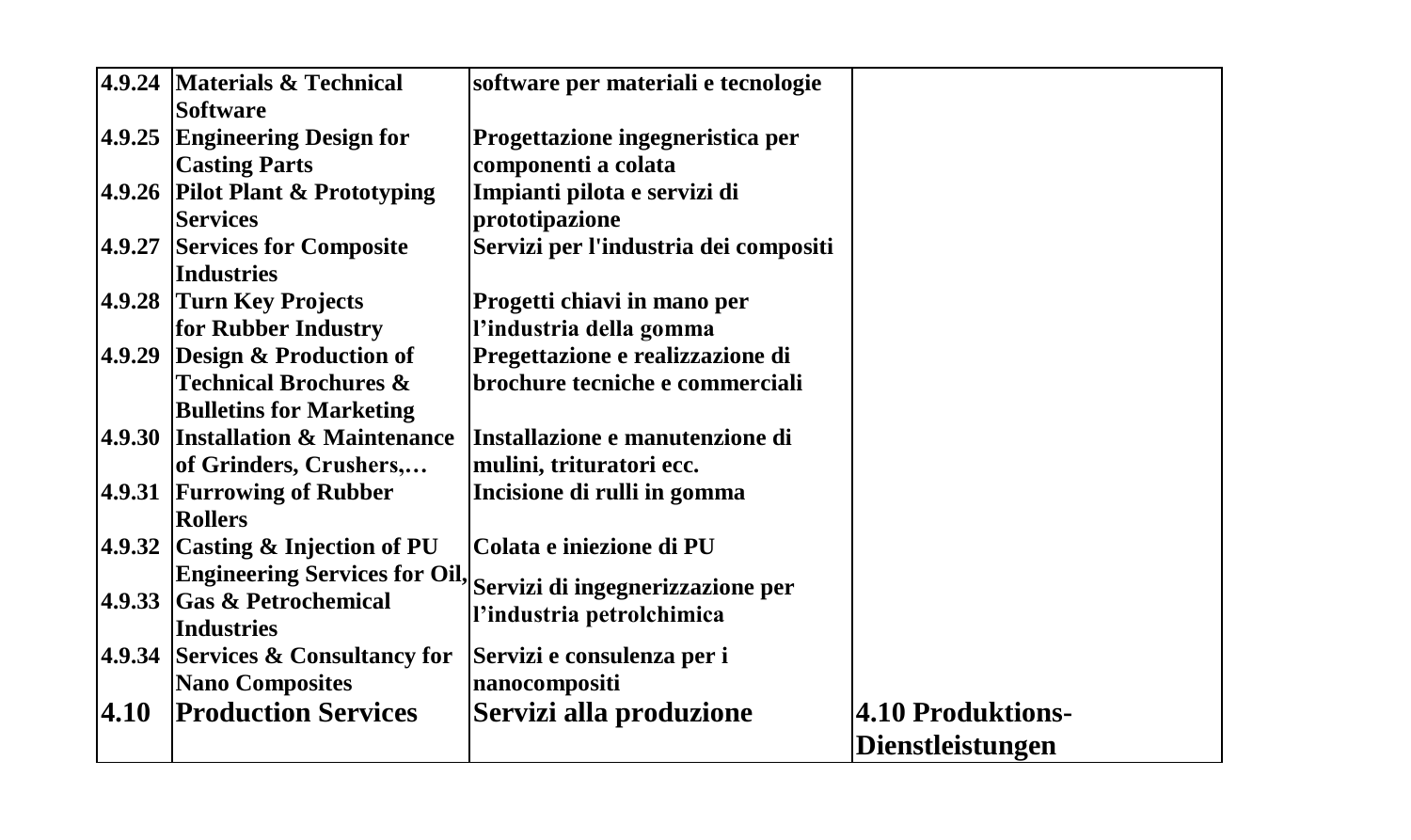| 4.10.1 Material Compounding for          | Compound di materiale per altre                                      |  |
|------------------------------------------|----------------------------------------------------------------------|--|
| <b>Other Industries</b>                  | industrie                                                            |  |
| 4.10.2 Custom Orders for                 | produzione su commessa di cannucce                                   |  |
| <b>Industrial &amp; Laboratory</b>       |                                                                      |  |
| <b>Straws</b>                            |                                                                      |  |
| 4.10.3 Printing Services & Custom stampa |                                                                      |  |
| <b>Orders</b>                            |                                                                      |  |
| 4.10.4 Lamination Services &             | laminazione                                                          |  |
| <b>Custom Orders</b>                     |                                                                      |  |
|                                          | 4.10.5 Painting Services for Plastics verniciatura per componenti in |  |
| <b>Parts</b>                             | materiale plastico                                                   |  |
| 4.10.6 Embossing & Perforating           | <b>Fustellatura e perforazione</b>                                   |  |
| <b>Services</b>                          |                                                                      |  |
| 4.10.7 CNC Services                      | <b>Servizi CNC</b>                                                   |  |
| 4.10.8 Mould Manufacturing               | Costruzione di stampi                                                |  |
| 4.10.9 Custom Ordered Plastics           | Produzione su commessa                                               |  |
| <b>Parts Production</b>                  |                                                                      |  |
| 4.10.10 Polymer Reinforcement $\&$       | Polimeri rinforzati e compound                                       |  |
| Compounding                              |                                                                      |  |
| 4.10.11 Machining of Parts               | Finitura di parti                                                    |  |
| 4.10.12 PLC & Other Electronic           | Progettazione e installazione di PLC                                 |  |
| <b>Parts Design &amp; Installation</b>   | e altri componenti elettronici                                       |  |
| 4.10.13 Metalizing & Plating             | Metallizzazione e placcatura                                         |  |
| <b>Services</b>                          |                                                                      |  |
| 4.10.14 Plastics Parts' Welding          | saldatura di parti                                                   |  |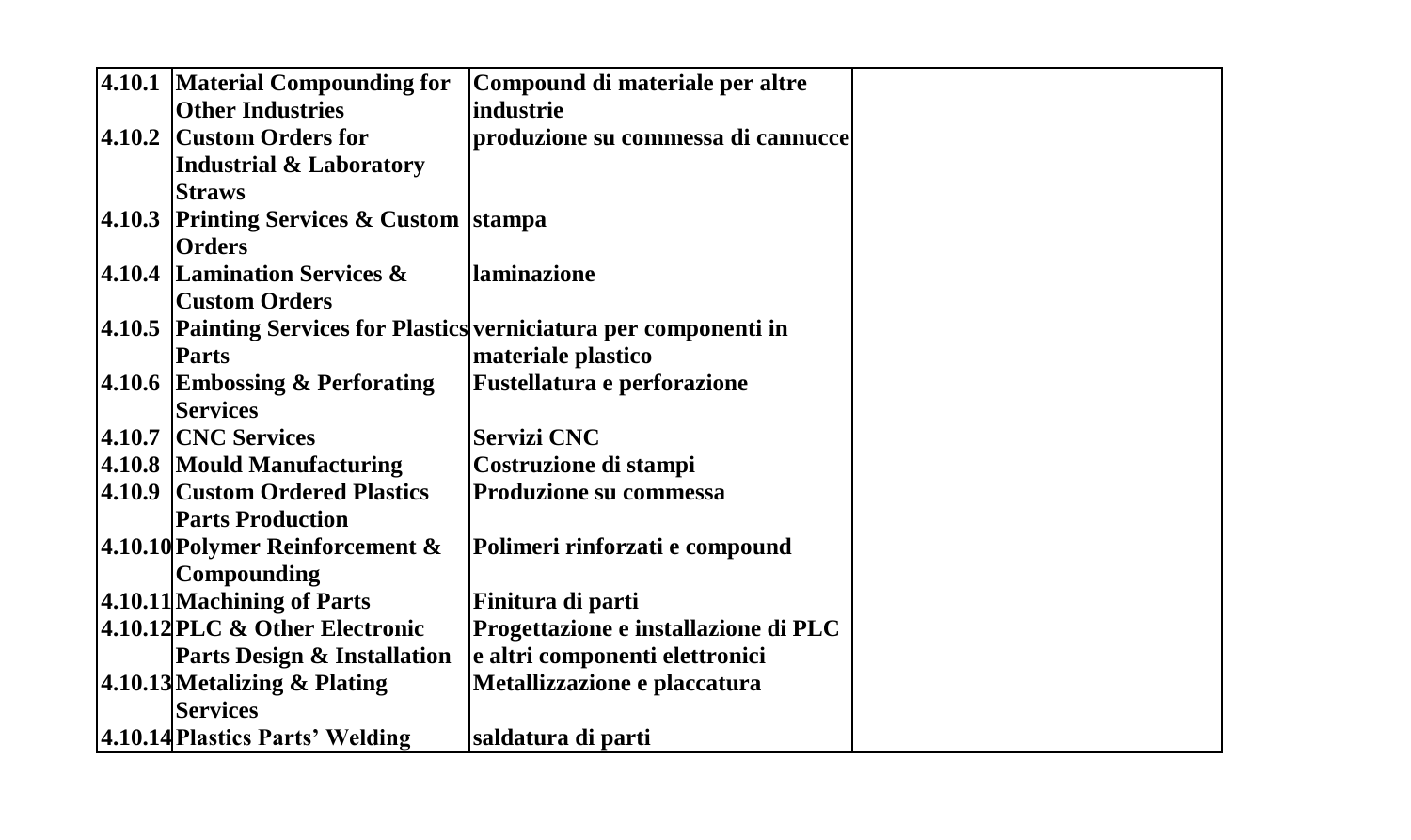|         | <b>Services</b>                    |                                                                   |                     |
|---------|------------------------------------|-------------------------------------------------------------------|---------------------|
|         | 4.10.15 Recycling & Recycling      | Riciclaggio e progetti per riciclaggio                            |                     |
|         | <b>Projects</b>                    |                                                                   |                     |
|         | 4.10.16 Sealing & Cutting Services | saldatura e taglio                                                |                     |
|         | <b>Engraving, Grinding,</b>        |                                                                   |                     |
| 4.10.17 | Polishing, Machining &             | incisione, smerigliatura, lucidatura e                            |                     |
|         | <b>Welding Services for</b>        | saldatura                                                         |                     |
|         | <b>Industries</b>                  |                                                                   |                     |
|         | 4.10.18 CAD/CAM Services           | <b>CAD/CAM</b>                                                    |                     |
| 4.11    | <b>Trading Services</b>            | Servizi per il commercio                                          | 4.11 Handel Service |
|         |                                    | 4.11.1 Materials Import & Export Servizi per import / export di   |                     |
|         | <b>Services</b>                    | materiale                                                         |                     |
|         |                                    | 4.11.2 Plastics Machineries Import Servizi per import / export di |                     |
|         | / Export                           | macchine per materie plastiche                                    |                     |
| 4.11.3  |                                    | Rubber Machineries Import Servizi per import / export di          |                     |
|         | / Export                           | macchine per gomma                                                |                     |
|         | 4.11.4 Other Machineries Import /  | Servizi per import / export di altre                              |                     |
|         | <b>Export</b>                      | macchine                                                          |                     |
|         | 4.11.5 Plastics Products Import /  | Servizi per import / export di                                    |                     |
|         | <b>Export</b>                      | prodotti in materiale plastico                                    |                     |
|         | 4.11.6 Engineering Polymers        | Fornitori di tecnopolimeri                                        |                     |
|         | <b>Supply</b>                      |                                                                   |                     |
|         | 4.11.7 Additives Supply            | Fornitori di additivi                                             |                     |
|         | 4.11.8 Plastics Processing         | Venditori di macchine per materie                                 |                     |
|         | <b>Machinery Supply /Sale</b>      | plastiche                                                         |                     |